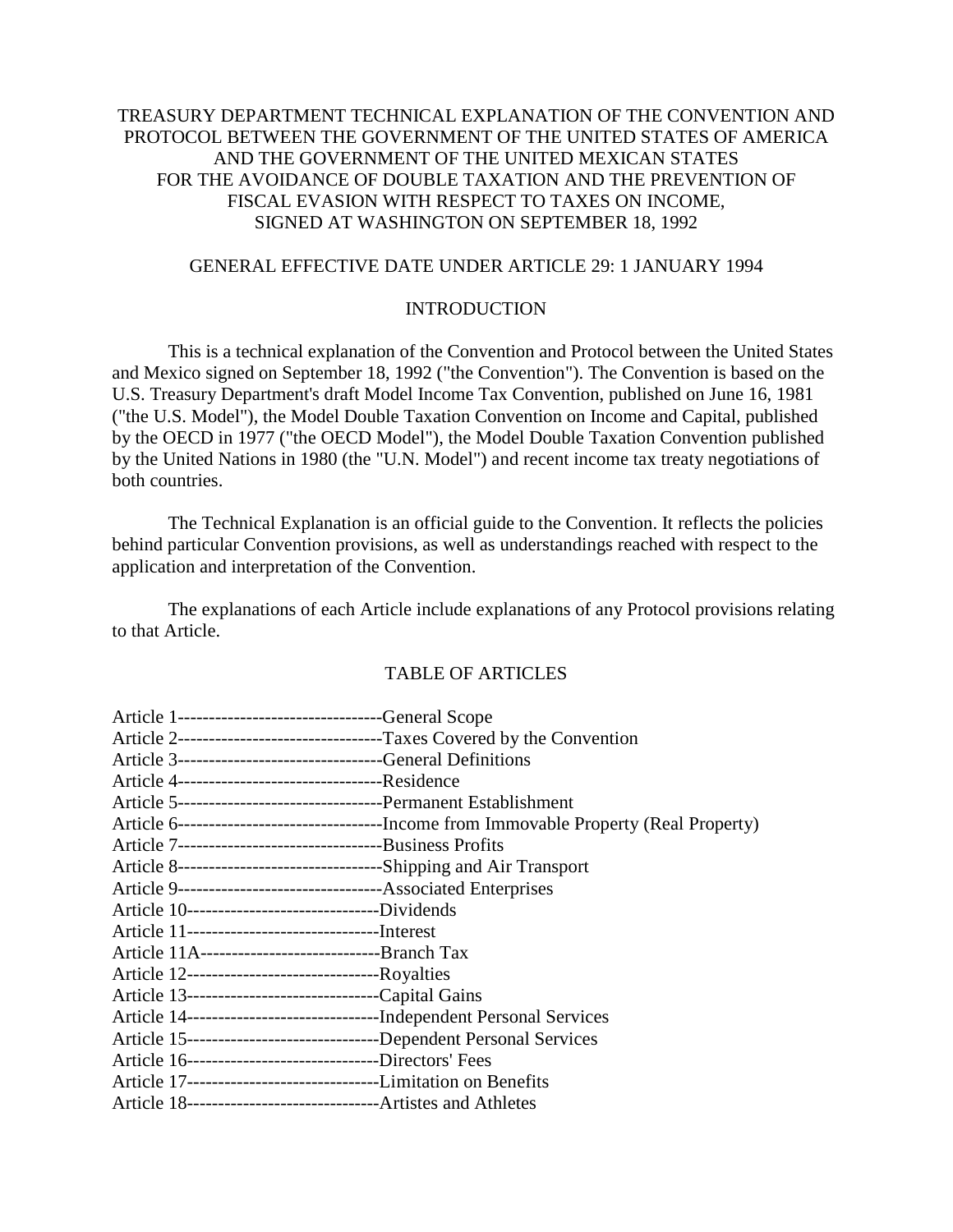|                                                                     | Article 19-----------------------------------Pensions, Annuities, Alimony, and Child Support |
|---------------------------------------------------------------------|----------------------------------------------------------------------------------------------|
| Article 20-------------------------------Government Service         |                                                                                              |
| Article 21----------------------------------Students                |                                                                                              |
|                                                                     |                                                                                              |
| Article 23-----------------------------------Other Income           |                                                                                              |
|                                                                     |                                                                                              |
| Article 25--------------------------------Non-Discrimination        |                                                                                              |
|                                                                     |                                                                                              |
| Article 27----------------------------------Exchange of Information |                                                                                              |
|                                                                     |                                                                                              |
| Article 29---------------------------------Entry into Force         |                                                                                              |
| Article 30-------------------------------Termination                |                                                                                              |
|                                                                     |                                                                                              |
|                                                                     |                                                                                              |
|                                                                     |                                                                                              |

# ARTICLE 1

## General Scope

Paragraph 1 provides that the Convention applies to residents of the United States or Mexico, and in some cases may apply to residents of third States. Article 4 defines residents of the United States and Mexico for the purposes of the Convention. Examples of cases where the Convention may affect residents of third States include the Articles on non-discrimination (Article 25) and the exchange of information (Article 27).

Paragraph 2 is the same as the corresponding provision in the U.S. Model. The Convention may not increase the tax burden of residents of either country compared to what it would be under the respective domestic law provisions or under any other agreement between the two States. Thus, for example, a right to tax given by the Convention cannot be exercised unless domestic law also provides for such a tax; and this Convention will not restrict the benefits provided by another U.S.- Mexico agreement, whether concluded previously or subsequently. This does not mean, however, that a taxpayer may pick and choose among Internal Revenue Code (hereinafter "Code") and Convention provisions in an inconsistent manner in order to minimize tax. For example, assume a resident of Mexico has three separate businesses in the United States. One is a profitable permanent establishment. The other two are trades or businesses that would earn income taxable in the United States under the Code but that do not meet the permanent establishment threshold tests of the Convention; one of these is profitable, and the other incurs a loss. Under the Convention the income of the permanent establishment is taxable, and both the profit and loss of the other two businesses are ignored. Under the Code all three would be taxable. The loss would be offset against the profits of the two profitable ventures. The taxpayer may not invoke the Convention to exclude the profits of the profitable trade or business and invoke the Code to claim the loss of the loss trade or business against the profit of the permanent establishment. (See Rev. Rul. 84-17, 1984-1 C.B.10.) If the taxpayer invokes the Code for the taxation of all three ventures, he would not be precluded from invoking the Convention with respect, for example, to any dividend income he may receive from the United States which is not effectively connected with any of his business activities in the United States.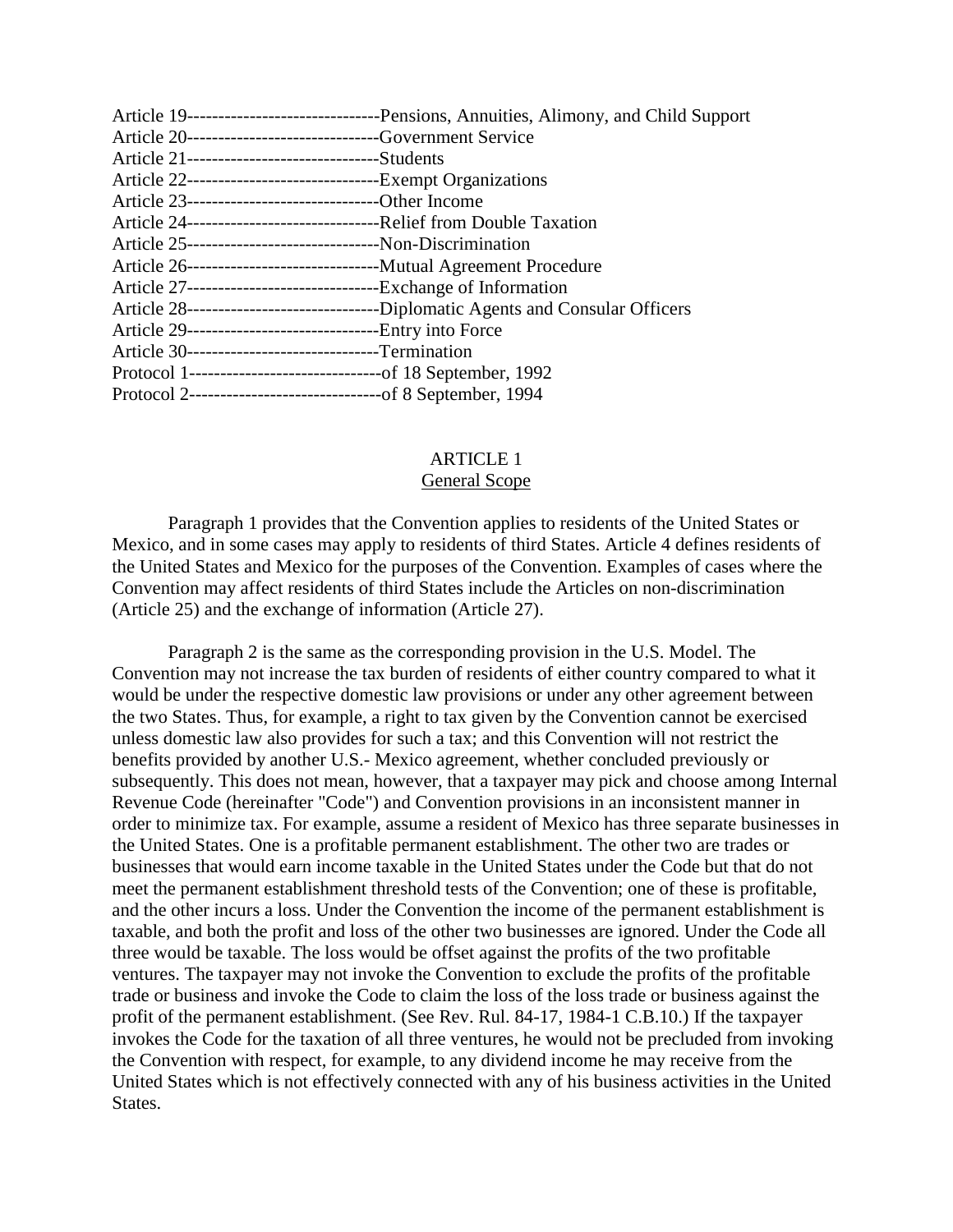Paragraph 3 contains the traditional "saving" clause, which provides that each country may tax in accordance with its domestic law, without regard to the Convention, its residents, citizens, and former citizens whose loss of citizenship had tax avoidance as one of its principal purposes. Although the paragraph is drafted reciprocally, Mexico does not now tax the income on the basis of citizenship. The taxation of former citizens is limited to a period of ten years, as provided in section 877 of the Code. "Residence", for the purpose of the saving clause, is determined under Article 4 (Residence). Thus, for example, if an individual who is not a U.S. citizen is a resident of the United States under the Code, e.g., a "green card" holder, and is also a resident of Mexico under Mexican law, and the tie-breaker rules of paragraph 2 of Article 4 determine that he is a resident of Mexico, he will be entitled to U.S. benefits under the Convention.

As a consequence of the saving clause, each Article should be read as not providing benefits with respect to the U.S. taxation of U.S. citizens (wherever resident) or residents or with respect to Mexico's taxation of Mexican citizens or residents. However, paragraph 4 provides certain exceptions to the saving clause. Under subparagraph (a), for example, U.S. residents and citizens are entitled to certain U.S. benefits provided under the Convention. Those benefits are: the correlative adjustments authorized by paragraph 2 of Article 9; the exemption of social security benefits paid by the other State and of child support and alimony paid by residents of the other State, that are provided in paragraphs 1(b) and 3 of Article 19; the deductibility of certain contributions to Mexican charities and the relief from expenditure responsibilities provided in Article 22; the guarantee of a foreign tax credit provided in Article 24; the non-discrimination protection of Article 25; and the competent authority procedures of Article 26. Mexican residents are entitled to the benefits provided by Mexico under the same Articles (and Mexican citizens or former citizens would be entitled to the same benefits, if relevant).

Under subparagraph (b) certain additional benefits are available to U.S. residents who are neither U.S. citizens nor "green card" holders; these are the U.S. benefits extended to employees of the Mexican Government under Article 20, to visiting students, under Article 21, and to members of diplomatic and consular missions under Article 28. This subparagraph also applies reciprocally.

## ARTICLE 2 Taxes Covered by the Convention

This Article identifies the taxes to which the Convention applies. Paragraphs 1 and 2 are based on the OECD model and explain that the Convention applies to taxes on income; this covers taxes on total income or any part of income and includes tax on gains derived from the alienation of property. The Convention does not apply to payroll taxes. Nor does it apply to property taxes; however, the Convention does affect the imposition of Mexico's asset tax in some instances, as explained in the Protocol.

In the case of the United States, the existing taxes to which the Convention applies are the Federal income taxes imposed by the Internal Revenue Code, but not including the accumulated earnings tax or personal holding company tax (which are considered penalty taxes)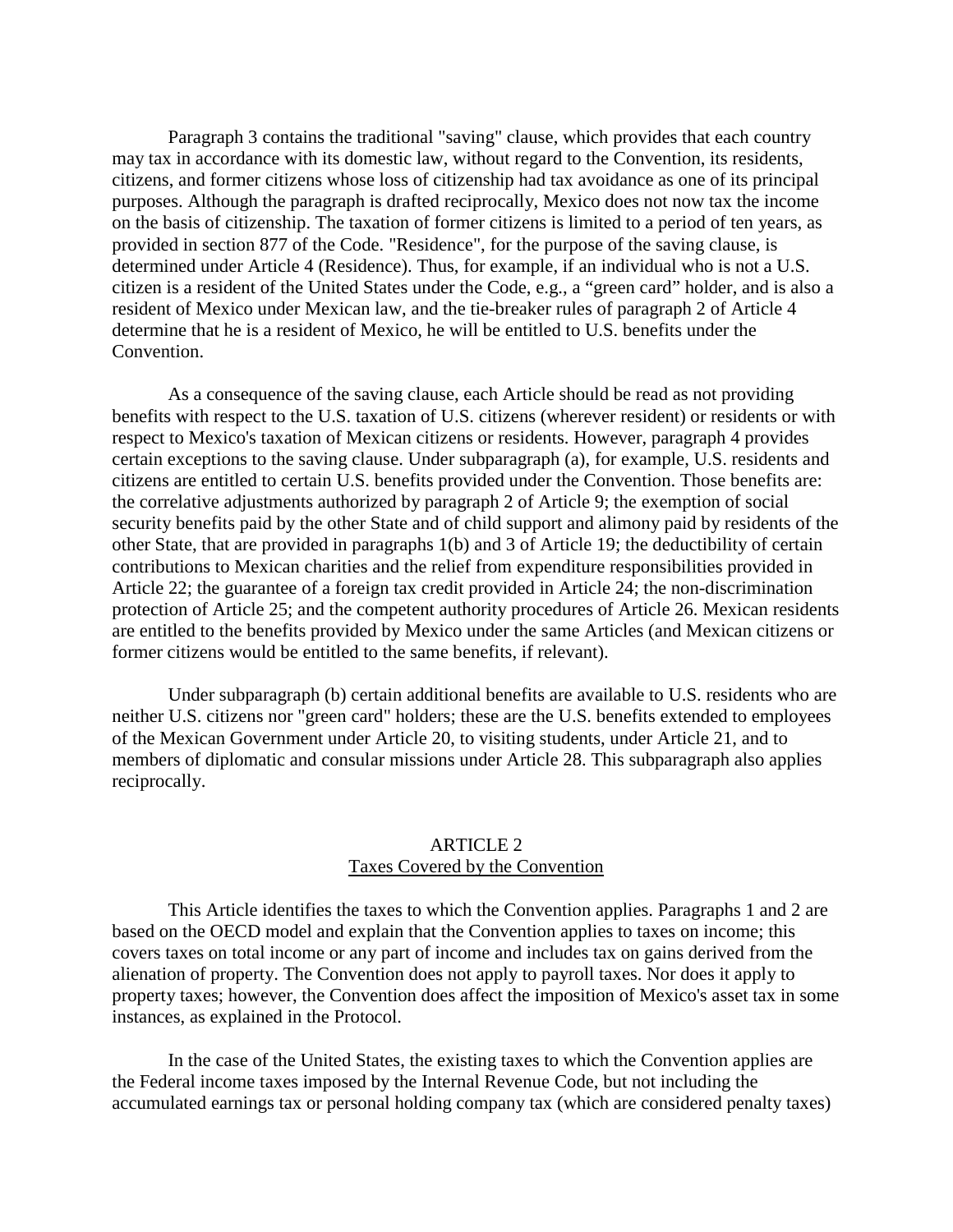or social security contributions. It also applies to certain excise taxes. The excise taxes with respect to private foundations are covered to the extent necessary to implement paragraph 4 of Article 22 (Exempt Organizations). The Convention also applies to the Federal excise taxes imposed on insurance premiums paid to foreign insurers, in the case of Mexican insurers, but only to the extent that the Mexican insurer does not reinsure those risks with a person not exempt from such taxes. As we have discussed in prior consultations with the staff of this Committee and of the tax-writing Committees, our review of Mexico's taxation of the income of Mexican insurance companies indicated that it results in a burden that is substantial in relation to the U.S. tax on U.S. insurance companies. It is, therefore, appropriate to waive the insurance excise tax in the case of Mexico, as in the recent Conventions ratified with Germany, Spain, Finland, India, and other countries. In addition, Article 25 (Non-Discrimination) applies to all taxes imposed at all levels of government. The exchange of information provisions of Article 27 apply to all Federal level taxes, e.g. including estate and gift and excise taxes, to the extent that such information is relevant to enforcement of the Convention or of any covered tax as long as the tax in question is applied in a manner consistent with the Convention.

In the case of Mexico, the Convention applies to the income tax imposed by the Income Tax Law, amplified in the case of Articles 25 (Non-Discrimination) and 27 (Exchange of Information) to include all taxes and all national level taxes, respectively. The assets tax is not a covered tax. However, the Protocol limits application of the assets tax in certain cases where there would be no Mexican income tax liability because of the Convention (e.g., where there is no permanent establishment), and it preserves the benefits of the Convention in cases where the tax does apply. Thus, Point 3 of the Protocol generally limits application of the assets tax to cases where a U.S. resident either

(i) has a permanent establishment in Mexico under Article 5,

(ii) has real property in Mexico, or

(iii) leases or otherwise permits a resident of Mexico to use property for which a "royalty" (as defined in Article 12) is paid.

Point 6 of the Protocol also makes clear that the assets tax may not be applied to property used to produce profits that are exempt from Mexican income tax under Article 8 (Shipping and Air Transport).

Under paragraph 4, the Convention will apply to any taxes which are substantially similar to those enumerated in paragraph 3, and which are imposed in addition to, or in place of, the existing taxes after September 18, 1992, the date of signature of the Convention. Paragraph 4 also provides that the U.S. and Mexican competent authorities will notify each other of significant changes in their taxation laws that are relevant to the operation of the Convention, and of official published materials that concern the application of the Convention.

#### ARTICLE 3 General Definitions

Paragraph 1 defines a number of basic terms used in the Convention. Certain others are defined in other articles of the Convention. For example, the term "resident of a Contracting State" is defined in Article 4 (Residence). The term "permanent establishment" is defined in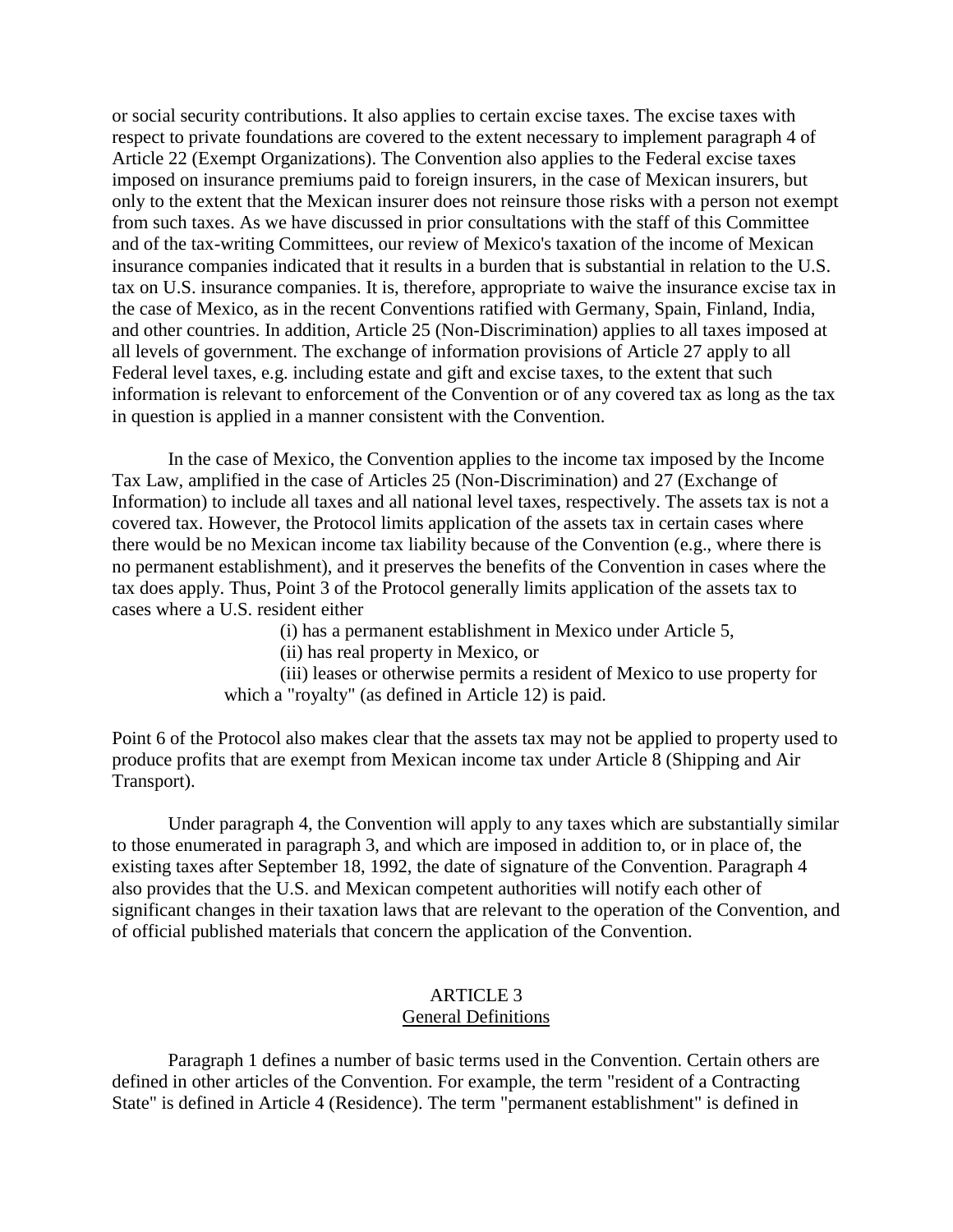Article 5 (Permanent Establishment). The terms "dividends", "interest" and "royalties" are defined in Articles 10, 11 and 12, which deal with the taxation of those classes of income, respectively.

Subparagraph (a) defines the term "person" to include an individual or legal person. The latter includes a company, a corporation, a trust, a partnership, an association, an estate and any other body of persons. Any "person" may be a "resident" of a Contracting State for purposes of Article 4 and thus entitled to the benefits of the Convention. This list is somewhat more expansive than the definition in the U.S. Model, but if is intended to have the same meaning.

The term "company" is defined in subparagraph (b) as any entity treated as a body corporate for tax purposes. For U.S. tax purposes, the rules of reg. § 301.7701-2 generally will be applied to determine whether an entity is a body corporate.

An "enterprise of a Contracting State" is defined, as in the U.S. and OECD Models, to mean an enterprise carried on by a resident of Mexico or the United States, as appropriate. (Although there is no explicit definition of the term "Contracting State", it refers to Mexico or the United States according to the context.)

Subparagraph (d) defines the term "international traffic". The term means any transport by a ship or aircraft except when such transport is solely between places within a Contracting State. The exclusion from international traffic of transport solely between places within a Contracting State means, for example, that the transport of goods or passengers solely between Miami and New York by a Mexican carrier (if it were permitted) would not be treated as international traffic, and the resulting income would not be exempt from U.S. tax under Article 8. It would be treated as business profits under Article 7 and would, therefore, be taxable in the United States if attributable to a U.S. permanent establishment. If, however, goods or passengers are carried by a Mexican plane from Mexico City to Miami and then to New York the trip would be international transport for those that continued to New York as well as for those that disembarked in Miami.

The "competent authority" is the Government official charged with administering the provisions of the Convention and with attempting to resolve any differences or difficulties which may arise in interpreting its provisions. The U.S. competent authority is the Secretary of the Treasury or his authorized representative. The Secretary of the Treasury has delegated the competent authority function to the Commissioner of Internal Revenue, who has, in turn, redelegated the authority to the Assistant Commissioner (International). With respect to interpretive issues, the Assistant Commissioner acts with the concurrence of the Associate Chief Counsel (International). In Mexico, the competent authority resides in the Ministry of Finance and Public Credit. In general, that function is delegated to the General Directorate of Revenue Policy and International Fiscal Affairs.

The terms "United States" and "Mexico" are defined in subparagraphs 1(f) and (g), respectively. The term "United States" means the United States as defined in the Code (section 7701 (a)(9)). Accordingly, the term does not include Puerto Rico, the U.S. Virgin Islands, Guam or any other U.S. possession or territory. It includes the fifty states, the District of Columbia, and the territorial sea. When used geographically, the "United States" also includes the continental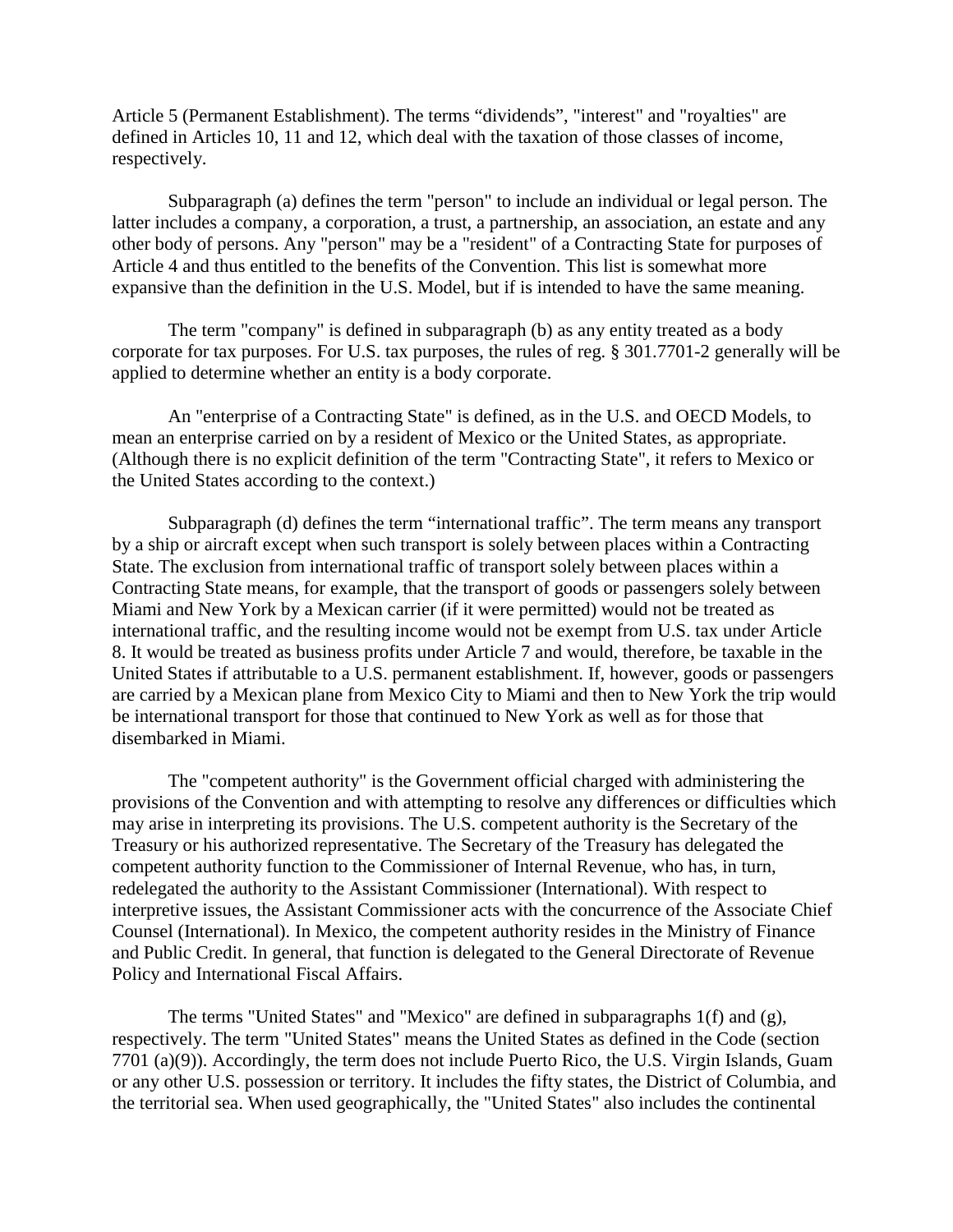shelf. (See Point 1 of the Protocol.) It is understood that the continental shelf is covered only to the extent that any U.S. taxation therein is in accordance with international law and U.S. tax law. Currently, U.S. tax law applies on the continental shelf only with respect to the exploration for and exploitation of mineral resources under section 638 of the Code.

The term "Mexico" means Mexico as defined in the Federal Fiscal Code. When used geographically, "Mexico" includes the states thereof and the Federal District, the territorial sea and the continental shelf. As in the case of the United States, it is understood that any Mexican taxation on its continental shelf must be in accordance with international law and Mexican tax law.

The term "national" is defined in subparagraph (h) to include both individuals and legal persons. This term is relevant, in particular, to Articles 20 (Government Service), 25 (Non-Discrimination), and 26 (Mutual Agreement Procedure).

Paragraph 2 provides that, in the application of the Convention, any term used but not defined in the Convention will have the meaning which it has under the law of the Contracting State whose tax is being applied, unless the context requires a different interpretation.

#### ARTICLE 4 Residence

This Article sets forth rules for determining whether a person is a resident of a Contracting State for purposes of the Convention. Determination of residence is important because, as noted in the explanation to Article 1 (General Scope), as a general matter only residents of the Contracting States may claim the benefits of the Convention. The treaty definition of residence is used for all purposes of the Convention, including the saving clause of paragraph 3 of Article 1 (General Scope), but it is used only for purposes of the Convention.

The determination of residence for purposes of the Convention looks first to domestic law criteria. A person subject to tax as a resident or domestic entity under the law of one of the Contracting States is a resident of that State. If that person is not a resident of the other Contracting State for tax purposes under its domestic law criteria, he or it need look no further. If such a person is a dual resident, paragraph 2 provides a series of tests for assigning a single residence to an individual. Dual resident companies are not considered to be residents of either country for treaty purposes (paragraph 3).

It is understood that the reference in paragraph 1 to persons "liable to tax" refers to those subject to the taxation laws applicable to residents, and is not meant to exclude tax-exempt organizations. Article 22 (Exempt Organizations) provides some special rules with respect to tax-exempt organizations that are residents of one of the Contracting States and entitled to the benefits of the Convention under Article 17 (Limitation on Benefits).

A person that is liable to tax in a Contracting State only in respect of income from sources within that State will not be treated as a resident of that Contracting State for purposes of the Convention. Thus, for example, a Mexican Embassy official in the United States, who may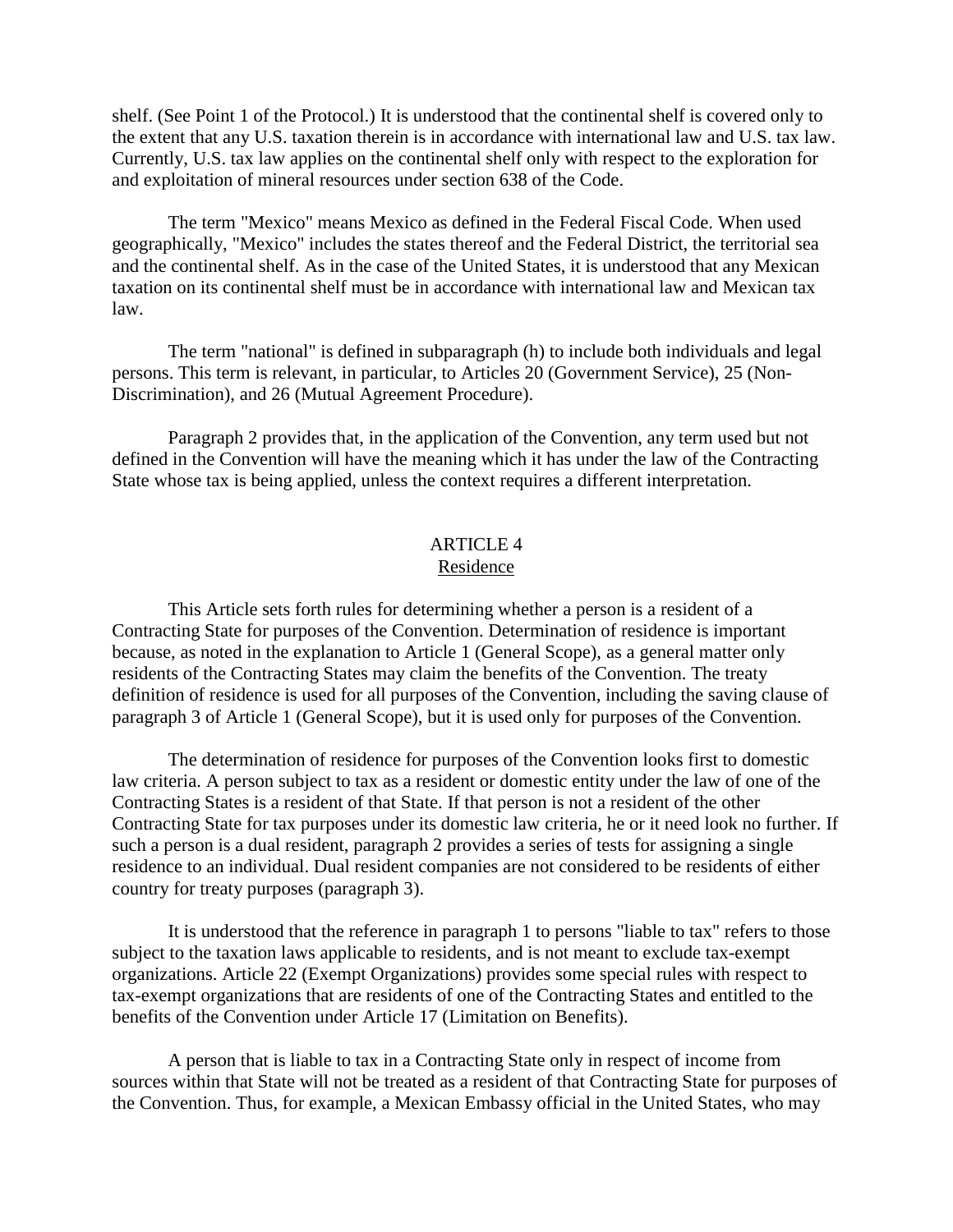be subject to U.S. tax on U.S. source investment income but not on his non-U.S. income, would not be considered a resident of the United States for purposes of the Convention. (In most cases such an individual also would not be a U.S. resident under the Code.)

Even though a United States citizen, wherever resident, is liable to tax in the United States on worldwide income, U.S. citizenships alone does not automatically render the person a resident of the United States for purposes of the Convention. Thus, Mexico is not required to provide benefits of the Convention to a U.S. citizen resident in a third country. Point 2 of the Protocol explains that a U.S. citizen or an individual who is a U.S. resident by virtue of holding a "green" card for immigration purposes will be considered a resident of the United States for purposes of Mexican tax benefits only if the individual has a substantial presence in the United States as defined in Code section 7701(b) or if his permanent home, personal and economic relations, or habitual abode are in the United States and not in another country. The reference to "another" country means a third country; a U.S. citizen or green card holder who is also, under paragraph 1 of this Article, a resident of Mexico, will have his residence for treaty purposes determined under paragraph 2, which includes, in subparagraph (c), citizenship as one of the tiebreakers. A U.S. citizen who is determined under paragraph 2 to be a resident of Mexico would continue to be subject to U.S. taxation under the saving clause of paragraph 3 of Article 1 (General Scope), but a green card holder determined under paragraph 2 to be a Mexican resident would not be subject to the saving clause.

Point 2 of the Protocol also explains that a partnership, estate or trust will be treated as a resident of a Contracting State only to the extent that the income derived by the partnership, estate, or trust is taxed as the income of a resident, whether in the hands of the person deriving the income or in the hands of its partners or beneficiaries. Under U.S. law, a partnership is never, and an estate or trust is often not, a taxable entity. Thus, for treaty purposes, the question of whether income received by a partnership is received by a U.S. resident will be determined by the residence of its partners (looking through any partnerships which are themselves partners) rather than by the residence of the partnership itself. In Mexico, most partnerships are taxable entities. The treatment under the Convention of income received by a trust or estate will be determined by the residence of the person subject to tax or, such income, which may be the grantor, the beneficiaries, or the estate or trust itself, depending on the particular circumstances. This rule regarding the residence of partnerships, estate or trusts is applied to determine the extent to which that person is entitled to treaty benefits with respect to income which it receives from the other Contracting State.

Finally, Point 2 of the Protocol clarifies that the two Contracting States and their political subdivisions are to be treated as residents of those States for purposes of treaty benefits.

If, under the laws of the two Contracting States, and thus under paragraph 1, an individual is deemed to be a resident of both Contracting States, a series of tie-breaker rules is provided in paragraph 2 to determine a single State of residence for that individual. These rules come from the OECD Model. The first test is where the individual has a permanent home. If that test is inconclusive because the individual has a permanent home available to him in both States, he will be considered to be a resident of the Contracting State where his personal and economic relations are closer, i.e., the location of his "center of vital interests". If that test is also inconclusive, or if he does not have a permanent home available to him in either State, he will be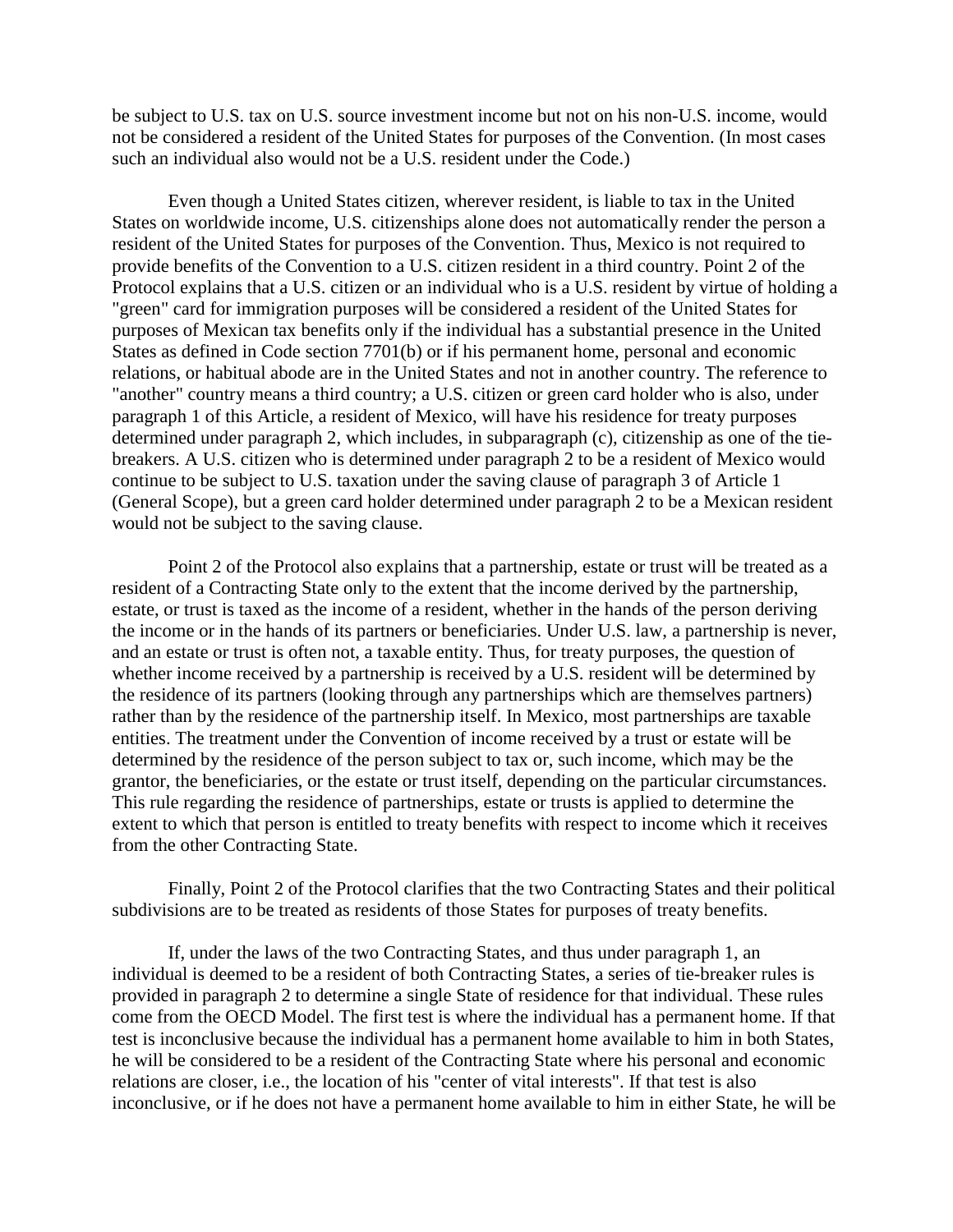treated as a resident of the Contracting State where he maintains an habitual abode. If he has an habitual abode in both States or in neither of them, he will be treated as a resident of his Contracting State of nationality. In any other case, the competent authorities are instructed to resolve his residence by mutual agreement. This could be the case, for example, where the individual is not a national of either Contracting State.

The tie-breaker rules of paragraph 2 apply only to individuals. Paragraph 3 provides that, where a person other than an individual is a dual resident under paragraph 1, such person will not be treated as a resident of either State for purposes of the Convention. Under U.S. law, a corporation that is created or organized under the laws of the United States or a state or the District of Columbia is liable to U.S. tax by reason of that incorporation and therefore is a resident of the United States under paragraph 1. A corporation that has its place of effective management in Mexico is liable to Mexican tax by reason of that activity and therefore is a resident of Mexico under paragraph 1. Thus, if a corporation organized under U.S. law had its place of effective management in Mexico, it would be a resident of both countries under their respective domestic laws. One possibility considered for resolving dual residency in such cases was to permit the competent authorities to determine a single residence in such cases. However, it was considered unlikely that either competent authority would concede to the other on this Point. Thus, it was decided to exclude such persons from treaty coverage and to rely on the companies themselves not to get into the situation of dual residence.

## ARTICLE 5 Permanent Establishment

This Article defines the term "permanent establishment", which is relevant to several articles of the Convention. The existence of a current or former permanent establishment in a Contracting State is necessary under Article 7 (Business Profits) for that State to tax the business profits of a resident of the other Contracting State. Articles 10, 11 and 12 (dealing with dividends, interest, and royalties, respectively) provide for reduced rates of tax at source on payments of these items of income to a resident of the other State only when the income is not attributable to a permanent establishment or fixed base that the recipient has in the source State; if the income is or was attributable to a permanent establishment, Article 7 applies, and if the income is or was attributable to a fixed base, the principles of Article 7 apply. The term "permanent establishment" is also relevant to the application of the Mexican assets tax. As provided in Point 3 of the Protocol, the assets tax in general may only be applied to the assets of, a U.S. resident if that resident has a Mexican permanent establishment.

This Article is similar in most respects to the corresponding Articles of the U.S. and OECD Models, but includes some departures from those Models.

Paragraph 1 provides the basic definition of the term "permanent establishment". As used in the Convention, the term means a fixed place of business through which a resident of one Contracting State carries on business activities in the other Contracting State.

Paragraph 2 contains a list of examples of fixed places of business that constitute a permanent establishment: a place of management, a branch, an office, a factory, a workshop, and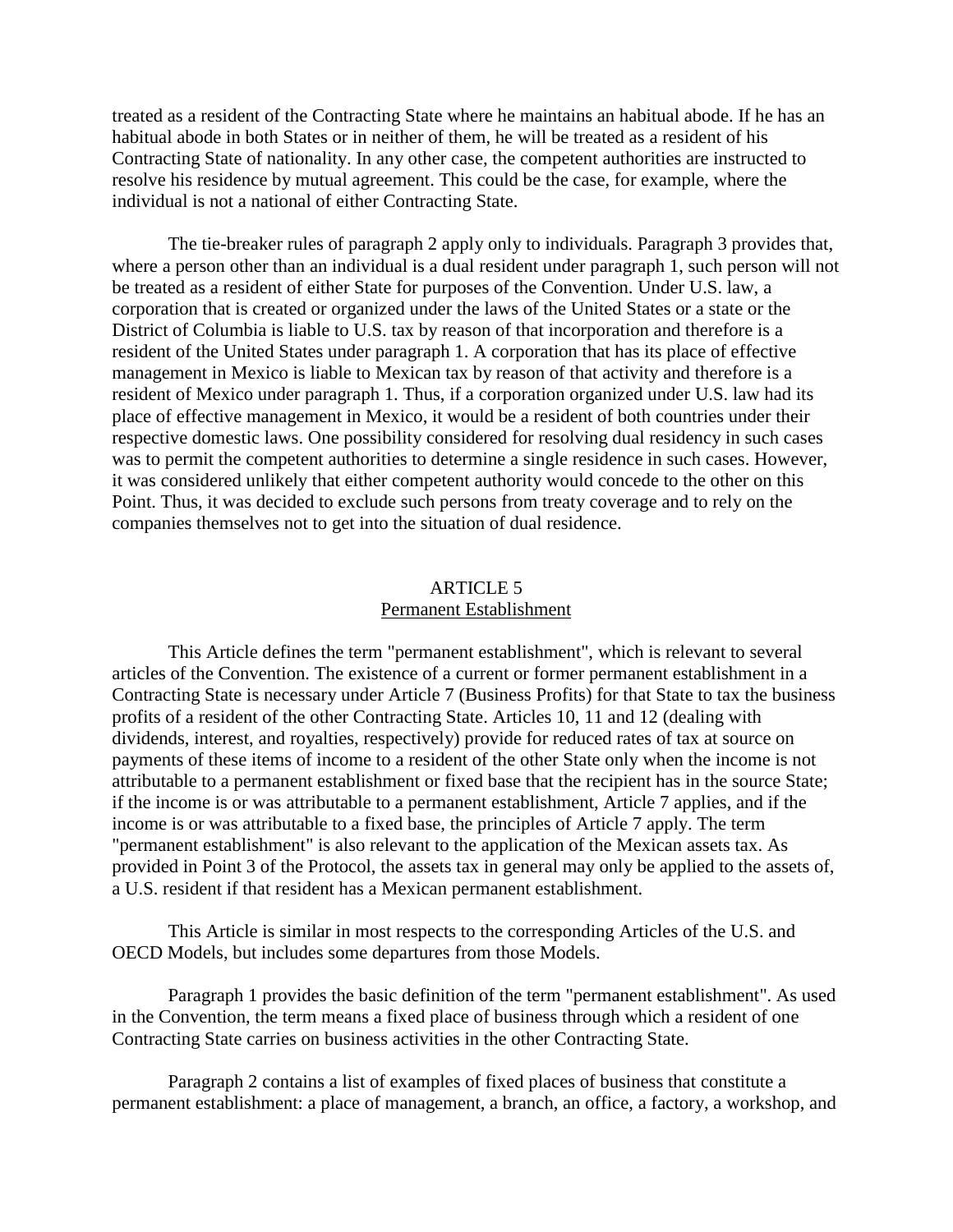a mine, well, quarry or other place of extraction of natural resources. The use of singular nouns in this illustrative list is not meant to imply that each such place necessarily represents a separate permanent establishment. In the case of mines or wells, for example, several such places of business could constitute a single permanent establishment if the project is a whole commercially and geographically. (See the following discussion under construction sites and drilling operations.)

Paragraph 3 adds that a building or construction site or installation project, or an installation or drilling rig or ship used to explore for or exploit natural resources also constitutes a permanent establishment, but only if it lasts more than 6-months. This is a shorter period than the 12 months provided for in the U.S. and OECD Models. This paragraph follows instead the UN Model. The 6-month test has been accepted in some other U.S. tax treaties, e.g., with Spain and Tunisia, and has been reduced further in the treaties with Indonesia and India.

The furnishing of supervisory activities at such a site or installation may also constitute a permanent establishment and is taken into account in measuring the 6-month period. The addition of the reference to supervisory services is not considered a substantive difference from the U.S. or OECD Models. The commentary to paragraph 3 of Article 5 of the OECD Model, which constitutes the generally accepted international interpretation of the language in that paragraph, points out that activities of planning and supervision are taken into account, as is time spent by subcontractors at the site or project, in determining whether the general contractor has a permanent establishment. Supervisory services that do not themselves last for more than 6 months may nonetheless be an interrelated part of a construction, installation, building, or drilling project; in that case, the period of time during which supervisory services were carried on will be added to the time during which the construction, installation, building, or drilling is carried on for purposes of meeting the 6-month test.

The 6-month period applies separately to each site or project. The period begins when work (including preparatory work carried on by the resident) physically begins in a Contracting State. A site should not be regarded as ceasing to exist when work is temporarily discontinued. A series of contracts or projects which are interdependent both commercially and geographically are to be treated as a single project. For example, the construction of a housing development would be considered a single project even though each house may be constructed for a different purchaser. If the 6-month threshold is exceeded, the site or project constitutes a permanent establishment from the first day. Drilling rigs, both onshore and offshore, are covered by the construction site rule, and must, therefore, be present in a Contracting State for 6-months to constitute a permanent establishment. The drilling of several wells within the same geographic area and as part of the same commercial operation will be considered a single permanent establishment.

Paragraph 4 contains exceptions to the general rule of paragraph 1. The paragraph lists a number of activities which may be carried on through a fixed place of business, but that, nevertheless, will not give rise to a permanent establishment. Using facilities or maintaining a supply of goods or merchandise solely to store, display, or deliver goods or merchandise belonging to an enterprise will not constitute a permanent establishment of that enterprise. Similarly, maintaining a supply of goods or merchandise solely for the purpose of processing by another enterprise will not give rise to a permanent establishment of the enterprise owning the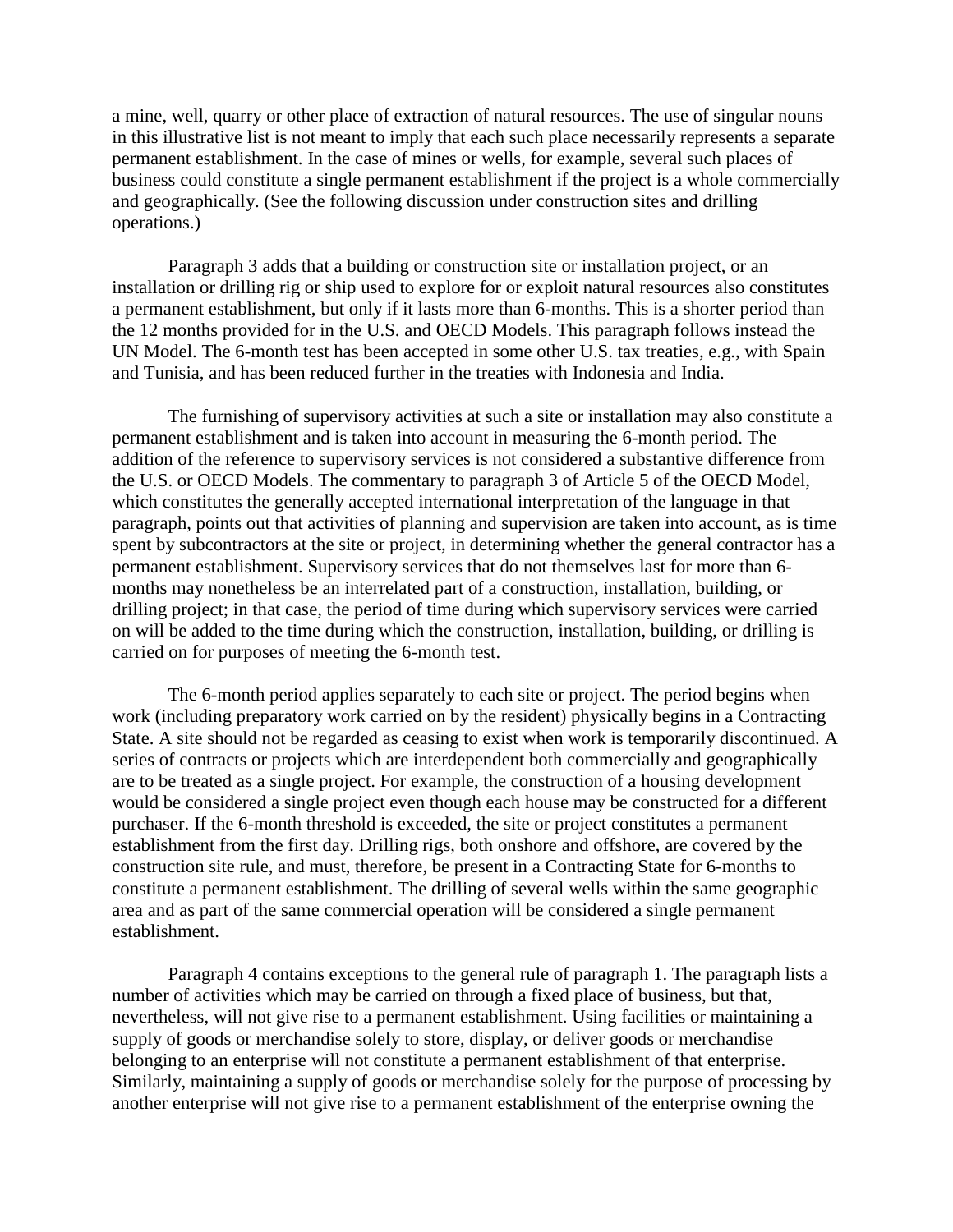goods or merchandise. (See, however, the discussion below about paragraph 5 and its treatment of certain dependent agents that process goods on behalf of an enterprise using assets furnished by the enterprise.) The maintenance of a fixed place of business solely for purchasing goods or collecting information for the enterprise, or for carrying out any other activity of a preparatory or auxiliary character for the enterprise, such as advertising, supplying information, conducting scientific research, or placing loans will not constitute a permanent establishment of the enterprise. A combination of such activities will not constitute a permanent establishment, provided that the aggregate activity is of a preparatory or auxiliary character for the enterprise.

The exclusion of an office used for preparations relating to the placement of loans is not in the U.S. or OECD Models. It refers to representative offices in Mexico of U.S. banks, which generally are not allowed under current Mexican banking law to accept deposits or otherwise conduct a banking business in Mexico. In such cases, loans from the U.S. home office to Mexican borrowers will not be attributable to a permanent establishment in Mexico, and the interest paid will be subject to Mexican tax in accordance with Article 11 (Interest). It is expected that U.S. banks may be able to establish branches in Mexico that will be permanent establishments taxable in accordance with Article 7 (Business Profits).

Paragraphs 5, 6 and 7 specify when the use of an agent will constitute a permanent establishment. Under subparagraph (a) of paragraph 5, a dependent agent of an enterprise will be deemed to be a permanent establishment of the enterprise if the agent has and habitually exercises an authority to conclude contracts in the name of that enterprise. If, however, the agent's activities are limited to those activities specified in paragraph 4 which would not constitute a permanent establishment if carried on directly by the enterprise through a fixed place of business, the agent will not be a permanent establishment of the enterprise. Under subparagraph (b) of paragraph 5, a dependent agent who does not have the authority to conclude contracts in the name of the enterprise will nevertheless be a permanent establishment of the enterprise if the agent habitually processes on behalf of the enterprise goods or merchandise owned by the enterprise using assets furnished, directly or indirectly, by the enterprise or an associated enterprise. This subparagraph is meant to clarify that a dependent agent that processes inventory of its principal using assets of the principal (or a related enterprise) without itself having ownership of either the inventory or the assets used in the processing, represents a permanent establishment of the principal. This is the case whether or not the dependent agent is a subsidiary of the U.S. enterprise. Because such an agent represents a permanent establishment, the income and assets attributable to its activity are subject to income and assets tax in Mexico. As mentioned above, this subparagraph is intended simply as a clarification. It is not meant to create a permanent establishment where one would not exist without this language. It does not apply to the use of an independent agent, such as a contract manufacturer. In such a case the contract manufacturer would be subject to tax by Mexico, but the person on whose behalf the processing is undertaken would not have a permanent establishment, and pursuant to Point 3 of the Protocol, Mexico's assets tax would not apply to the assets of such person.

Paragraph 6 inserts a special rule for insurance companies, similar to the rule found in the U.S. treaties with Belgium and France. Mexico does not have a tax comparable to the U.S. insurance excise tax. Although foreign insurers are not now permitted to operate in Mexico, Mexico anticipates a greater opening of its financial sector in this regard. The Mexican delegation wished to clarify the rules that will apply when U.S. insurers are permitted to insure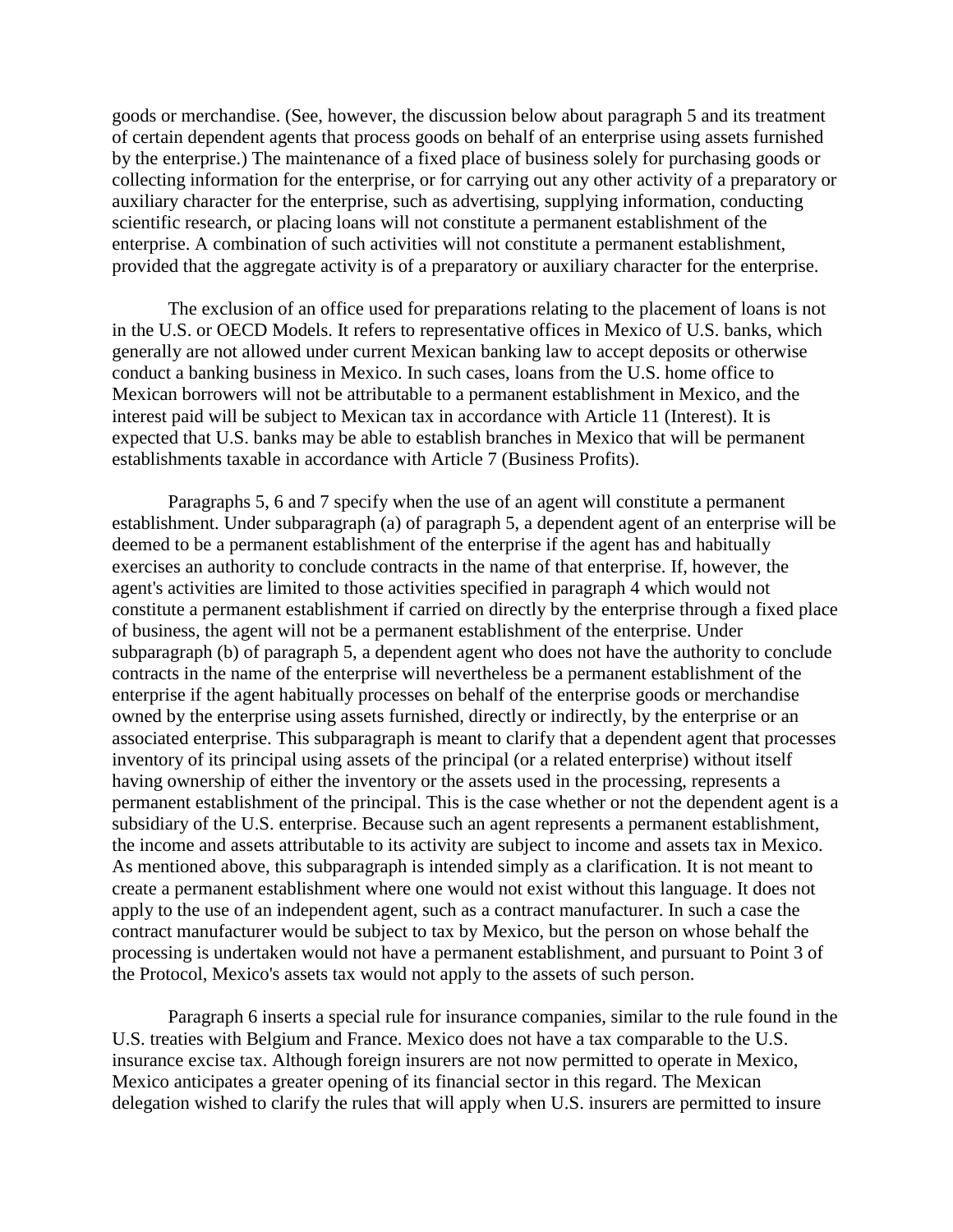risks in Mexico by specifying in the Convention that a dependent agent who collects premiums or insures risks in Mexico on behalf of a U.S. insurer is a permanent establishment of the U.S. insurer in Mexico. There is an exception for reinsurance. This rule applies reciprocally. Thus, although the United States (by covering it in Article 2 (Taxes Covered)) agrees not to apply the insurance excise tax to Mexican companies that do not reinsure with persons subject to those taxes, if the Mexican company maintains a dependent agent in the United States who collects premiums or insures risks on its behalf, the United States may impose its net income tax. Consistently with the rule of paragraph 2 of Article 1 (General Scope) that prevents the imposition of tax by the Convention, the tax so imposed could not exceed the tax that would apply under U.S. law.

Under paragraph 7, an enterprise will not be deemed to have a permanent establishment in a Contracting State merely because it carries on business in that State through an independent agent, including a broker or general commission agent, if the agent is acting in the ordinary course of his business as such and if their relationship is at arm's length; both conditions must be satisfied.

Paragraph 8 clarifies that a company that is a resident of a Contracting State will not be deemed to have a permanent establishment in the other Contracting State merely because it controls, or is controlled by, a company that is a resident of that other Contracting State, or that carries on business in that other Contracting State. The determination of whether or not a permanent establishment exists will be made solely on the basis of the factors described in paragraphs 1 through 6 of the Article. Whether or not a company is a permanent establishment of a related company, therefore, is based solely on those factors and not on the ownership or control relationship between the companies.

## ARTICLE 6

#### Income from Immovable Property (Real Property)

Paragraph 1 provides the standard income tax treaty rule that income derived from real property (here referred to as immovable property, as in the OECD Model and Mexican usage) may be taxed in the Contracting State where the property is located. This includes income from agriculture or forestry. Since paragraph 5 of this Article permits net basis taxation, it should have the same result in principle as Article 7 (Business Profits) in the case of an agricultural or forestry enterprise that makes the election to be taxed on a net basis.

Paragraph 2 defines real property in accordance with the laws of the Contracting States, but provides that it includes, in any case, immovable property as described in the OECD Model, which includes references to accessory property, livestock and equipment used in agriculture and forestry, and rights to receive payments in exchange for the right to extract natural resources. Boats, ships, aircraft and containers are not immovable property.

Paragraph 3 clarifies that the Article covers income from the use of real property, without regard to the form of exploitation, and paragraph 4 clarifies that it also covers immovable property used in a business or for performing independent personal services;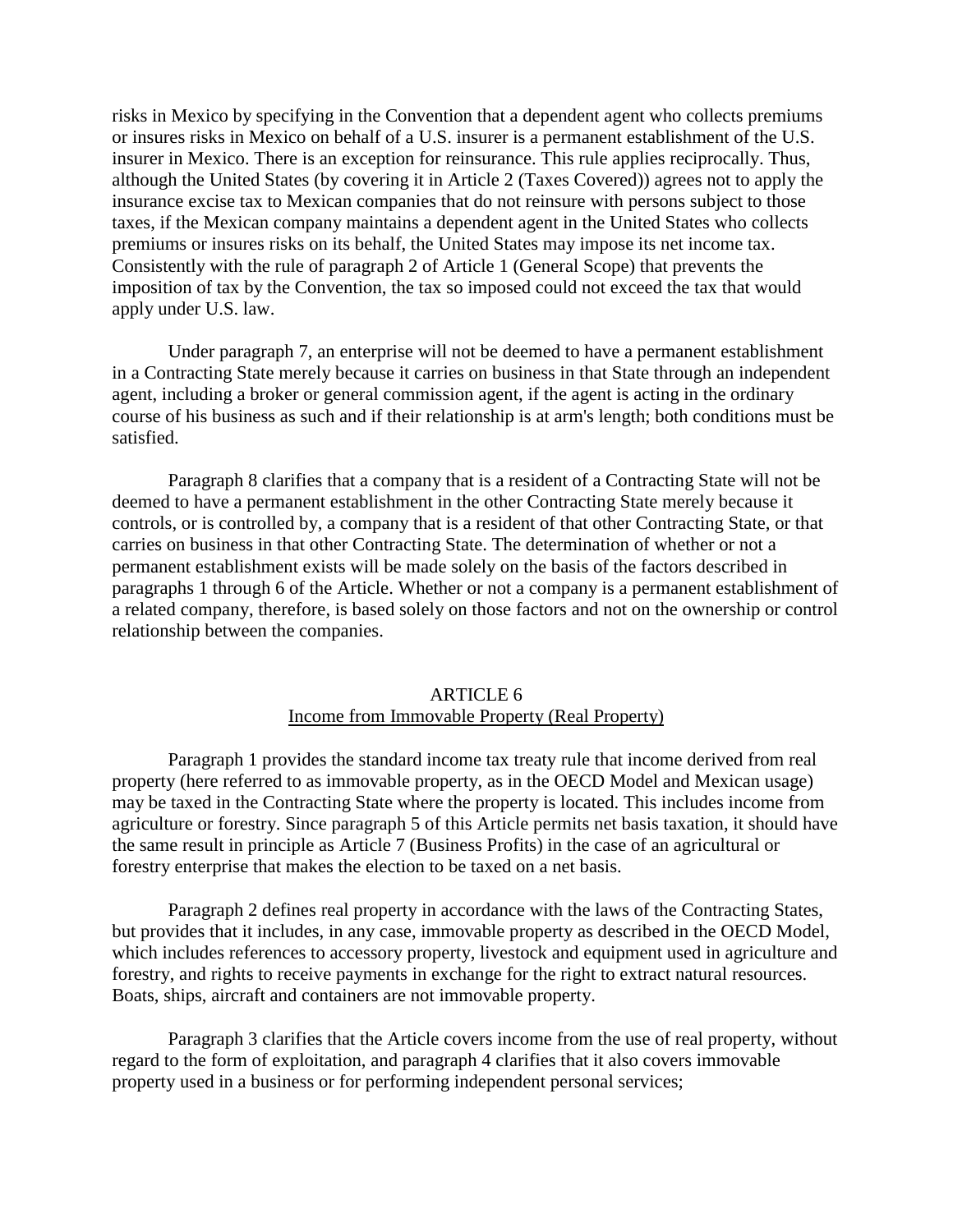Paragraph 5 provides that the taxpayer (whether an individual or a legal entity) may make a binding election to be taxed on a net basis. The election is based on the 1981 U.S. model provision. However, it does not require the consent of both competent authorities to terminate the election; only the agreement of the competent authority of the State in which the property is located is required. Under Mexican law, income from the leasing of real property is taxed on a net basis when derived by resident corporations. Resident individuals may elect to be taxed on a presumed net income equal to 50 percent of the gross income. Nonresidents are taxed at 21 percent of the gross amount. When the Mexican corporate tax rate was 42 percent, this represented a 50 percent presumed expense allowance. At a rate of 35 percent, it amounts to a 40 percent deduction for expenses. And if the Mexican rate is reduced to 34 percent, as has been proposed, the 21 percent tax on gross income will reflect presumed expenses of 38 percent. This paragraph will permit U.S. residents to be taxed on a net basis, like Mexican corporations. If they so elect, they must be able to document expenses, and must forego the presumed expense deduction.

Point 3 of the Protocol provides that, in applying its asset tax to immovable property, Mexico shall allow a credit for the gross income tax which would have applied under its statutory rules (21 percent at the time the treaty was signed), even if the U.S. owner elects to pay tax on the net income. This credit is available only if less than 50 percent of the U.S. owner's gross income from the property is used, directly or indirectly, to meet liabilities to persons who are not United States residents; otherwise Mexican (or third country) owners of Mexican immovable property could avoid the asset tax by making the U.S. resident the nominal owner of the property, while remaining beneficial ownership in Mexico (or in the third country).

#### ARTICLE 7 Profits Business

This Article provides the rules for the taxation by a Contracting State of the business profits of a resident of the other Contracting State. The general rule is found in paragraph 1, that business profits of a resident of one Contracting State may not be taxed by the other Contracting State unless the resident carries on or has carried on business in that other Contracting State through a permanent establishment (as defined in Article 5 (Permanent Establishment)) situated in the latter State. Where that condition is met, the State in which the permanent establishment is situated may tax the business profits attributable to the assets or activity of that permanent establishment. That State may also tax the business profits derived from the sales of goods or merchandise of the same or similar kind as those sold through the permanent establishment. The latter rule, which comes from the U.N. Model, amounts to a partial "force of attraction", by attributing to the permanent establishment home office sales of the same or similar goods as those sold through the permanent establishment, even if, under paragraph 5 of this Article, the assets and activities of the permanent establishment were not involved in the sale. This limited "force of attraction" rule is frequently requested by developing countries to prevent avoidance of their tax at source. It has been agreed to in some other U.S. income tax treaties, such as those with India and Indonesia, although it is not in the U.S. Model and does not represent the preferred U.S. policy. In this Convention it is subject to the significant qualification that the limited force of attraction will not apply if the enterprise demonstrates that the sales were not made from the home office to avoid the tax on profits attributable to a permanent establishment.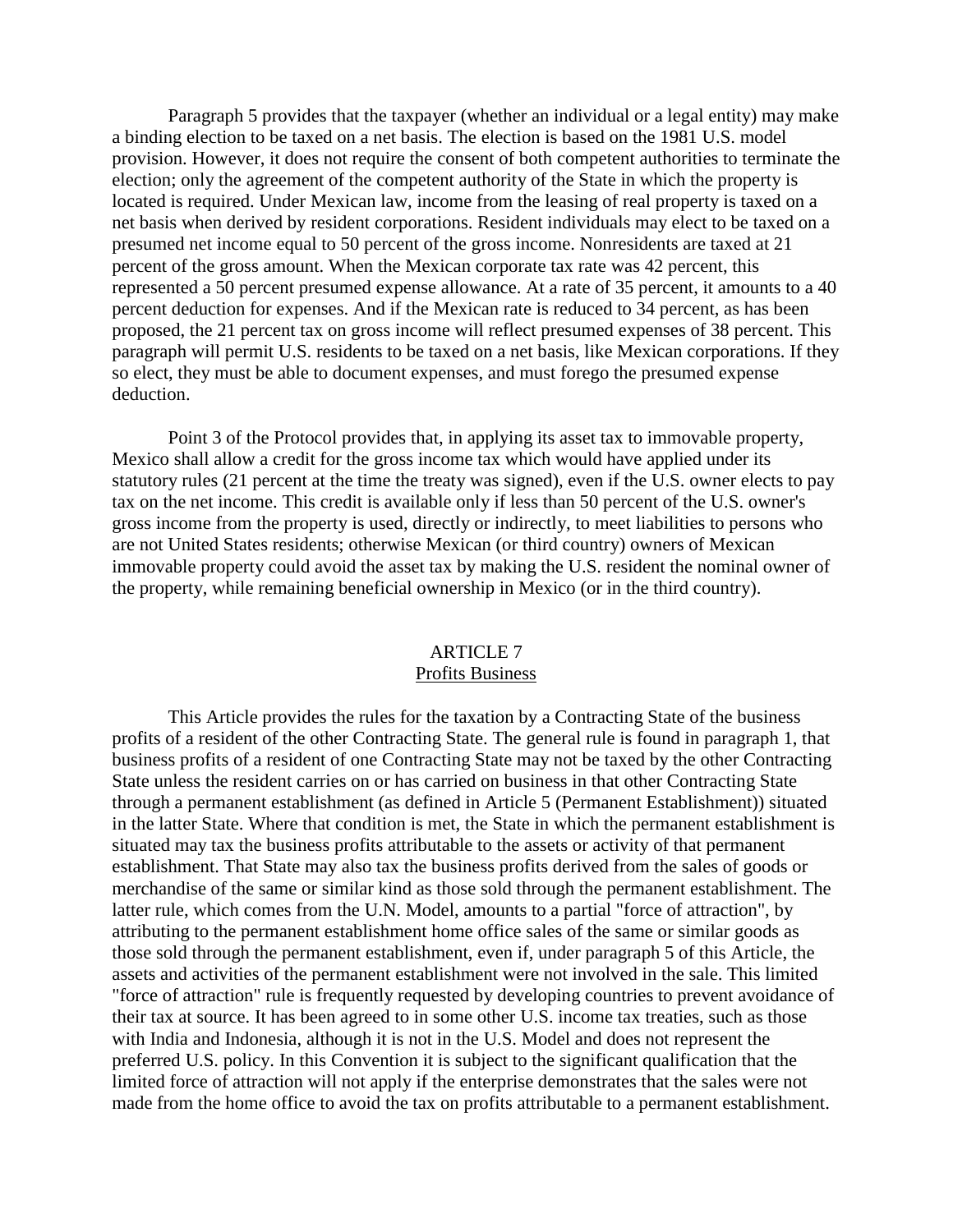For example, it may be more efficient for a U.S. company based in San Diego and having a permanent establishment in Mexico City to sell goods to Tijuana directly from San Diego, whereas that may not be the case with respect to sales to Mexico City.

Paragraph 2 provides that the Contracting States will attribute to a permanent establishment the profits that it would be expected to make if it were an independent entity, engaged in the same or similar activities under the same or similar conditions. Profits so attributable to a permanent establishment are taxable in the State where the permanent establishment is situated or was situated at the time the profits were made. This rule incorporates the rule of section 864(c)(6) of the Internal Revenue Code with respect to deferred payments. If the income was attributable to the assets or activities of a permanent establishment when earned, it is taxable by the State where the permanent establishment was located, even if receipt of the income is deferred until the permanent establishment has ceased to exist.

The profits attributable to a permanent establishment may be from sources within or without a Contracting State. Thus, certain items of foreign source income described in section  $864(c)(4)(B)$  or (C) of the Code may be attributed to a U.S. permanent establishment of a Mexican resident and subject to tax in the United States. The concept of "attributable to" in the Convention is narrower than the concept of "effectively connected" in section 864(c) of the Code. The limited "force of attraction" rule in Code section 864(c)(3), therefore, is not applicable under the Convention to the extent that it is broader than the rule of subparagraph (b) of paragraph 1 of this Article.

Paragraph 3 provides that the tax base must be reduced by deductions for expenses incurred for the purposes of the permanent establishment. These include expenses directly incurred by the permanent establishment and a reasonable allocation of expenses incurred by the home office, as long as the expenses were incurred on behalf of the company as a whole, or a part of it which includes the permanent establishment. Allocable expenses would include executive and general administrative expenses, research and development expenses, interest, and charges for management, consultancy, or technical assistance, wherever incurred and without regard to whether they are actually reimbursed by the permanent establishment. However, as clarified in Point 5 of the Protocol, no double deduction is allowed, i.e., expenses included in the cost of goods sold or reflected in other charges deductible by the permanent establishment may not be included in the amount of expenses to be allocated in part to the permanent establishment.

Paragraph 3 also clarifies, as does the U.N. Model and the commentary to the OECD Model, that a permanent establishment may not take deductions for royalties, fees, commissions, or Service fees paid to its home office other than amounts which represent reimbursement of actual expenses incurred by the home office. Since the permanent establishment and home office are parts of a single entity, there should be no profit element in such intra-company transfers. The same rule applies to interest on an intra-company loan, with the exception that a Contracting State may permit a branch bank to deduct an interest payment to its home office or another branch in excess of reimbursement of costs incurred. The exception in the case of banks is included in the U.N. Model and in the OECD commentary to take into account that it is common practice for parts of the same international financial institution to make advances to each other and charge interest on those amounts. It is included in this Convention to address a problem under Mexican law.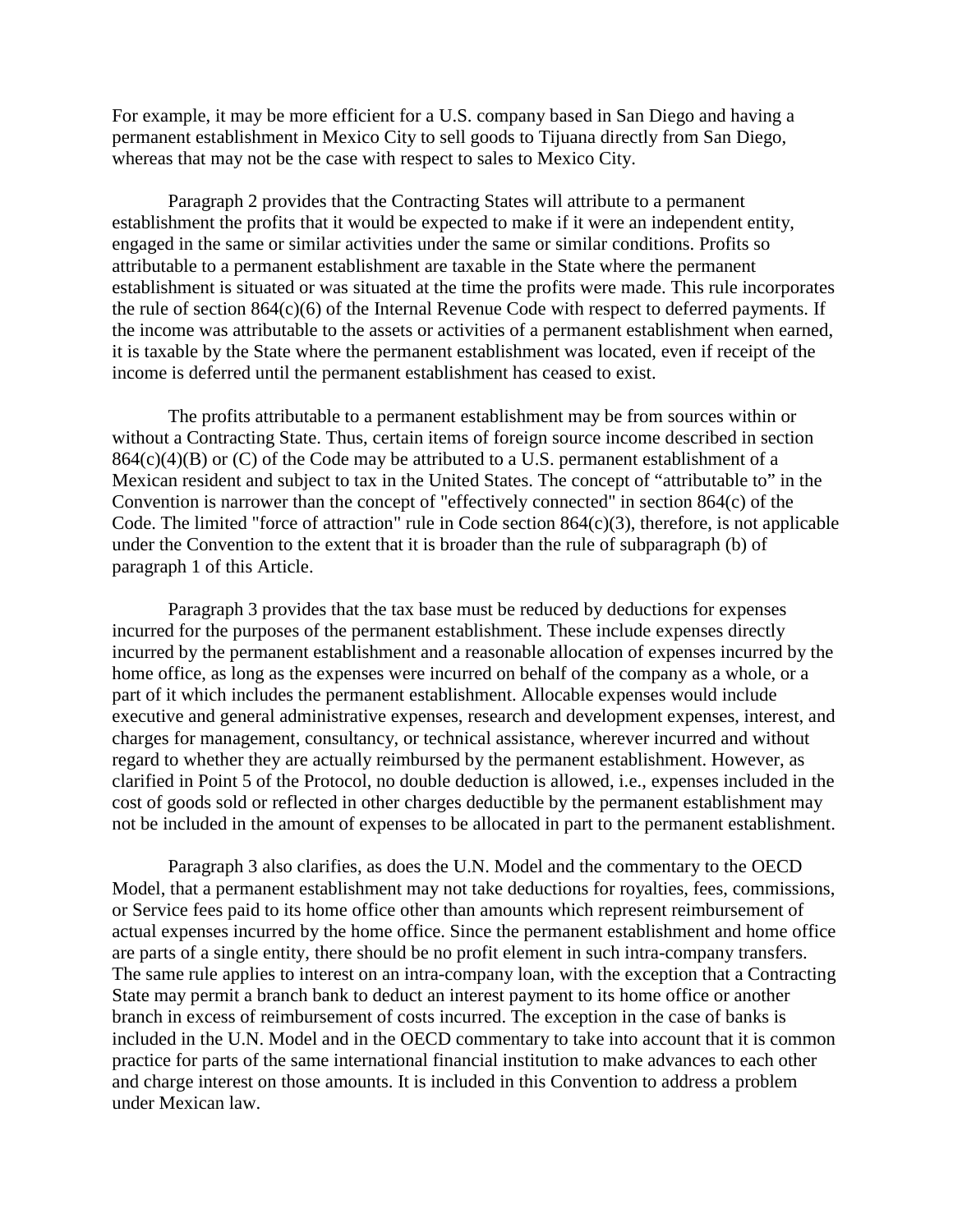Mexico does not currently have in place a mechanism analogous to United States Treasury Regulation §-l.882-5 for allocating an enterprise's interest expense to a permanent establishment. Mexico generally permits a branch to deduct interest only when it borrows money directly. The treaty confirms that in the event Mexico in the future permits a U.S. bank to establish a branch in Mexico, that branch will be able to deduct interest initially incurred by the home office or another branch. Paragraph 3 enables Mexico to consider actual transactions between the home office and its branch to determine the appropriate interest expense deductible by the branch.

The exception in paragraph 3 for bank interest was not intended to override § 1.882-5 in the context of a U.S. permanent establishment of a Mexican bank. Paragraph 3 does not prescribe or preclude any particular method for allocating interest expense to a branch. Thus, Mexico may consider actual intra-branch transactions, and the U.S. may approximate the appropriate interest expense of the branch under section 882. The exception for bank interest is written in a way that permits but does not require a deduction for an intra-company transaction. The general rule in the second sentence of paragraph 3 is that a Contracting State may not permit deductions for certain intra-company payments. Intra-company bank interest is an exception to this mandatory disallowance of deductions. Thus, a Contracting State may but is not required to grant a deduction for interest paid on actual intra-company transactions. If the actual amount of interest payable with respect to liabilities on the books of a U.S. branch of a Mexican bank (including amounts due to other offices) exceed the amount of interest allocated to the branch under Treas. Reg. § 1.882-5, the regulatory formula will prevail, and any such excess will not be considered incurred for the purposes of the branch under this Article (and will not be subject to a branch level interest tax under section 884).

Point 4 of the Protocol provides that nothing in Article 7 prevents a Contracting State from applying its internal law to estimate the profits of a permanent establishment where the information available is inadequate to determine those profits, or prevent Mexico from applying Article 23 of its Income Tax Law, that apportions the worldwide net income of international transportation companies on the basis of the ratio of Mexican to worldwide gross receipts. In any case in which internal law is thus applied, the determination of the profits of the permanent establishment must be consistent, on the basis of the available information, with the principles of Article 7. Article 23 of Mexico's Income Tax Law, by recognizing that there may be cases where there is no taxable income, satisfies this condition.

Paragraph 4 provides that no business profits will be attributed to a permanent establishment because it purchases goods or merchandise for the enterprise of which it is a permanent establishment. This rule refers to a permanent establishment that performs at least one function for the enterprise in addition to purchasing. For example, the permanent establishment may purchase raw materials for the enterprise's manufacturing operation and sell the manufactured output. While business profits may be attributable to the permanent establishment with respect to its sales activities, no profits are attributable with respect to its purchasing activities. If the sole activity were the purchasing of goods or merchandise for the enterprise, the issue of the attribution of income would not arise, because, under subparagraph 4(d) of Article 5 (Permanent Establishment), there would be no permanent establishment.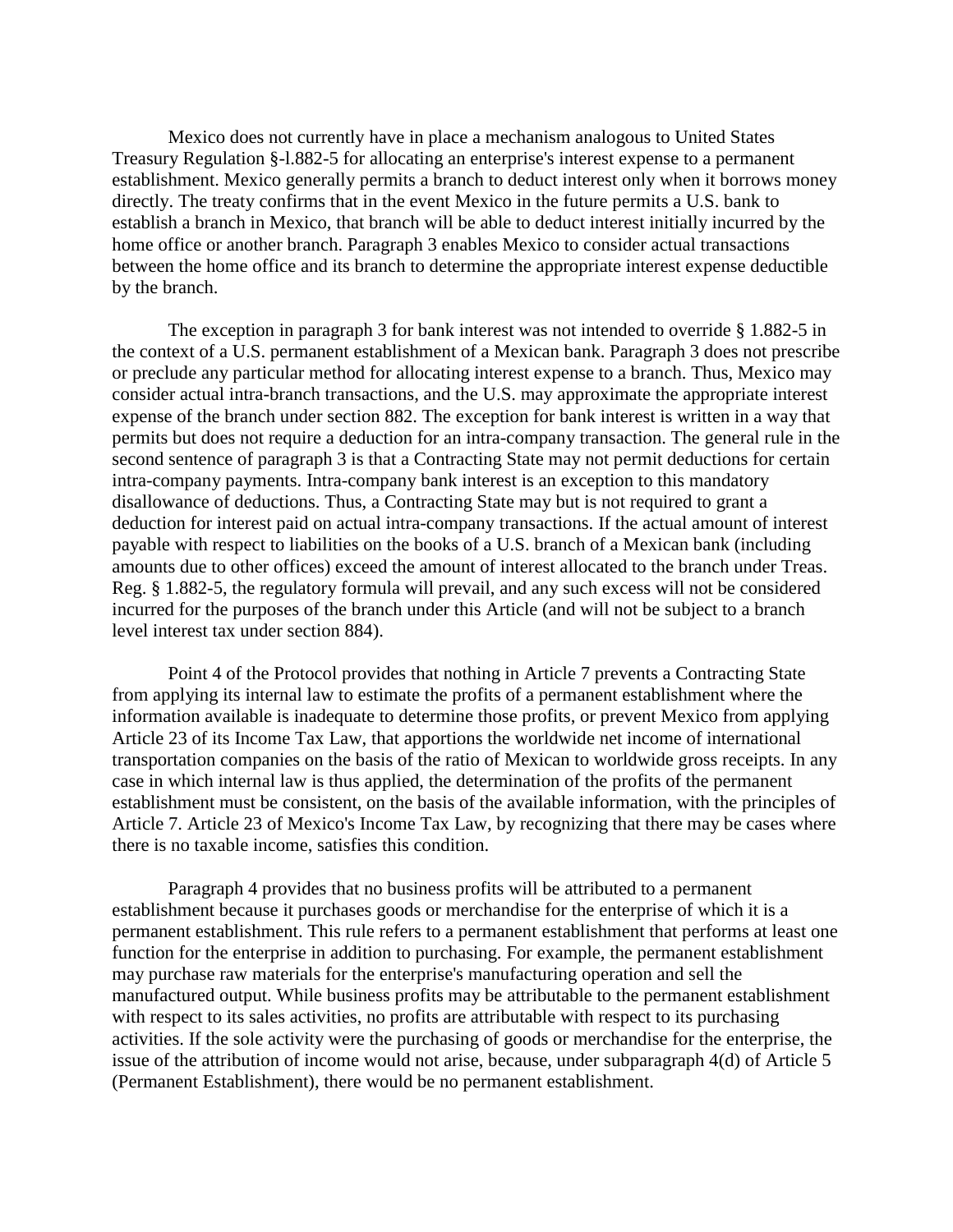Paragraph 5 provides that the business profits to be "attributed" to a permanent establishment include only the profits (or losses) derived from the assets or activities of the permanent establishment. Thus, for example, a U.S. company may have a construction site in Mexico that constitutes a permanent establishment and may also export merchandise directly from the U.S. home office to independent distributors in Mexico; it would not attribute any of the profit from the merchandise sales to the Mexican permanent establishment if the assets and personnel of that permanent establishment were not involved in the sales activity. Note, however, that paragraph 1(b) provides an exception to this rule. Where it is applicable, paragraph 1(b) takes precedence over paragraph 5.

To ensure continuous and consistent tax treatment, paragraph 5 also requires that the method for calculating the profits and losses of a permanent establishment be the same from year to year unless there is a good and sufficient reason to change the method. A taxpayer may not vary the method from year to year simply because a different method achieves a more favorable tax result.

Paragraph 6 explains the relationship between the provisions of Article 7 and other provisions of the Convention. Under paragraph 6, where business profits include items of income that are dealt with separately under other articles of the Convention, the provisions of those other articles will, except where they specifically provide to the contrary, take precedence over the provisions of Article 7. Thus, for example, the taxation of interest will be determined by the rules of Article 11 (Interest), and not by Article 7, except where, as provided in paragraph 3 of Article 11, the interest is attributable to a permanent establishment, in which case the provisions of Article 7 apply.

#### ARTICLE 8 Shipping and Air Transport

This Article provides the rules that govern the taxation of income from the operation of ships and aircraft in international traffic. "International traffic" is defined in subparagraph 1(d) of Article 3 (General Definitions). Such income, when derived by a resident of either Contracting State, may be taxed only by that State, the country of residence. If the other Contracting State is the c6untry where the income arises, it must exempt the income from tax, even if attributable to a permanent establishment in that State.

Income from the rental of ships or planes on a full basis for use in international traffic is considered operating income and is covered under paragraph 1. Income from the bare-boat leasing of ships or planes is also exempt from tax at source if the ships or aircraft are used in international traffic by the lessee and if the rental income to the lessor is accessory to income derived by the lessor from operating ships or planes in international traffic. The profits referred to in paragraph 1 do not, however, include accessory profits derived from the furnishing of overnight accommodations by an international shipping or airline enterprise. Nor does paragraph 1 apply to profits derived by such an enterprise from furnishing other means of transport, such as inland transport by truck or rail, that the international operating company provides directly. If inland transport from the port of entry to the final destination is subcontracted by the international carrier to a domestic enterprise, no profit will be attributed to the international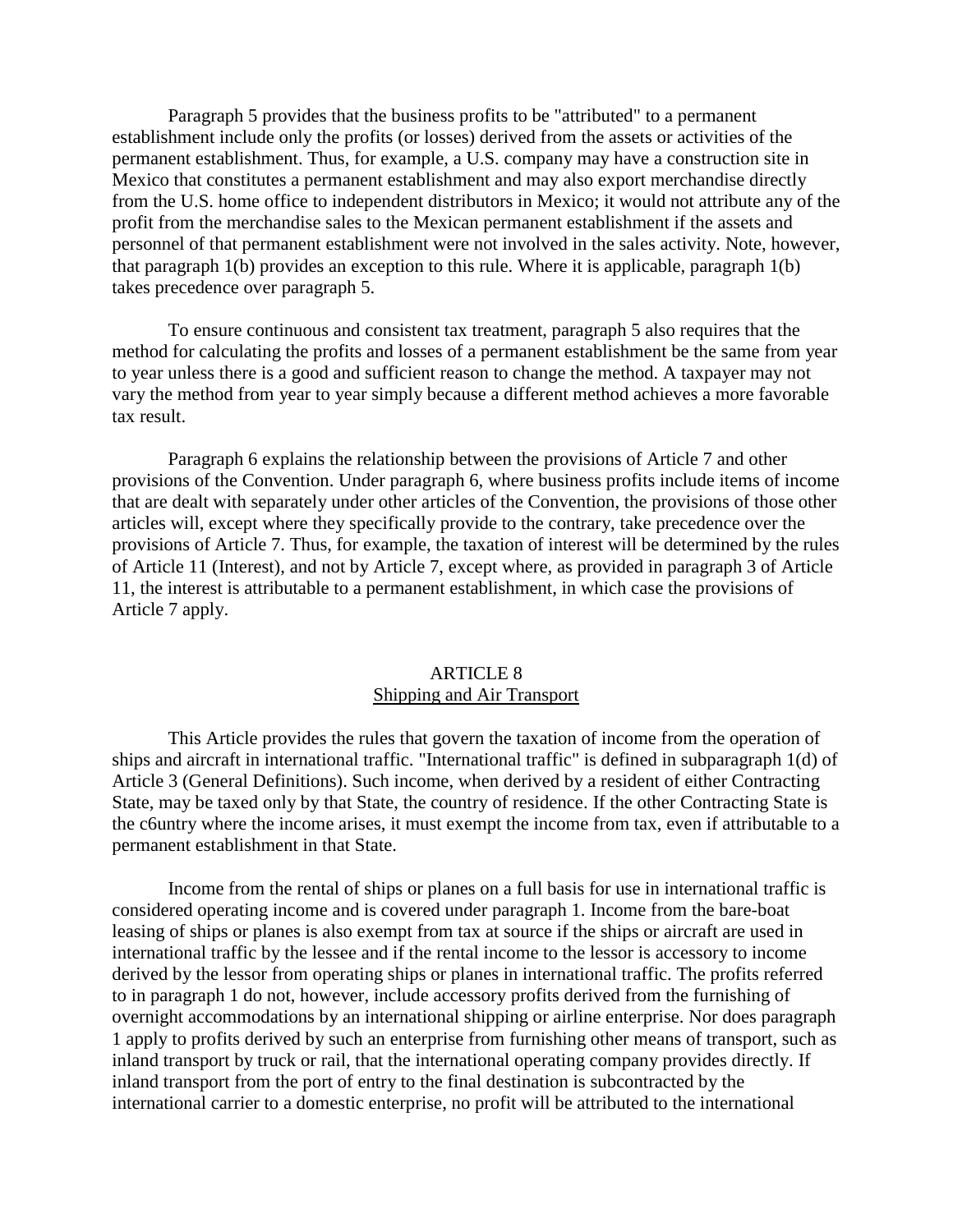carrier for that portion of the transport. (The domestic carrier will, of course, be subject to tax on its profit.) Mexico was not prepared to permit a U.S. company to provide such inland transport without incurring tax in the same manner as a domestic company. Similarly, Mexico was not willing to extend the exemption provided by this Article to include income from international transport by truck or rail, as is done in the U.S. treaty with Canada.

Paragraph 3 provides that income from the use of containers in international traffic and from the use of related equipment for the transport of such containers is exempt from tax at source under this Article, whether derived by an operating company or by a leasing company. The use of containers and related equipment includes charges for the rental of the equipment and charges for its delayed return.

Paragraph 4 clarifies that the exemptions provided by paragraphs 1 and 3 apply to profits from participation in a pool, joint business, or international transportation operating agency. For example, if a Mexican airline were to form a consortium with other national airlines, the share of the income derived from U.S. sources accruing to the Mexican participant would be covered by this Article.

Point 6 of the Protocol provides that the Mexican assets tax will not apply to assets used by residents of the United States to produce profits that are exempt from Mexican income tax under this Article.

When this Article takes effect, the provisions of the exchange of notes of August 7, 1989, concerning reciprocal exemption of international shipping and airline income will cease to apply. It was the request of Mexico that the Convention replace the 1989 note rather than having both documents apply simultaneously.

### ARTICLE 9 Associated Enterprises

This Article provides that, when residents of the two Contracting States that are related persons engage in transactions that are not at arm's length, the Contracting States may make appropriate adjustments to the taxable income and tax liability of such persons to reflect the income or tax with respect to such transactions that each would have had if the transaction between them had been at arm's length.

Paragraph 1 deals with the circumstance where an enterprise of a Contracting State is associated with an enterprise of the other Contracting State and those associated enterprises make arrangements or impose conditions in their commercial or financial relations that differ from those that would be made at arm's length. Paragraph 1 provides that, under those circumstances, either Contracting State may adjust the income (or loss) of the enterprise that is a resident of that State to reflect the income that would have been taken into account in the absence of such a relationship. The paragraph specifies what the term "associated enterprises" means in this context. An enterprise of one Contracting State is associated with an enterprise of the other Contracting State if either participates directly or indirectly in the management, control, or capital of the other. The two enterprises are also associated if there is a "brother-sister" type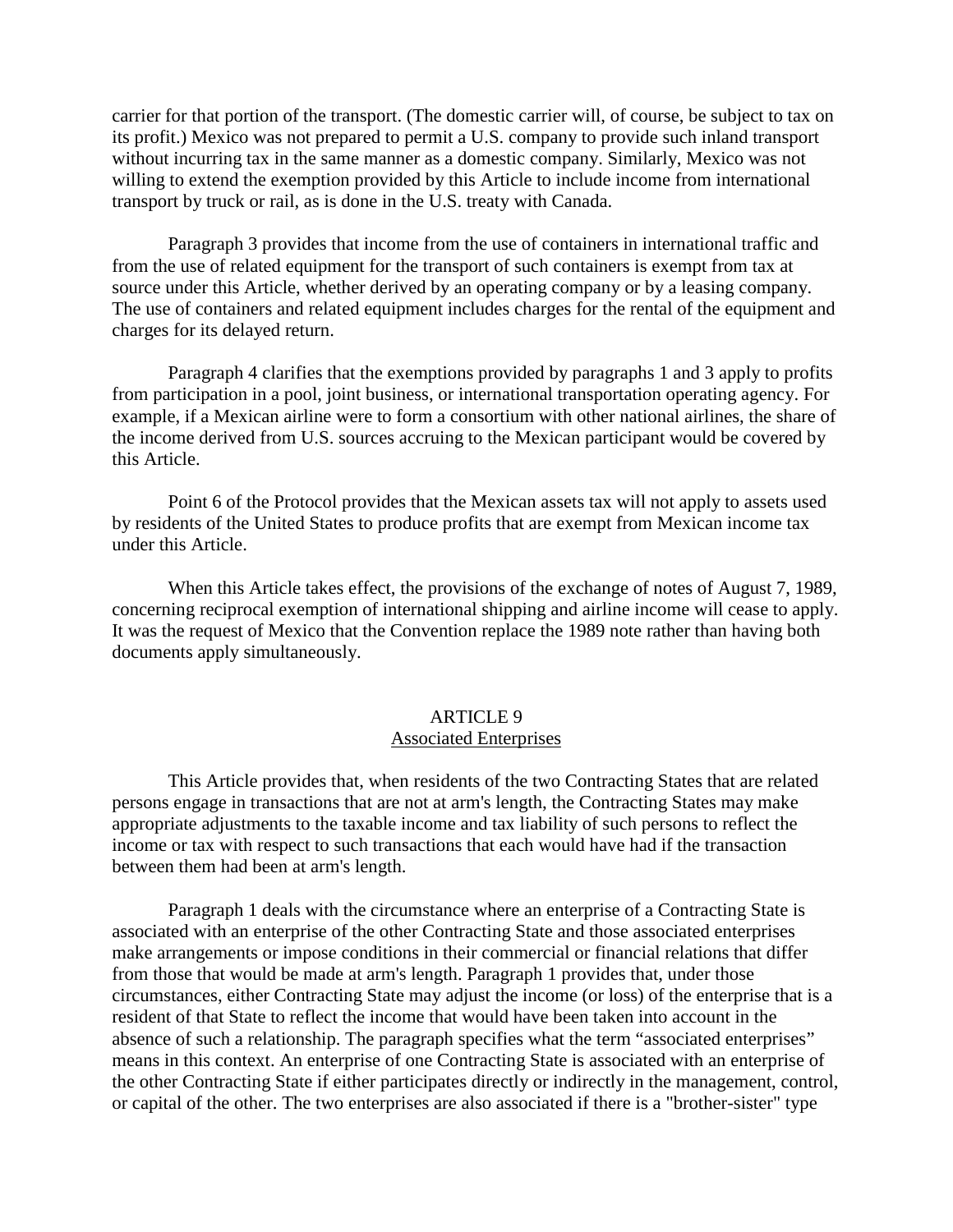connection between them in that a third person or persons participate directly or indirectly in the management, control, or capital of both. The term "control" includes any kind of control, whether or not legally enforceable and however exercised or exercisable.

Paragraph 2 provides that, where a Contracting State has made an adjustment that is consistent with the provisions of paragraph 1, and the other Contracting State agrees that the amount of the adjustment is appropriate to reflect arm's length conditions, that other State is obligated to make a corresponding adjustment to the tax liability of the related person in that other State in accordance with the provisions of paragraph 2 of Article 26 (Mutual Agreement Procedure). That paragraph imposes certain time limits within which the competent authority must be notified of the case and within which agreement on the adjustment must be reached. The Contracting State making the correlative adjustment will take into account the other provisions of the Convention, where relevant.

The saving clause of paragraph 3 of Article 1 (General Scope) does not apply to this paragraph. (See Article 1(4)(a).) Thus, even if the statute of limitations has run, or there is a closing agreement between the Internal Revenue Service and the taxpayer, a refund of tax may be required to implement a correlative adjustment. Statutory or procedural limitations, however, cannot be overridden to impose additional tax, because, under paragraph 2 of Article 1 (General Scope), the Convention cannot restrict any statutory benefit.

Point 7 of the Protocol provides that the benefits of the correlative adjustment required by paragraph 2 shall not apply if the misstatement of profits which gave rise to the initial adjustment was the result of fraud, gross negligence, or willful default.

Paragraph 3 preserves the rights of the Contracting States to apply internal law provisions relating to adjustments between related parties. Such adjustments - the distribution, apportionment, or allocation of income, deductions, credits or allowances - are permitted even if they are different from, or go beyond, those authorized by paragraph 1 of the Article, so long as they accord with the general principles of paragraph 1, i.e., that the adjustment reflects what would have transpired had the related parties been acting at arm's length.

## ARTICLE 10 Dividends

This Article provides rules limiting the taxation at source of dividends paid by a company that is a resident of one Contracting State to a shareholder who is a resident of the other Contracting State.

Paragraph 1 preserves the residence country's general right to tax its residents on dividends paid by a company that is a resident of the other Contracting State. The same result is achieved by the saving clause of paragraph 3 of Article 1.

Paragraphs 2 and 3 limit the right of the source State to tax dividends paid to a resident of the other State. The tax at source must not exceed 5 percent of the gross amount of a "direct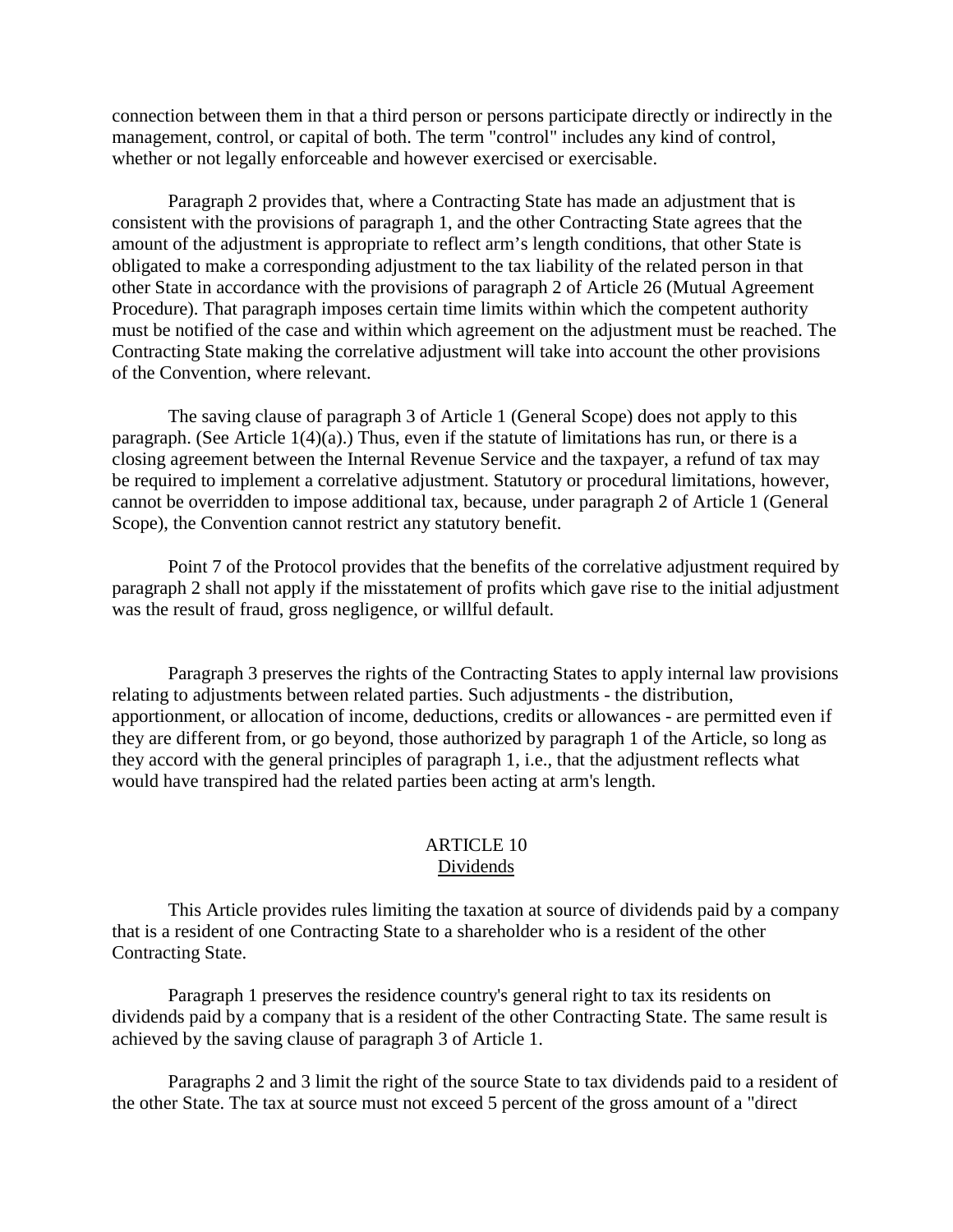investment" dividend - that is a dividend to a beneficial owner that is a company owning at least 10 percent of the voting stock of the paying corporation; in other cases it must not exceed 15 percent. After the provisions of this Article have been in effect for five years (see Article 29 (Entry Into Force)), the 15 percent rate will decrease to 10 percent. The limitation of the tax at source to 10 percent on portfolio dividends is not part of the U.S. Model, which sets a 15 percent maximum rate on such dividends. It was accepted in this case as part of a package of concessions involving the withholding rates applicable to dividends, interest, and royalties and the treatment of the Mexican assets tax. Under current Mexican law, there is no shareholder level tax on dividends.

Point 8(b) of the Protocol further provides that, if the United States should agree in a treaty with any other country to reduce its tax on direct investment dividends to a rate lower than 5 percent, that rate shall also apply to direct investment dividends paid to residents of Mexico and the United States under paragraph 2(a) of this Article, in place of the 5 percent rate provided for in that subparagraph. Such reduction is expected to take effect at the same time as it takes effect in the U.S. treaty with the third country. In reviewing the treaty with the third country, the U.S. Senate would have the opportunity to consider the effects of the lowered rate with Mexico and take that effect into account in offering its consent to ratification.

Point 8(a) of the Protocol modifies the limitations on source country taxation for dividends paid by U.S. Regulated Investment Companies (RICs) and Real Estate Investment Trusts (REITs). Dividends paid by RICs are subjected to the l5 (or, after five years, 10) percent portfolio dividend rate regardless of the percentage of voting shares of the RIC held by the owner of the dividend. The 5 percent rate, is intended to relieve multiple levels of corporate taxation. Since RIBS do not pay corporate tax with respect to amounts distributed, the only tax imposed on their distributions is the shareholder level tax. Moreover, a foreign shareholder could own a 10 percent interest in a RIC without owning a 10 percent interest in the companies in which the RIC invests. In the case of dividends paid by a REIT, the 15 (after five years, 10) percent rate will apply if the beneficial owner of the dividends is an individual and holds less than 10 percent interest in the REIT. In other cases the rate of domestic law applies to dividends paid by REITs; that rate is currently 30 percent, which approximates the applicable tax if the shareholder had invested directly in U.S. real estate.

The rate limitations provided by paragraphs 2 and 3 do not affect the taxation by either Contracting State of the profits out of which the dividends are paid. (The current rates of profits tax are generally 35 percent in both the United States and Mexico, although there is a proposal in Mexico to reduce its rate to 34 percent.) Under Mexican law there is no shareholder level tax on profits distributed as dividends, provided that the full corporate level tax has been paid. Where the corporate tax has been reduced by tax preferences, a compensatory tax is imposed on the corporation at the time of distribution to recapture those preferences. Imposition of this tax is not affected by the limitations of paragraphs 2 and 3.

Paragraph 4 defines the term "dividends" as used in this Article. It is a broad definition, encompassing income from any shares or rights that are not debt claims and that participate in profits, and income from other corporate rights treated for domestic law tax purposes as dividends in the country of residence of the distributing company. Point 9 of the Protocol provides that each Contracting State may also apply its statutory rules for distinguishing debt and equity or for preventing thin capitalization in defining dividends for purposes of this Article. In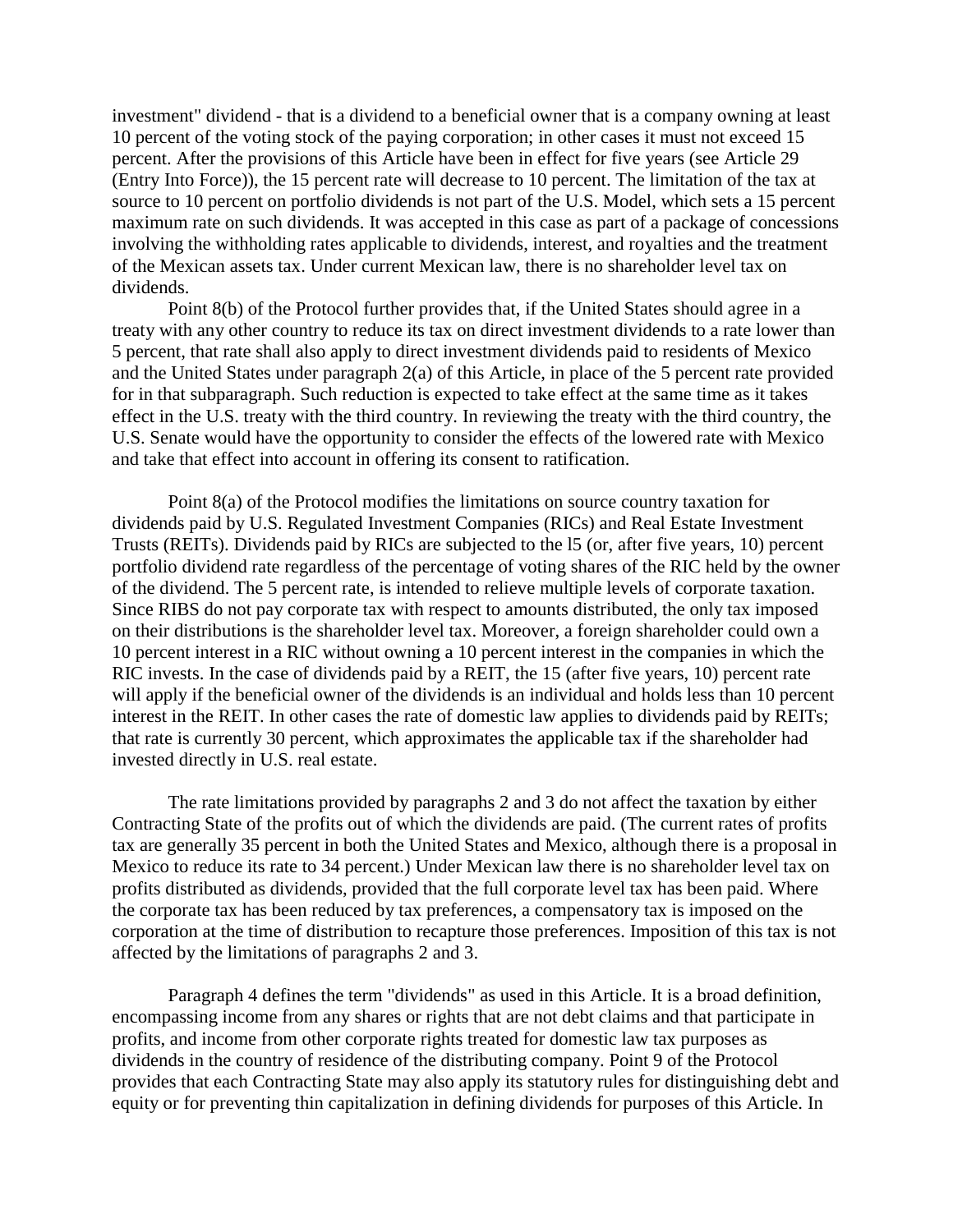the case of the United States, these rules include Code section 163(f) as modified by section 13228 of the Omnibus Budget Reconciliation Act of 1993.

Paragraph 5 provides that, where dividends are attributable to a permanent establishment or fixed based that the beneficial owner maintains or maintained in the past in the country of source, they are not subject to the provisions of paragraphs 1, 2 and 3 of this Article, but are taxable under Article 7 (Business Profits) or Article 14 (Independent Personal Services), as appropriate.

Paragraph 6 provides that neither Contracting State may impose a tax on dividends paid by residents of the other State, or of a third State, except to the extent paid to a resident of the first State or attributable to a permanent establishment or fixed base in that first State. This paragraph precludes the U.S. from imposing its so-called "second-level withholding" tax, which generally accomplishes the same objective as the branch tax (which the treaty preserves). Paragraph 6 is drafted in such a way as to exempt not only Mexican corporations but also thirdcountry corporations with U.S. permanent establishments from second-level withholding. Such third-country corporations may not be subject to the branch tax. However, those corporations will only be exempt from second-level withholding under this treaty to the extent their dividends are paid to Mexican shareholders who are entitled to treaty benefits. In any event, third-country corporations would be used to "shop" this treaty only in rare circumstances where the thirdcountry company is itself exempt from the branch tax and where the rate of withholding on dividends paid from the corporation to Mexican shareholders is less than the 5 percent branch tax permitted by the treaty.

## ARTICLE 11 Interest

This Article limits the taxation at source of interest paid by a resident of one Contracting State to a resident of the other Contracting State.

Paragraph 1 preserves the residence country's general right to tax its residents on interest arising in the other State. The same result is achieved by the saving clause of paragraph 3 of Article 1 (General Scope).

Paragraphs 2, 3, and 4 limit the right of the source State to tax interest beneficially owned by a resident of the other State. However, the reduced rates do not apply to interest paid with respect to back-to-back loans. Such interest will continue to be taxed in accordance with the domestic law of the source State.

Paragraph 3 specifies the rates that may be imposed at source during the first five years from the date on which this Article takes effect (see Article 29 (Entry Into Force)). During that period, interest on loans from banks and insurance companies, and interest on bonds or other securities that are regularly and substantially traded on a recognized securities market may be taxed at 10 percent of the gross amount of interest paid. (A recognized securities market for this purpose is defined in Point 15(b) of the Protocol.) This rate applies to a bank or insurance company that is the beneficial owner of the interest, whether or not the bank or insurance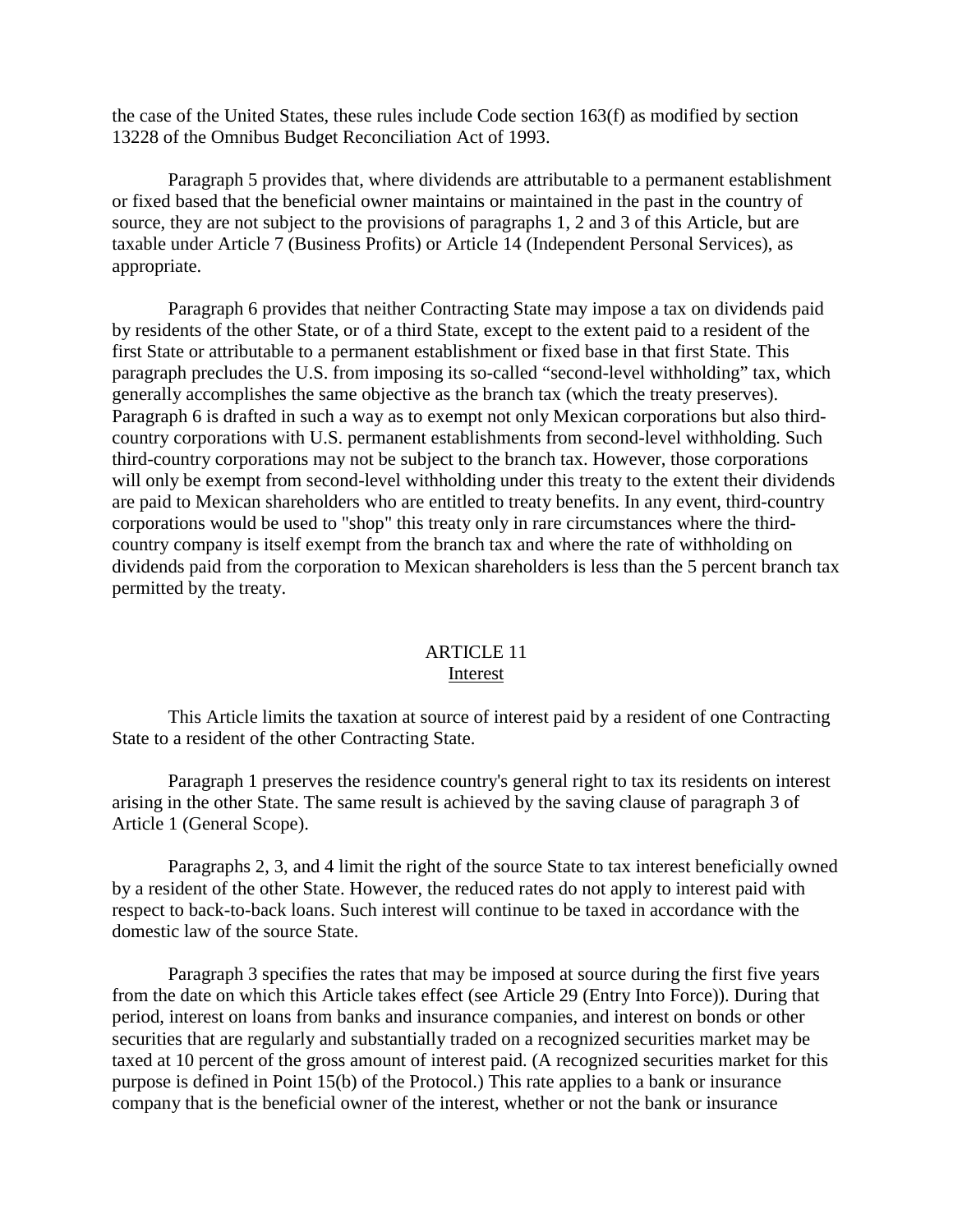company was the original creditor on the loan; it does not apply to interest beneficially owned by another person even if the loan was originally granted by a bank or insurance company.

During the first five years other interest, except that exempt from tax at source under paragraph 4, is subject to a maximum tax at source of 15 percent of the gross interest.

At the end of five years, the rates specified in paragraph 2 will apply. The 10 percent rate applicable to interest on loans by banks and insurance companies (except back-to-back loans) and interest on publicly traded securities will drop to 4.9 percent. The effect of the 4.9 percent is to ensure that the interest is not "high withholding tax interest" for purposes of the U.S. foreign tax credit limitation but rather financial services income or passive income, as applicable. The 15 percent rate will drop to 10 percent for interest paid by banks and interest paid to a seller to finance the purchase of machinery and equipment, but will remain at 15 percent for all other categories of interest. In the case of suppliers' credits, the 10 percent rate only applies to the original seller of the goods. If the loan is transferred, the rate will be either 4.9 percent, if the loan is acquired by a bank or insurance company, or 15 percent, if acquired by another person. (See Point 10(b) of the Protocol.)

Paragraph 4 specifies certain categories of interest that, notwithstanding the provisions of paragraphs 2 and 3, are exempt from tax at source when the beneficial owner is a resident of the other Contracting State. Those categories are:

> (i) interest paid to or by either Contracting State or a political subdivision or local authority thereof,

> (ii) interest beneficially owned by a tax exempt pension plan, provided that such pension plan is generally exempt from income taxation in its residence State and more than half of its beneficiaries are entitled to benefits of the Convention (see paragraph 1(e) of Article 17 (Limitation on Benefits)), and (iii) interest on loans of three years or longer that are made, guaranteed, or insured by a specified public lending institution.

The specified Mexican institutions are the Banco Nacional de Comercio Exterior, S.N.C., and the Nacional Financiera, S.N.C. The specified U.S. institutions are the Export-Import Bank and the Overseas Private Investment Corporation.

In the absence of the Convention, Mexico's withholding rates on interest paid to nonresidents are currently 35 percent, 21 percent, and 15 percent, depending upon the type of debt involved and on the identity of its holder. Mexico also exempts certain Interest from income taxation. In general the treaty exemptions correspond to the statutory exemptions of Mexican law, and the categories of debt to which the reduced rates apply reflect the Mexican statutory categories. The general U.S. statutory rate is 30 percent, with an exemption for portfolio interest.

The reduced rates of paragraphs 2, 3 and 4 do not apply to an excess inclusion with respect to a residual Interest in a U.S. Real Estate Mortgage Investment Conduit ("REMIC"), which will be taxed at the rate provided by U.S. domestic law. Point 10(a) of the Protocol is drafted to also permit Mexico to apply its domestic law if it in future develops a product identical to a REMIC. Further, the Protocol provides for consultations by the competent authorities as to the desirability of extending this rule to substantially similar entity or instrument developed in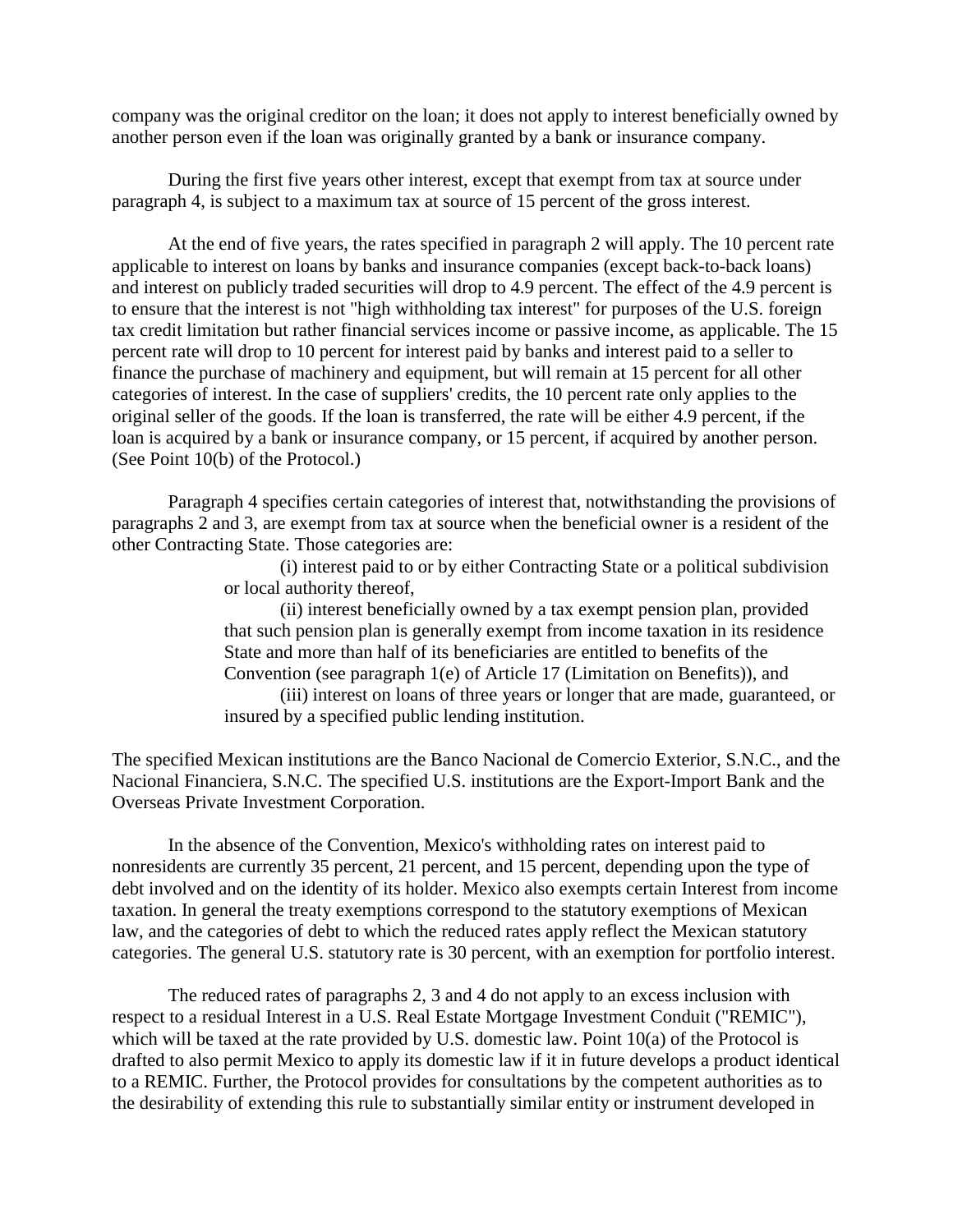future by either or both Contracting States.

Paragraph 5 defines the term "interest", as used in the Convention, to include income from debt claims of every kind, as well as income treated as income from money lent by the taxation law of the source State. In particular, income from government securities, income from bonds or debentures, and any premiums or prizes attaching to such securities, bonds or debentures are considered interest. Interest on bank deposits and on loans secured by mortgages is also covered. Point 9 of the Protocol clarifies that this definition does not override any domestic law distinction between debt and equity. The definition does not refer to penalties and fines for late payment. Thus, such amounts will be imposed in accordance with domestic law and may be taxed in at source under Article 23 (Other Income).

Paragraph 6 provides an exception from the rules of paragraphs 1, 2, and 3 in cases where the beneficial owner of the interest, who is a resident of one Contracting State, carries on business through a permanent establishment in the other Contracting State or performs independent personal services through a fixed base situated in that other State and the interest arises in that other State and is attributable to that permanent establishment or fixed base. In such a case, the income is taxable to the permanent establishment or fixed base in accordance with the provisions of Article 7 (Business Profits) or Article 14 (Independent Personal Services). This rule applies even if the permanent establishment or fixed base no longer exists when the interest is received, as long as the interest was attributable to the permanent establishment or fixed base when earned.

This paragraph does not affect the exemptions provided in paragraph 4. The interest described in paragraph 4 is exempt from tax at source even if attributable to a permanent establishment or fixed base that the beneficial owner has in the State where the interest arises.

Paragraph 7 provides a source rule. Interest is considered to arise in a Contracting State if paid by a resident of that State (including the State itself). As an exception, interest paid by any person which is borne by a permanent establishment or fixed base in one of the Contracting States is considered to arise in that State. For this purpose, interest is considered to be borne by a permanent establishment or fixed base if it is allocable to taxable income of that permanent establishment or fixed base. If the actual amount of interest on the books of a U.S. branch of a Mexican company exceeds the amount of interest allocated to the branch under Treas. Reg. § 1.882-5, any such interest will not be considered U.S. source interest for purposes of this Article.

Paragraph 8 provides that if, as a result of a special relationship between persons, the interest paid is excessive, Article 11 applies only to the amount of interest payments that would have been made absent such special relationship (i.e., an arm's length interest payment). Any excess amount of interest paid remains taxable according to the laws of the source State, with due regard to the other provisions of the Convention. Thus, for example, if the excess amount would be treated as a distribution of profits, such amount could be taxed as a dividend rather than as interest, but the tax would be subject to the rate limitations of paragraphs 2 and 3 of Article 10 (Dividends).

## ARTICLE 11A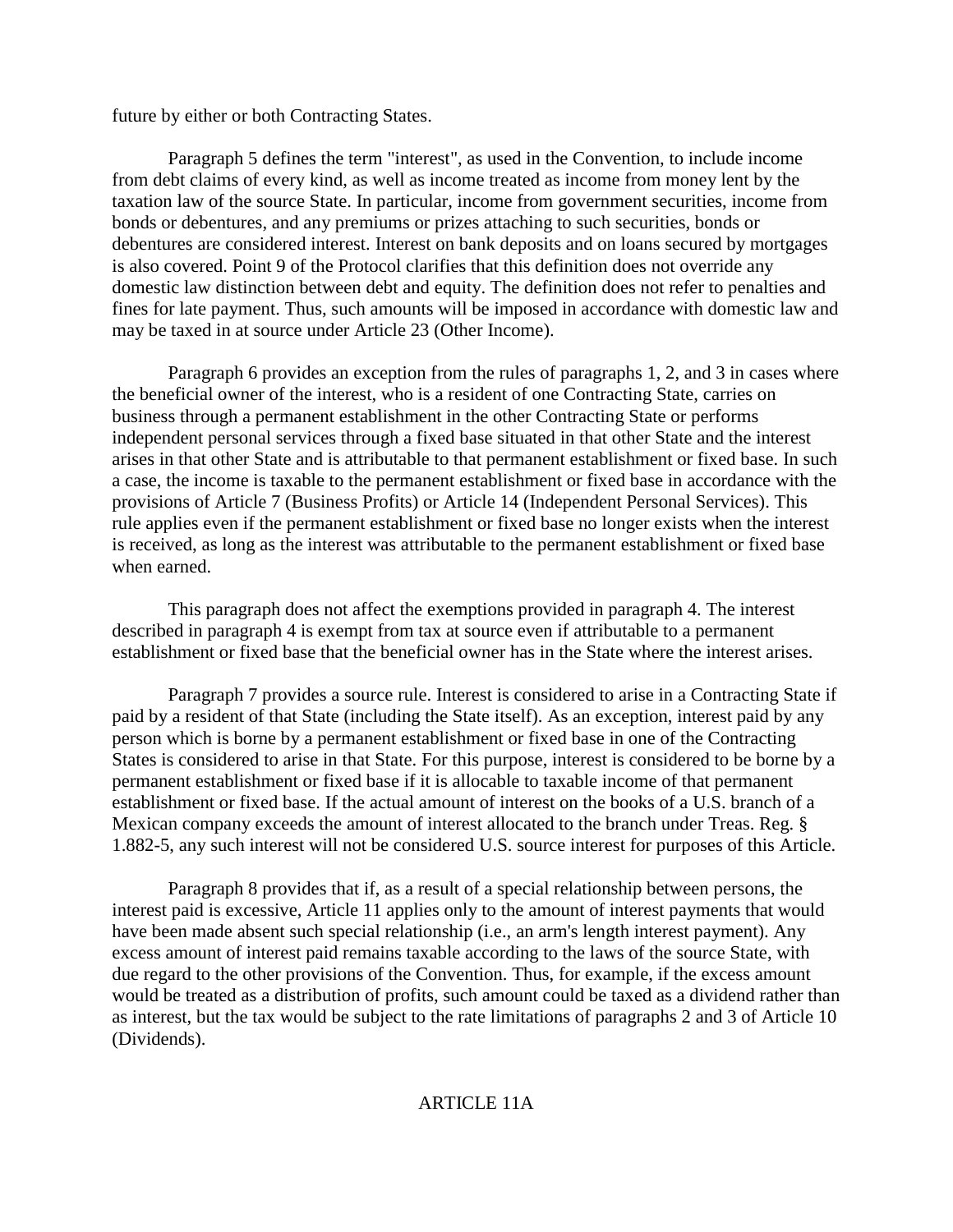#### Branch Tax

Article 11A permits the U.S. to impose its branch taxes on the dividend equivalent amount and the excess interest of a Mexican company which derives business profits attributable to a U.S. permanent establishment or which derives income subject to tax on a net basis in the U.S. under Articles 6 (Income from Immovable Property (Real Property)) or 13 (Capital Gains). These branch taxes are imposed under Code section 884. The tax on the dividend equivalent amount is limited to 5%, the same rate that applies to direct investment dividends.

Excess interest is generally the portion of the entire enterprise's interest expense that is allocated to the branch over the amount of interest paid by the branch to third parties. The excess amount is deemed to be paid to the head office, and a tax is applied to the amount of that deemed payment. Excess interest is treated as U.S. source under Article 11 because it is borne by the permanent establishment. The rate of tax is limited to 10 percent, the rate generally applicable to interest payments to residents of the other Contracting State. After five years, the rate drops to 4.9 percent if the excess interest is deemed paid to a bank or insurance company branch, the same rate that will then apply to interest on loans made by banks or insurance companies. The formula for calculating excess interest in paragraph 2 (b) does not require that interest be fully deductible in one year. Rather, interest may be "excess interest," even though not "deductible" in a particular year, if it is "allocable" to the U.S. income under U.S. domestic law rules.

Just as, under Mexico's current system, there is no shareholder level tax on dividends, there also is no comparable Mexican tax on the dividend equivalent amount of branch profits or on excess interest of branches of foreign companies. Nevertheless, this Article is drafted reciprocally. Thus, if in future Mexico should adopt such branch taxes, it may apply them to U.S. companies, subject to the same rate limitations that this Article imposes on the United States. In that event the term "trade or business" in reference to Mexico will have the same meaning that the term "permanent establishment has under Mexican tax law. (See Point 15(a) of the Protocol.) (Mexico uses the concept of a "permanent establishment" in its domestic law to determine when a foreign resident's income is subject to Mexican tax. The definition of "permanent establishment" for these purposes, contained in Articles 2 and 3 of the Income Tax Law of Mexico, is similar but not identical to the definition for treaty purposes and, where it differs, is generally broader than the meaning for treaty purposes.)

## ARTICLE 12 **Royalties**

This Article limits the taxation at source by each Contracting State of royalties paid to a resident of the other Contracting State.

Paragraph 1 preserves the residence country's general right to tax its residents on royalties arising in the other Contracting State. The same result is achieved by the saving clause of paragraph 3 of Article 1 (General Scope).

Paragraph 2 limits the tax imposed by the source State to not more than 10 percent of the gross amount of royalties beneficially owned by residents of the other State. In the absence of a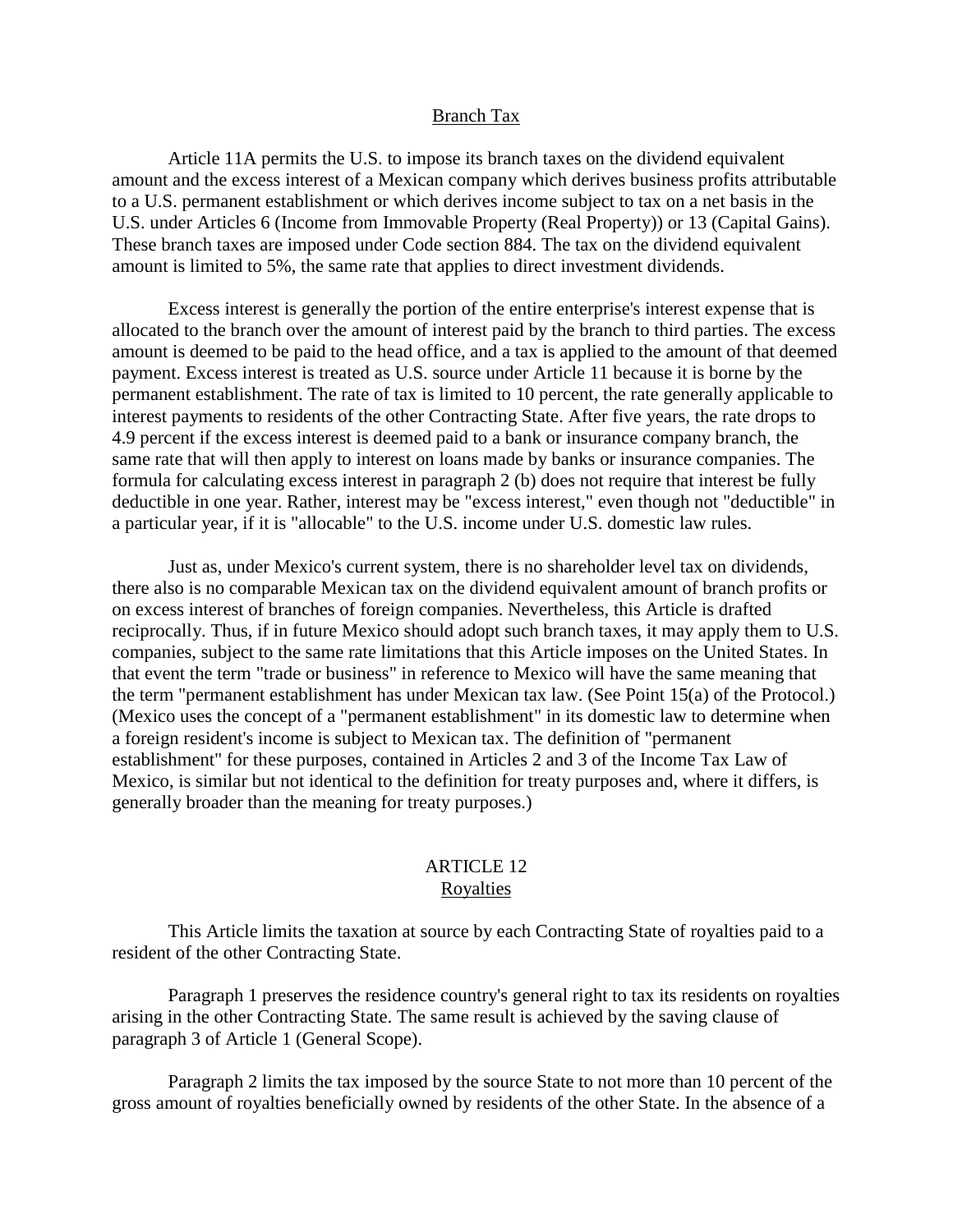treaty, the U.S. rate is 30 percent, and the Mexican rates are 15 percent on literary copyrights and films and drawings and 35 percent on other royalties. The Mexican rate on equipment rentals is 21 percent in general and 5 percent on container rentals. (In this Convention, equipment rentals are treated as giving rise to royalties and container rentals are dealt with in Article 8 (Shipping and Air Transport).)

In applying the assets tax to income covered by this Article, Mexico agrees to credit the amount of income tax that would have been due at the statutory rates, rather than at the reduced treaty rates. The resulting credit, generally of 21 percent of the gross income, is expected to eliminate any asset tax liability in such cases. If no royalty is paid on account of the use of the property, then there would be an asset tax liability because there would be no income from the property ???? income tax to credit.

Paragraph 3 defines the term "royalties", as used in the Convention, to mean payments of any kind received as a consideration for the use of, or the right to use, any copyright of a literary, artistic, or scientific work, including films, tapes and other means of reproduction for use in connection with television. The term "copyright" is understood to include the use or right to use computer software programs and sound recordings. Royalties also include payments for the use of, or right to use, any patent, trademark, design or model, plan, secret formula or process, or other like right or property, for information concerning industrial, commercial, or scientific experience, and for the use of or right to use industrial, commercial or scientific, equipment. However, payments for the use of equipment covered by Article 6 (Income from Immovable Property (Real Property)), such as equipment used in agriculture or forestry, are covered by that Article. Payments for the leasing of containers used in international transport and payments for certain leasing of ships and aircraft used in international transport are covered by Article 8 (Shipping and Air Transport). In financial leases, if the interest component is identified separately in the contract, Mexico taxes only the interest component and applies the relevant rate from Article 11 (Interest).

Point 11 of the Protocol clarifies that the reference to "information concerning industrial, commercial or scientific experience" is to be interpreted in accordance with paragraph 12 of the Commentary on Article 12 of the OECD Model, which distinguishes between information as embodied in know-how and the performance of technical services.

The definition of royalties also includes gains from the alienation of any royaltyproducing right or property that are contingent on the productivity, use, or disposition of the property; as a consequence, such amounts may be taxed at source in accordance with this Article rather than being exempt from tax at source under Article 13 (Capital Gains).

Paragraph 4 provides an exception to paragraphs 1 and 2 in cases where the beneficial owner of the royalties, who is a resident of one Contracting State, carries on business through a permanent establishment in the other Contracting State or performs independent personal services through a fixed base in that other State and the royalties arise in that other State and are attributable to that permanent establishment or fixed base. In such a case, the royalties are taxable to the permanent establishment or fixed base in accordance with the provisions of Article 7 (Business Profits) or Article 14 (Independent Personal Services). This rule applies even if the permanent establishment or fixed base no longer exists when the royalties are received, as long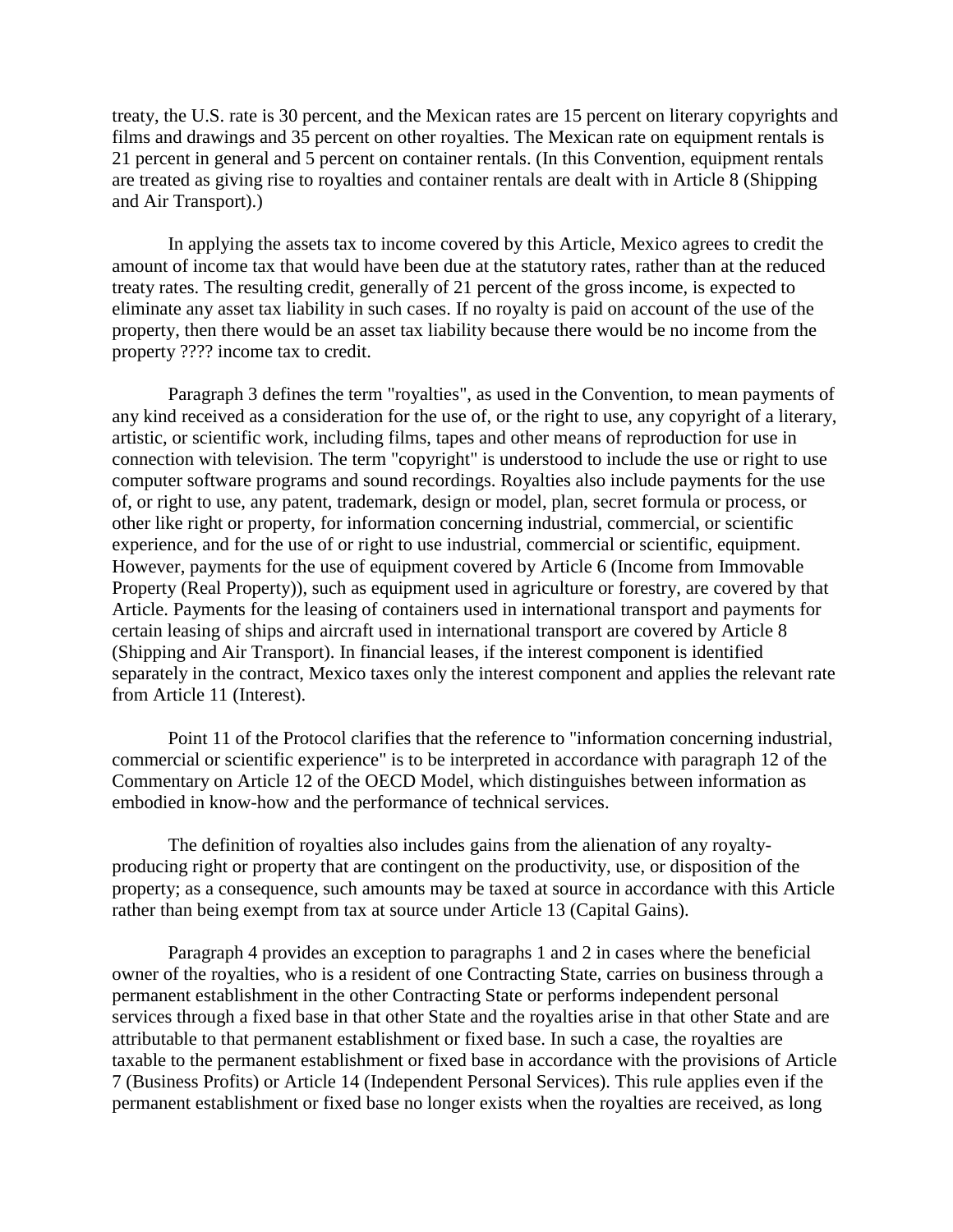as the royalties were attributable to the permanent establishment or fixed base when earned.

Paragraph 5 provides that, if, as a result of a special relationship between persons, the amount paid is excessive, Article12 applies only to the amount that would have been paid absent such special relationship (i.e., an arm's length royalty payment). Any excess amount of royalties paid remains taxable according to the laws of the source State, with due regard to the other provisions of the Convention. If, for example, the excess amount is treated as a distribution of profits under the source State's law, such excess amount will be taxed as a dividend rather than as a royalty payment, but the tax imposed on the dividend payment will be subject to the rate limitations of paragraphs 2 and 3 of Article 10 (Dividends).

Paragraph 6 provides a source rule. Royalties are, in the first instance, deemed to arise in a Contracting State if paid by a resident of that State, including the State itself, unless the royalties are borne by a permanent establishment or a fixed base in the other Contracting State, in which case the source is that other State. Royalties in general are considered borne by a permanent establishment or fixed base if deductible in computing the taxable income of that permanent establishment or fixed base. If royalties are neither paid by a resident of either State nor borne by a permanent establishment or fixed base in either State, but they relate to the use of a right or property in one of the Contracting States, the source will be in the State where the right or property is used. For example, if a Mexican resident were to license a patent to a resident of Panama for use in the United States, the royalty paid by the Panamanian licensee to the Mexican owner of the patent would be U.S. source income under this Article, subject to the 10 percent rate provided in paragraph 2.

## ARTICLE 13 Capital Gains

This Article provides rules governing when a Contracting State may tax capital gains derived by a resident of the other Contracting State.

Paragraph 1 provides that each State may tax gains on the alienation of immovable property situated in that State. The Convention does not interfere with the domestic law rules on the taxation of such gains, other than to require non-discriminatory treatment under Article 25 (Non-Discrimination).

Paragraph 2 elaborates on the rule of paragraph 1 by explaining that "immovable property" includes not only such property held directly, but also an interest in a partnership, trust or estate to the extent that its assets consist of real property, shares or comparable interests in a legal person if at least 50 percent by value of the assets of that legal person consist (or consisted) or immovable property, and any other right that confers the use or enjoyment of immovable property. Thus, for example, the sale of time shares for the use of vacation property in a Contracting State could give rise to a gain taxable by that State under this Article. Point 12 of the Protocol confirms that, in the case of the United States, immovable property includes a U.S. real property interest.

Paragraph 3 provides that gain from the alienation of personal property comprising part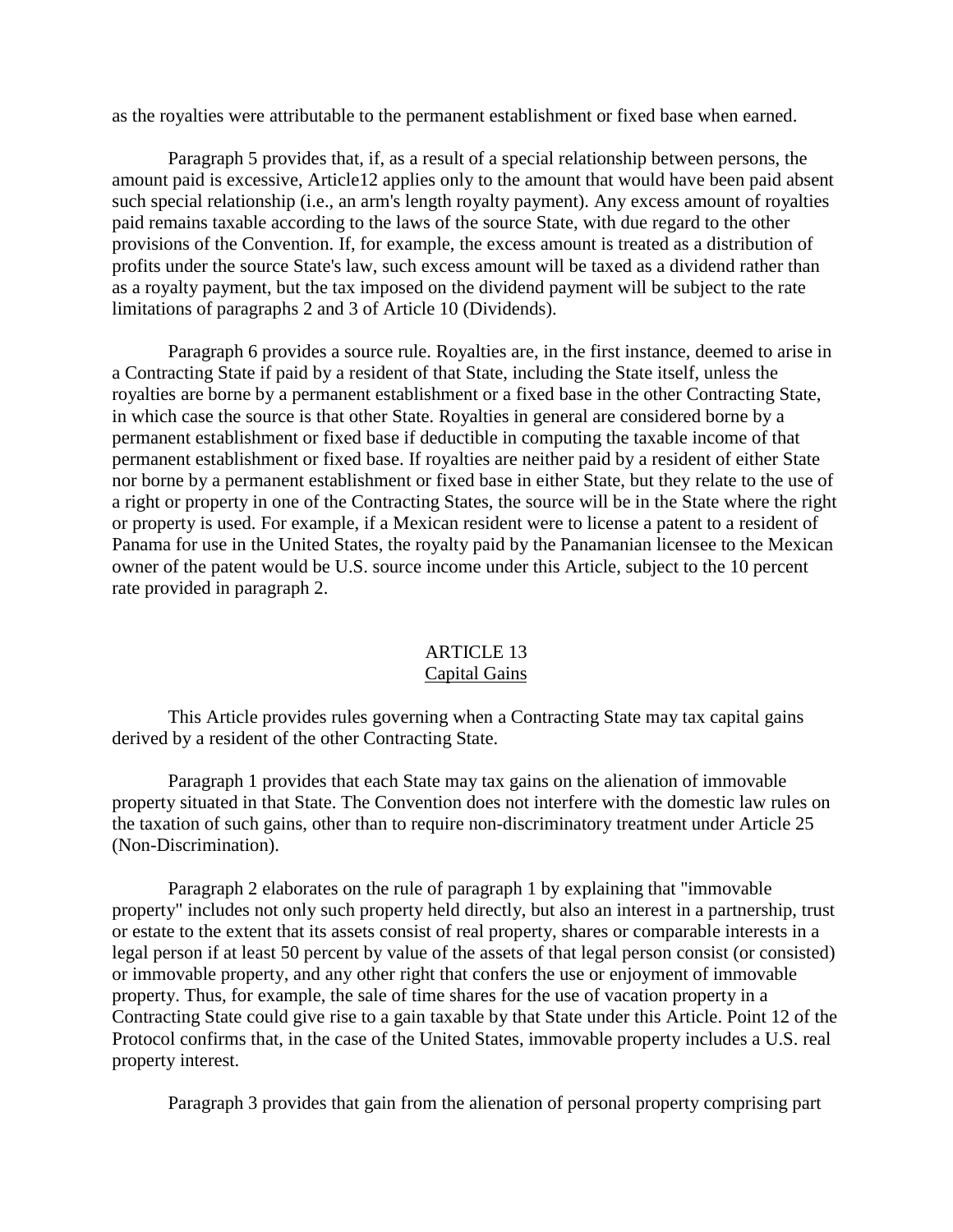of the assets of a permanent establishment or fixed base that a resident of one Contracting State has or had in the other Contracting State may be taxed by the State where the permanent establishment or fixed base is or was located. This rule preserves the U.S. tax imposed by Code section 864(c)(7) with respect to gain from the subsequent disposition of assets that were formerly used in a U.S. trade or business, except that the treaty substitutes a permanent establishment threshold.

Paragraph 4 provides a rule that, together with Point 13 of the Protocol, is similar to the corresponding provision in the U.S.-Spain income tax treaty. It permits Mexico to continue to impose its tax on the gain derived by U.S. residents on the alienation of shares in Mexican companies or other legal entities, but limits that tax to cases where the person disposing of the shares had a direct or indirect participation of at least 25 percent in the capital of the Mexican company or other legal entity at any time during the 12 months preceding the disposition. Point 13 of the Protocol further limits imposition of this tax in certain corporate reorganizations. The tax permitted by paragraph 4 may not be assessed in cases of transfers within a consolidated group when

(i) both transferor and transferee are residents of the same State,

(ii) there is an 80 percent or more ownership interest (direct or indirect) between the transferor and transferee or of the transferor and the transferee by another resident company before and after the transfer,

(iii) the transferee carries over the transferor's basis, and (iv) the transferor receives an equity interest in the transferee or in another company that owns at least 80 percent of the transferee.

In such cases the tax on the gain is deferred until the shares or other property are transferred outside the group. These rules do not perfectly parallel the U.S. rules for tax-free reorganizations. Rather, they establish standards, solely for purposes of the Convention, for limiting tax on intercompany transfers.

The United States will treat gain taxed by Mexico under this paragraph as of Mexican source to the extent necessary to permit a credit for the Mexican tax, subject to the limitations of U.S. law (Code section 904). Thus, if the Mexican tax does not exceed the U.S. tax, there will be a full offset. Under Mexican law, the taxable gain is measured as the difference between

- (1) the sale price of the shares and
- (2) the original cost of the shares, adjusted for inflation, plus reinvested profits, also adjusted for inflation, less any losses.

Any excess of the sale price over that adjusted basis is considered gain attributable to untaxed profits and is subject to Mexican tax.

Paragraph 4 is reciprocal. If the United States were to introduce such a tax, it could be imposed in accordance with the rules of this paragraph.

Paragraph 5 provides that gains derived by an enterprise carried on by a resident of one of the Contracting States from the alienation of ships, aircraft, containers or related equipment used principally in international traffic may be taxed only by that State. This is intended to achieve the same result as the corresponding language in the 1981 U.S. Model. The reference to property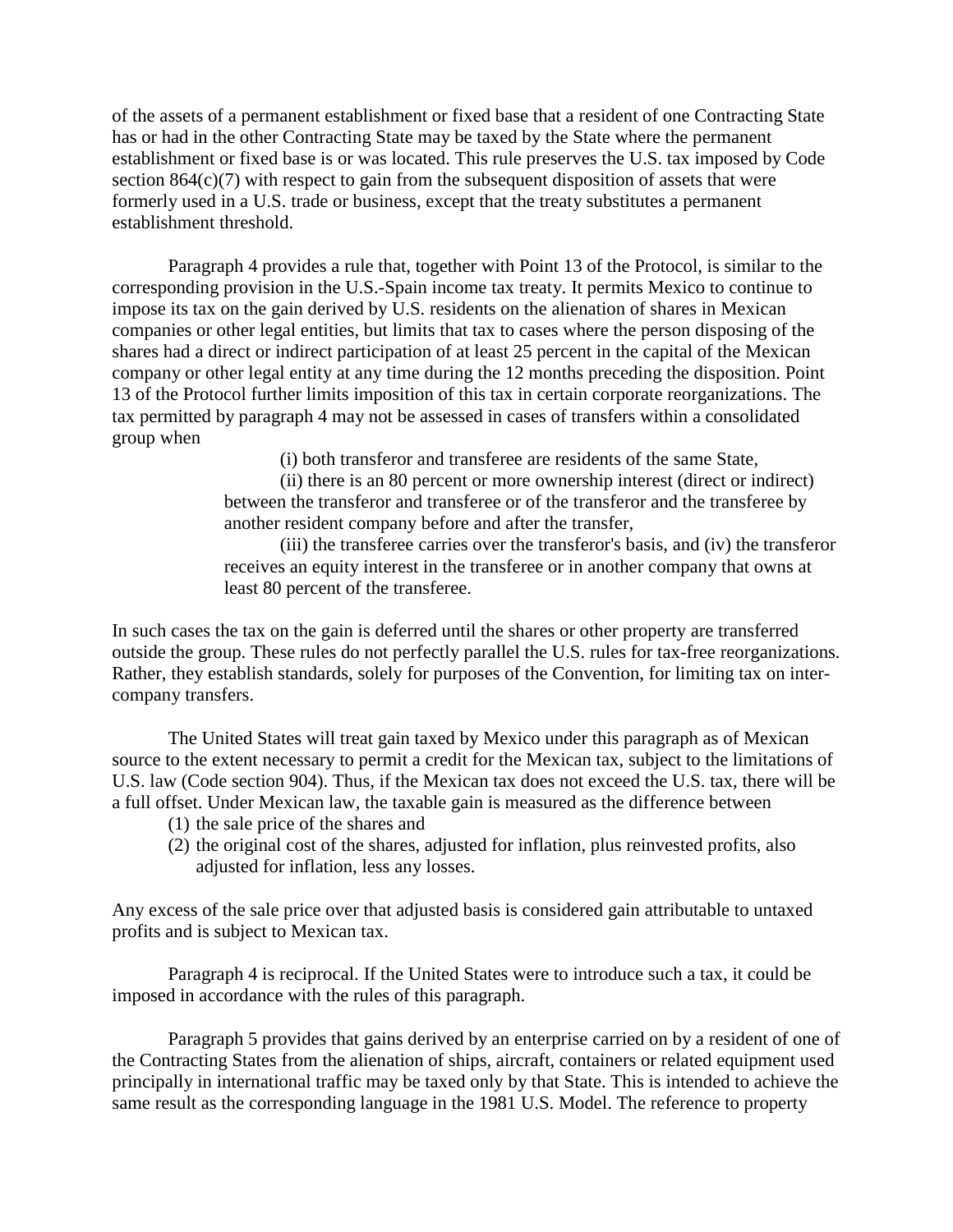used "principally" in international traffic simply clarifies that an occasional use in domestic traffic does not cause the disposition to fall outside the scope of this provision.

Paragraph 6 confirms that contingent gains, described in paragraph 3 of Article 12, (Royalties), are covered in that Article and not in this one.

Paragraph 7, like the corresponding provision in the 1981 Model, reserves the exclusive right to tax gains with respect to any other property to the State of which the alienator is a resident.

#### ARTICLE 14 Independent Personal Services

This Article deals with income from self-employment services and Article 15 deals with the compensation of employees. Articles 16, 18, 20 and 21 provide exceptions to the general rules of Articles 14 and 15 in the case of personal service income derived by directors of companies (Article 16), entertainers and athletes (Article 18), government employees (Article 20), and students and business apprentices (Article 21). Like the U.S. and OECD Models, the Convention does not provide a separate rule for the remuneration of teachers. The compensation of teachers and researchers is taxable under this Article or Article 15 (Dependent Personal Services), as appropriate.

Income derived by an individual who is a resident of one Contracting State from the performance of personal services in an independent capacity in the other Contracting State is exempt from tax in that other State unless one of two conditions is satisfied. The income may be taxed in that other State if the income is for services performed there and is attributable to a fixed base that the individual regularly uses in that other State and in performing the services. Alternatively, if the individual is present in that other State for more than an aggregate of 183 days in twelve consecutive months, that other State may tax the income attributable to the activities performed there, whether or not there is a fixed base. It is understood that the concept of a fixed base is to be interpreted consistently with the concept of a permanent establishment, as defined in Article 5 (Permanent Establishment). Under either the fixed base or 183 day presence test, it is understood that the taxation of income from independent personal services is to be governed by the principles set forth in Article 7 for the taxation of business profits. Thus, for example, it is understood that income may be attributed to a fixed base even after the fixed base has ceased to exist or to personal services in a year after the year in which they were performed. In addition, in accordance with the principles of paragraph 3 of Article 7, the tax base is net of expenses incurred in earning the income.

There is a rebuttable presumption in Mexican law that, when services are paid for by a resident of Mexico and were partly performed in Mexico, the entire payment is for services performed in Mexico. If part of the services were performed outside Mexico, it is the taxpayer's responsibility to so demonstrate.

Paragraph 2 notes that the term "independent personal services" is primarily concerned with professional services. It includes independent scientific, literary, artistic, educational or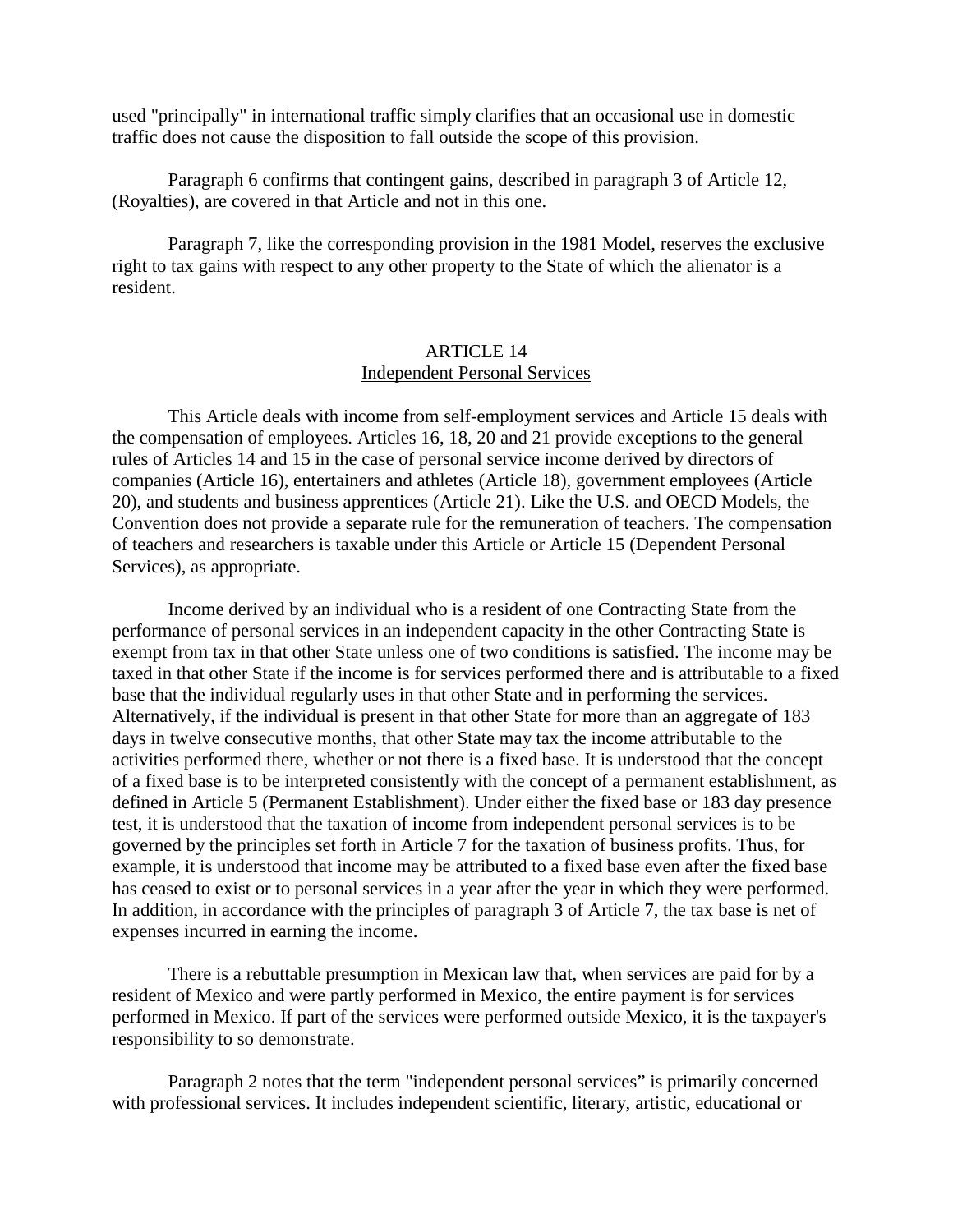teaching activities, as well as the independent activities of physicians, lawyers, engineers, architects, dentists, and accountants. This list, which is derived from the OECD Model, is not exhaustive. The term includes all personal services performed by an individual for his own account where he receives the income and bears the risk of loss arising from the services.

Point 14 of the Protocol further provides that Article 14 also applies to independent services furnished in Mexico by a U.S. company, in which case the income will be taxed as if it were attributable to a permanent establishment in Mexico. In the converse case, the United States will apply Article 7 (Business Profits) directly. However, under Mexican rules, a personal service company is not considered to earn "business" profits, so it is taxed under Article 14. The Protocol confirms that the tax will be imposed on a net basis.

## ARTICLE 15 Dependent Personal Services

This Article deals with the taxation of remuneration derived by a resident of a Contracting State from the performance of personal services as an employee in the other Contracting State.

Under paragraph 1, remuneration derived by an employee who is a resident of a Contracting State may be taxed only by his State of residence except to the extent that it is derived from an employment exercised in the other Contracting State. Remuneration derived from employment in the other State may also be taxed by that other State, subject to the conditions specified in paragraph 2.

Under paragraph 2, a Contracting State may tax remuneration derived by a resident of the other State from services performed in the first State unless three conditions are satisfied:

(1) the individual is present in that State for a period or periods not exceeding 183 days in twelve months;

(2) the remuneration is paid by, or on behalf of, an employer who is not a resident of that Contracting State; and

(3) the remuneration is not borne as a deductible expense by a permanent establishment or fixed base that the employer has in that State.

The twelve-month period must include the period in which the income was earned. All three conditions must be satisfied for the remuneration to be exempt from tax in the source State. If a foreign employer pays the salary of an employee, but a host country corporation or permanent establishment reimburses the foreign employer and deducts such reimbursement, neither condition (2) nor (3), as the case may be, will be considered to have been fulfilled. Conditions (2) and (3) are intended to assure that a Contracting State will not be required both to allow a deduction to the payor for the amount paid and to exempt the employee on the amount received.

Unlike the U.S. and OECD Models, this Convention does not provide a special rule for the taxation of members of the crew of international airlines and shipping companies. They are taxable in accordance with the provisions of paragraphs 1 and 2.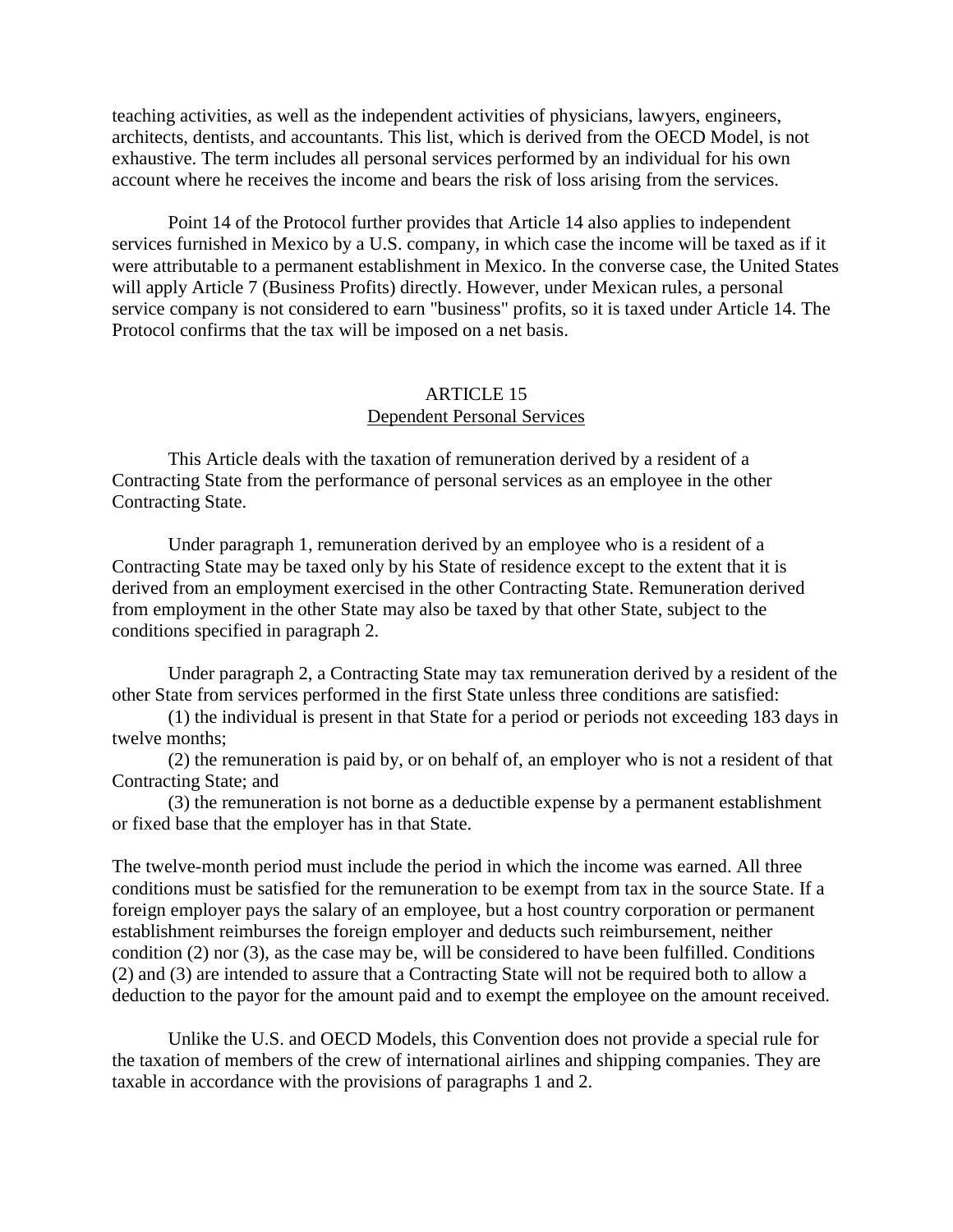## ARTICLE 16 Directors' Fees

This Article provides that a Contracting State may tax the fees paid by a company that is a resident of that State to a resident of the other Contracting State for services as a director or overseer of the company, if the services are performed in the first State or in any third State. The reference to an "overseer" is meant to include persons who are not directors but who oversee, i.e., look out for, the shareholders' interests without engaging in day to day management functions. Mexican corporations frequently hire such persons.

This rule is a compromise between the positions of the OECD Model, which permits the taxation of such fees in accordance with domestic law, and the U.S. Model, which treats such fees as employment income under Articles 14 (Independent Personal Services) or 15 (Dependent Personal Services). In this case, Mexico is permitted to tax such fees paid by a Mexican company to its U.S. resident directors or overseers, provided that the services are performed outside the United States. As a consequence, the director or overseer will have foreign source income against which to credit the Mexican tax. Notwithstanding this Article, the United States will tax directors' fees for personal services rendered by Mexican resident directors of U.S. corporations only to the extent that the services are performed in the United States (and the remuneration is therefore sourced in the United States). Mexico generally taxes such fees whenever the paying company is a resident of Mexico.

#### ARTICLE 17 Limitation on Benefits

Article 17 assures that source basis tax benefits granted by a Contracting State pursuant to the Convention are limited to the intended beneficiaries - residents of the other Contracting State who have a substantial presence in, or business nexus with, that State. Absent this Article, if a resident of a third State were to organize a corporation in a Contracting State for the purpose of deriving treaty-benefited income from the other Contracting State, the entity would generally be entitled to benefits as a resident of a Contracting State, subject to any limitations imposed by the domestic law of the source State (e.g., business purpose, substance-over-form, step transaction or conduit principles).

The structure of the Article is as follows: Paragraph 1 lists a series of attributes of a resident of a Contracting State the presence of any one of which will entitle that person to benefits of the Convention in the other Contracting State. Subparagraphs (d) (iii) and (g) of paragraph 1 expand the usual list of such attributes to extend benefits of the Convention to residents of any country that is a party to the North American Free Trade Agreement ("NAFTA"; currently, the parties are the United States, Mexico, and Canada) once that agreement enters into force. Paragraph 2 further provides that benefits may be granted to a person not entitled to benefits under the tests of paragraph 1 if the competent authority of the source State determines that it is appropriate to provide benefits in that case. Point 15 of the Protocol defines certain terms and conditions of the Article.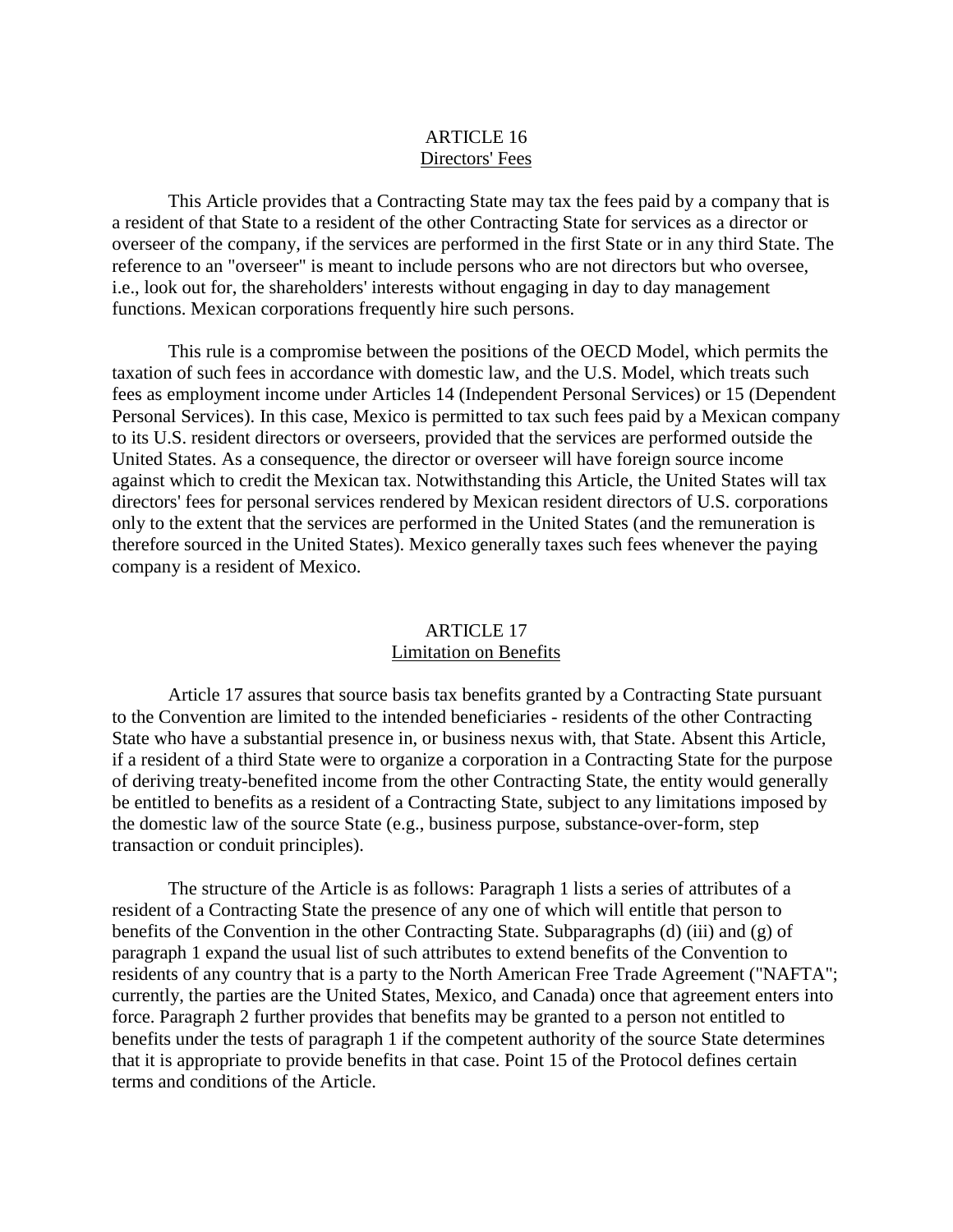The first category of residents of a Contracting State eligible for treaty benefits from the other Contracting State consists of individuals. It is unlikely that individuals can be used to derive treaty-benefited income on behalf of a third-country person, because the Articles of the Convention providing such benefits require that the beneficial owner of the income, not just the recipient, be a resident of a Contracting State.

The second category of qualifying residents is comprised of the Contracting States themselves or political subdivisions or local authorities thereof.

The third category consists of businesses that are engaged in the active conduct of a trade or business in the residence State and derive income from the other Contracting State in connection with, or incidental to, that trade or business. For this purpose, the business of making or managing investments is not considered an active business unless carried on by a bank or insurance company as part of its banking or insurance activities. Point 15(a) of the Protocol explains that the term "trade or business," in the case of Mexico, refers to a permanent establishment as defined in Mexico's Income Tax Law. As described in the discussion of Article 1lA (Branch Tax), Mexican domestic law uses the term "permanent establishment" in a way that is analogous to the use of the term "trade or business" under U.S. tax law and that differs from the meaning of that term under the Convention.

The fourth category consists of companies whose shares are regularly traded in substantial volume on an officially recognized securities exchange (hereafter referred to as "publicly traded"). Point 15(b) of the Protocol defines "recognized securities exchange". It currently covers U.S. and Mexican exchanges, but permits the competent authorities to agree on additional exchanges. It would be appropriate, for example, to add Canada's exchanges to implement the provisions of part (iii) of subparagraph (d).

Three subcategories of publicly traded corporations are provided in subparagraph (d). Under the first, a company qualifies as a resident entitled to benefits of the Convention if its principal class of shares is publicly traded on a recognized securities exchange in either Mexico or the U.S. Second, it will qualify if, although its own shares are not publicly traded, it is the wholly owned subsidiary (through direct or indirect ownership) of a company that is a resident of the same State and whose shares are so traded. Thus, for example, a Mexican company not publicly traded but wholly owned by a holding company that is a resident of Mexico whose shares are publicly traded on a recognized exchange in the United States or Mexico and is publicly traded, will qualify under subparagraph (d)(ii). The third alternative permits a company that is not publicly traded to qualify if it is more than 50 percent owned, directly or indirectly, by one or more companies that are residents of the United States and/or Mexico and the remainder of its ownership is by publicly traded companies that are residents of any country that is a party to the ("NAFTA") (i.e., currently Canada). Thus, for example, a Mexican company will qualify if it is owned 51 percent by publicly traded U.S. and/or Mexican companies and 49 percent by a publicly traded Canadian company. This alternative does not take effect until the NAFTA is in force. (Protocol, Point 15(d)).

The fifth category covers tax exempt organizations, if more than half of the beneficiaries, members, or participants, if any, are individual residents of either Contracting State or other persons who qualify for the benefits of this Convention under the terms of this Article.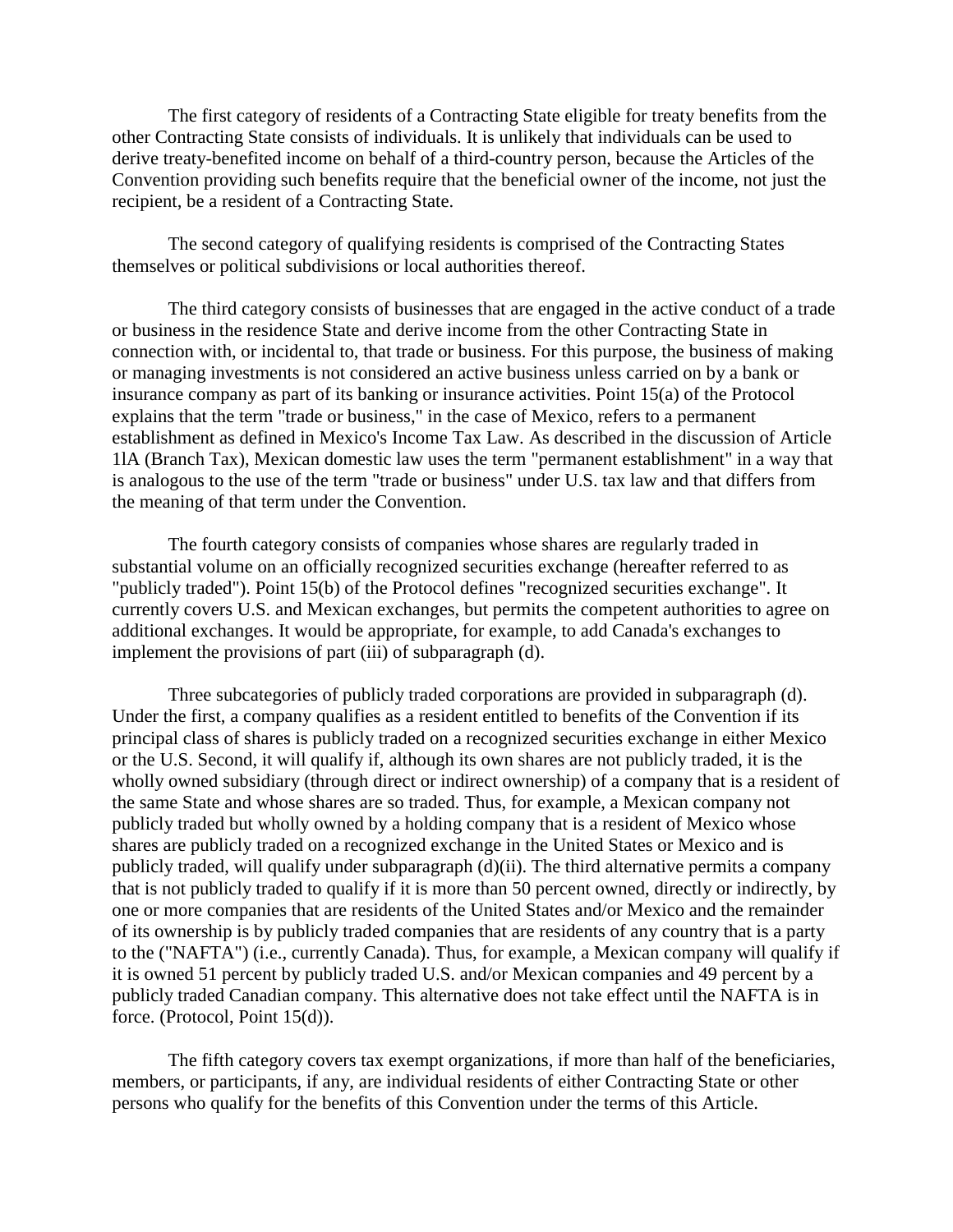Subparagraphs (f) and (g) establish a sixth category of residents that are entitled to benefits of the Convention if they satisfy one of two alternative two part tests regarding ownership and "base erosion." The rationale for these tests is that, while substantial ownership of the equity of the resident entity by qualifying persons tends to demonstrate an entitlement to benefits of the Convention, it is not sufficient to prevent treaty benefits from inuring substantially to third-country residents. It is also necessary to ensure that the earnings of such entity not be "stripped" out in substantial part to non-qualifying persons, for example by financing the entity largely through third-country debt. In most U.S. Conventions, only one such provision is included. In this case, a second alternative is provided in recognition that one of the expected results of the NAFTA is to encourage joint ventures among residents of the three member countries.

Under the ownership requirement of the first alternative, benefits will be granted to a resident of a Contracting State if more than 50 percent of the beneficial interest in the person (or, in the case of a company, more than 50 percent of each class of its shares) is owned, directly or indirectly, by persons who are themselves entitled to benefits under the tests of paragraph 1 other than subparagraph (c). Subparagraph (c) refers to active businesses and the "safe harbor" it provides is meant to be limited to income earned by the active trade or business, not to cover other income earned by a subsidiary of such a business. In addition, the "base erosion" standard must be satisfied. Less than 50 percent of the person's gross income may be used, directly or indirectly, to make deductible payments, including interest and royalties, to persons not eligible for benefits under the tests of paragraph 1 other than subparagraph (c)). For this purpose gross income means gross receipts or, in the case of a manufacturing or producing activity, gross receipts less the direct costs of labor and materials. (See paragraph 15 (c) of the Protocol.)

Alternatively, once NAFTA is in force the benefits of the reduced rates on dividends, interest, branch profits and excess interest, and royalties provided, respectively, in Articles 10, 11, 11A, and 12, will also be available to an entity which is

> (i) more than 30 percent beneficially owned by residents of either Mexico or the United States who are themselves entitled to benefits under the tests of paragraph 1 (other than those who qualify only under the active business test of subparagraph (c)) and

(ii) more than 60 percent beneficially owned by residents of NAFTA member states, provided that,

iii) less than 70 percent of the gross income of such person is used to meet liabilities to persons other than those described under (i) above and less than 40 percent of the gross income is used to meet liabilities to persons other than those described under (i) or (ii) above.

It is understood that the definition of "gross income in paragraph 15(c) of the Protocol applies for this provision also. For this purpose, ownership by residents of a NAFTA State other than the United States and Mexico (currently Canada) will be taken into account only if

> (i) that other NAFTA State has a comprehensive income tax treaty with the country of source of the dividend, interest, branch profit or excess interest, or royalty;

(ii) such treaty provides for a rate of tax no less favorable than that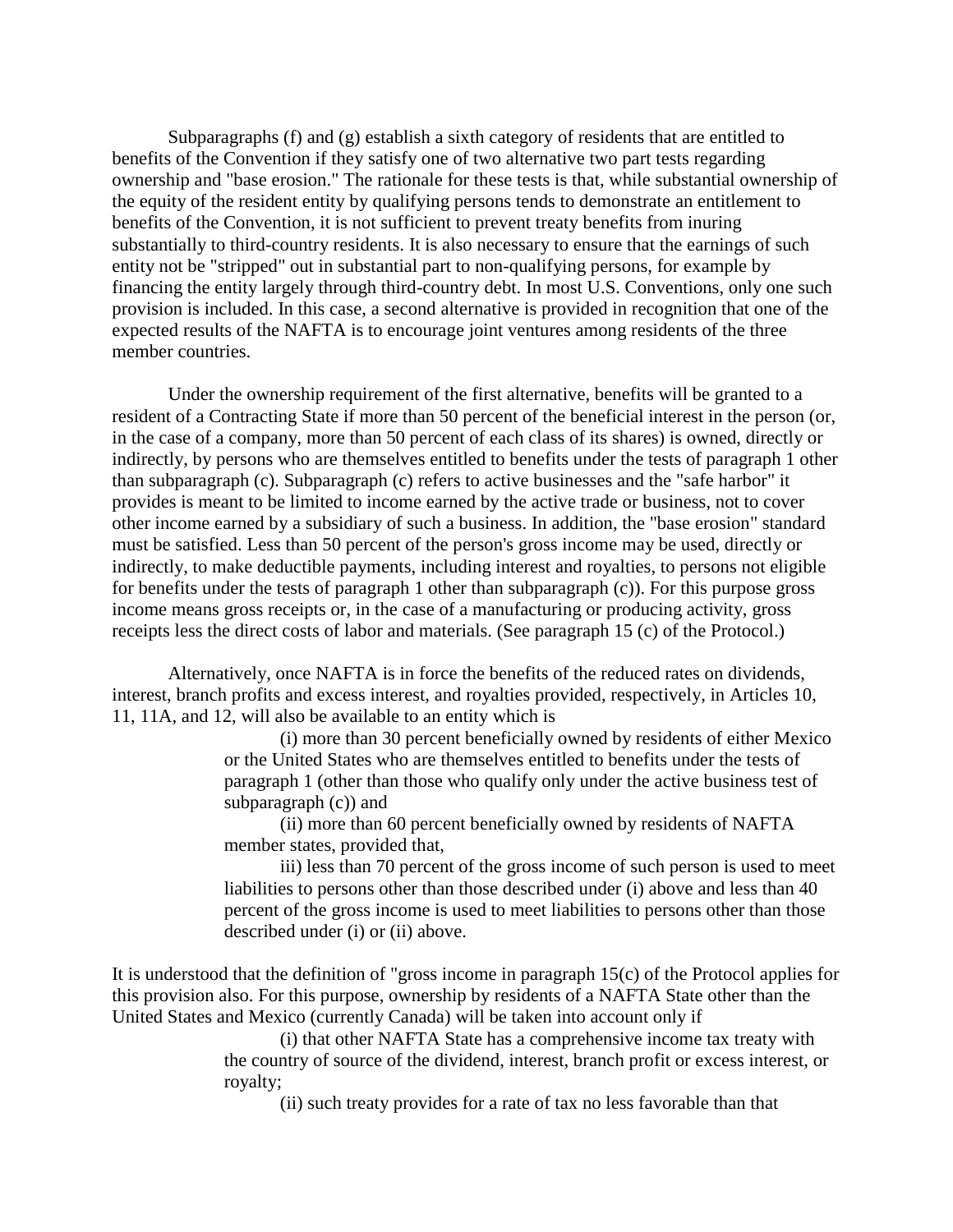provided by this Convention with respect to the same item of income; and (iii) the resident of the NAFTA State qualifies for the benefits of that treaty under its terms (e.g., its limitation on benefits provision).

For example, assume a Mexican company is beneficially owned 40 percent by residents of Mexico and 60 percent by residents of Canada, and meets the base erosion test of this provision. If such a company derives dividends from the United States, it will not be entitled to the benefits of Article 10 of this Convention, because the current U.S.- Canada treaty provides for higher rates on both portfolio and direct investment dividends. If, however, that company derives interest on credit sales of equipment to unrelated U.S. persons, or royalties of any kind from U.S. sources, it will be entitled to the benefits of this treaty, because it could have obtained at least as favorable a tax rate under the U.S.-Canada income tax treaty. As in the case of subparagraph (d), concerning the publicly traded test, this partial "derivative" benefits rule of subparagraph (g) only takes effect when the NAFTA is in force. (Protocol, Point 15(d).)

It is intended that the provisions of paragraph 1 will be self-executing. Unlike the provisions of paragraph 2, discussed below, claiming benefits under this paragraph does not require advance competent authority ruling or approval. The tax authorities may, of course, on review, determine that the taxpayer has improperly interpreted a particular subparagraph and is not entitled to the benefits claimed.

Paragraph 2 permits the competent authority of the State in which income arises to grant treaty benefits in additional cases, even if they do not meet the safe harbor standards of paragraph 1 (or the information is not available to make such a determination). This discretionary provision is included in recognition that, with the increasing scope and diversity of international economic relations, there may be cases where significant participation by third country residents in an enterprise of a Contracting State is warranted by sound business practice and does not indicate a motive of attempting to derive unintended treaty benefits.

#### ARTICLE 18 Artistes and Athletes

This Article deals with the taxation of remuneration derived by artistes (i.e., performing artists and entertainers) and athletes who are residents of a Contracting State from the performance of their services as such in the other Contracting State. As explained in Point 16 of the Protocol, such remuneration includes remuneration for personal activities relating to the individual's reputation as an entertainer or athlete, such as compensation for services performed in personal endorsements of commercial products. This Article does not apply to the remuneration of other persons involved in a performance or athletic event, such as technicians, managers, or coaches.

Paragraph 1 overrides the provisions of Articles 14 (Independent Personal Services) and 15 (Dependent Personal Services) to provide that an individual covered by this Article who would be exempt from tax in the State where the services are performed under the terms of Articles 14 or 15 may, nevertheless, be taxed in that State if the gross remuneration, including reimbursed expenses, exceeds U.S. \$3,000 or its equivalent in Mexican currency during the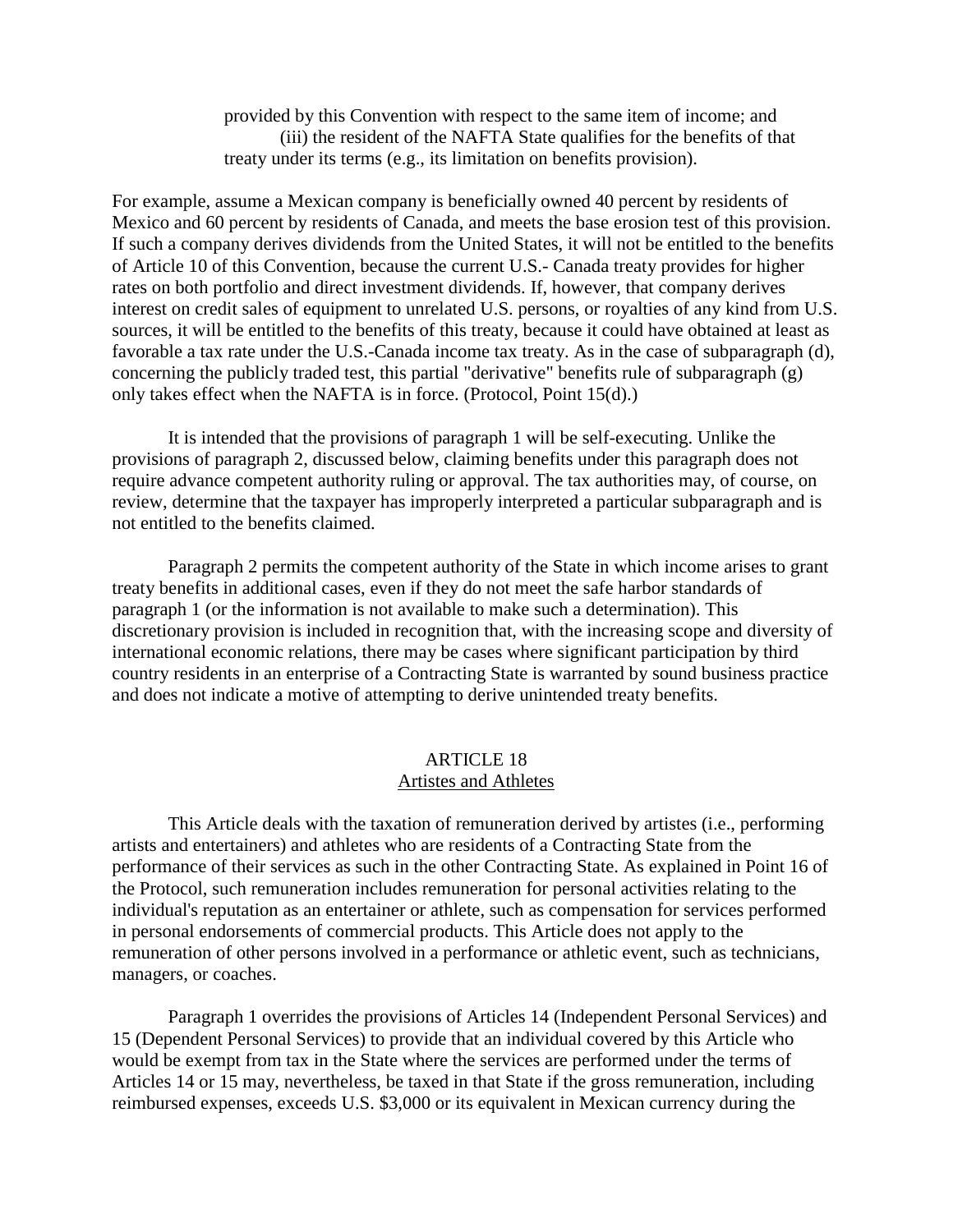taxable year. Anyone receiving more than the \$3,000 gross income amount is subject to tax on the full amount, in accordance with the provisions of domestic law of the source country. Since it is often difficult to determine the annual amount of remuneration until the year has ended, the paragraph explicitly authorizes a tentative withholding of tax. Individuals entitled to exemption under this paragraph may claim a refund, and those subject to tax may apply the withholding against their final tax liability.

This represents a compromise between the position of the OECD and U.N. Models, which provide for immediate taxation at source of entertainers and athletes, and the 1981 U.S. Model, which seeks to preserve a threshold of gross income below which modestly paid entertainers and athletes will be treated the same as persons performing other services covered solely under Articles 14 or 15. In this case, the threshold is lower than in the 1981 U.S. Model. However, paragraph 3 of this Article provides a special exemption at source of the remuneration of entertainers or athletes whose visit is substantially supported by public funds of their State of residence or a political subdivision or local authority thereof. It is understood that the competent authorities may consult as to which visits meet this standard.

Paragraph 2 is intended to deal with the potential for abuse when income from a performance accrues to a person other than the performer. For example, an entertainer performing as an "employee" of a closely held company not having a permanent establishment in the source State may be able to avoid tax at source by taking a salary below the threshold amount and diverting the remainder to a company of which he is the sole or principal owner. Paragraph 2 provides that, when an entertainer or athlete retains a beneficial interest in income that derives from his personal activities but accrues to another person, that other person may be subject to taxation on such income by the State of source, notwithstanding the provisions of Articles 7 (Business Profits), 14 (Independent Personal Services), and 15 (Dependent Personal Services). For purposes of this paragraph, an entertainer or athlete is considered to retain a beneficial interest in performance income accruing to another person unless the individual can establish that neither he nor any person related to him participates, directly or indirectly, profits of such other person in any manner.

As mentioned above, paragraph 3 provides an independent exemption from taxation at source of the remuneration of entertainers and athletes whose visits are substantially supported by public funds of their country of residence or a political subdivision or local authority thereof.

## ARTICLE 19 Pensions, Annuities, Alimony, and Child Support

Except as provided in Article 20 (Government Service), pensions and similar remuneration in consideration of past employment may be taxed only by the Contracting State of which the beneficial owner is, at the time of receipt, a resident. It is understood that the services need not have been performed by the beneficial owner of the pension; for example, a pension paid to a surviving spouse who is a resident of Mexico would be exempt from tax by the United States on the same basis as if the right to the pension had been earned directly by the surviving spouse. A pension may be paid in installments or in a lump sum.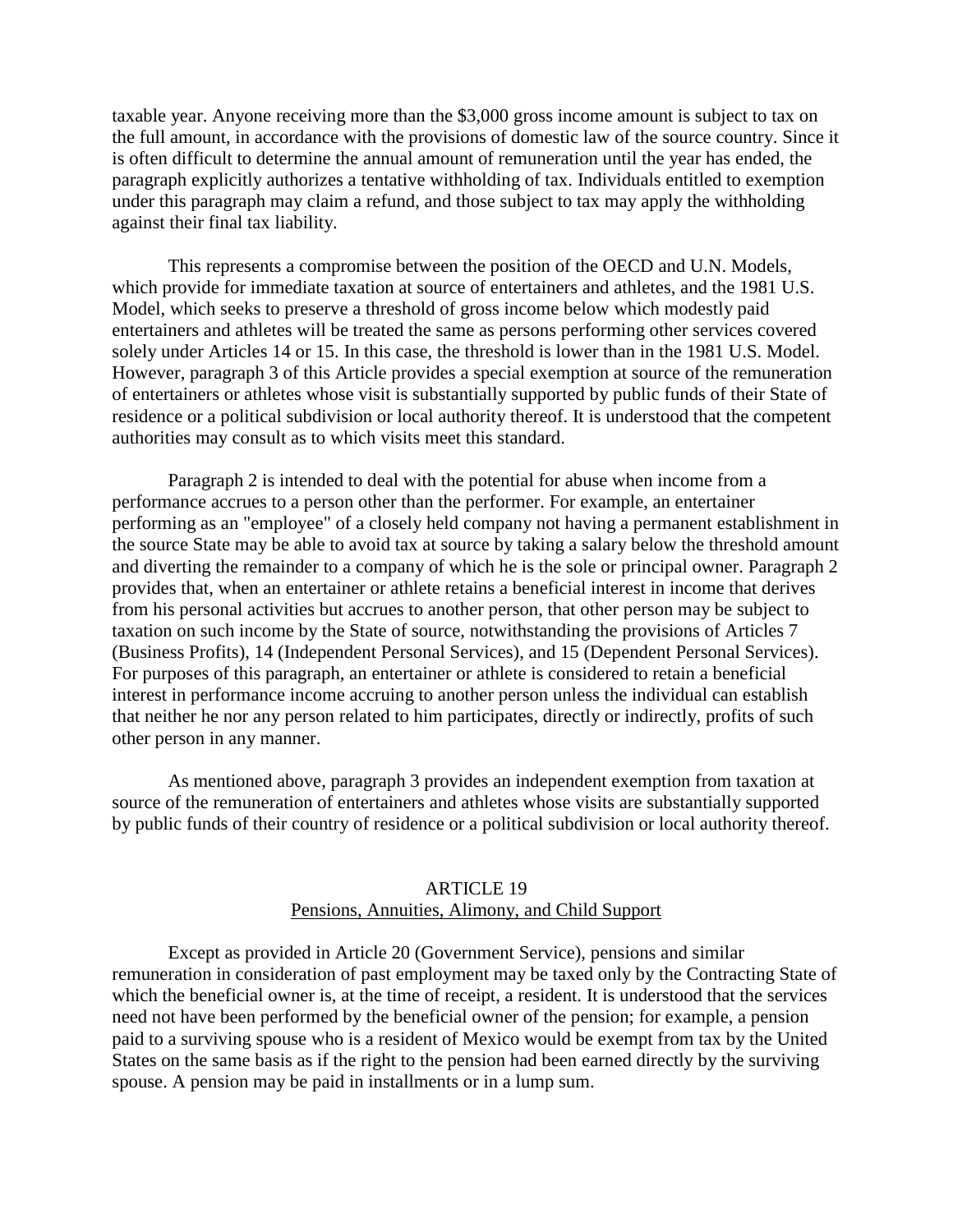In contrast, except as provided in Article 20 (Government Service), social security benefits and other public pensions paid by a Contracting State may be taxed only in the paying State. This rule is an exception to the saving clause of paragraph 3 of Article 1 (General Scope). Thus, a Mexican social security benefit will be exempt from U.S. tax even if the beneficiary is a U.S. resident or a U.S. citizen (whether resident in the United States, Mexico, or a third country).

Annuities derived and beneficially owned by an individual resident of a Contracting State may be taxed only by that State. This provision is intended to cover traditional annuity arrangements which provide retirement benefits to individuals. It is not intended to exempt from tax at source income from arrangements that are a variation of traditional annuities and that accrues to corporations or other legal persons.

Alimony and child support payments made by a resident of one Contracting State to a resident of the in the other State may be taxed only in the State of which the payor is a resident. This rule is an exception to the saving clause of paragraph 3 of Article 1 (General Scope). Thus, a U.S. resident deriving alimony or child support payments from a resident of Mexico will be exempt from U.S. tax on such payments. Under U.S. law, child support payments are not taxable to the recipient (and not deductible to the payer), while alimony payments are taxable to the recipient (and deductible by the payer). Under Mexican law, neither alimony nor child support payments are deductible to the payer or taxable to the recipient. Thus, under the Convention, child support payments by a resident of one Contracting State to a resident of the other State will be taxable to the payer (in the form of no deduction) and exempt from tat to the owner in both countries. Alimony paid by a resident of Mexico to a resident of the United States will be taxed in Mexico (again by disallowing a deduction to the payer). In the converse case, alimony that is deductible by the U.S. payer under U.S. law will be subject to U.S. tax to the recipient, and exempt from tax in Mexico.

## ARTICLE 20 Government Service

This Article follows the corresponding provisions of the OECD Model.

Paragraph 1 provides that payments by a Contracting State or political subdivision or local authority thereof to compensate an individual for performing governmental services may be taxed only in that State, provided that the individual is not a resident and national of the other Contracting State and was not a resident of the other Contracting State prior to performing the services. Under subparagraph (b), if the individual is either a resident and national of the other State or a locally hired resident of that other State, the compensation may be taxed only by that other State. It is understood, however, that the rule of subparagraph (b) does not apply to the spouse of a government employee described in paragraph 1 if the spouse becomes employed by the sending State after taking up residence in the host State.

Paragraph 2 provides rules for the taxation of pensions paid from public funds in respect of governmental services. Such pensions may be taxed only by the paying State unless the individual recipient is a resident and citizen of the other State, in which case only the other (residence) State may tax the pension. This rule does not apply to social security benefits and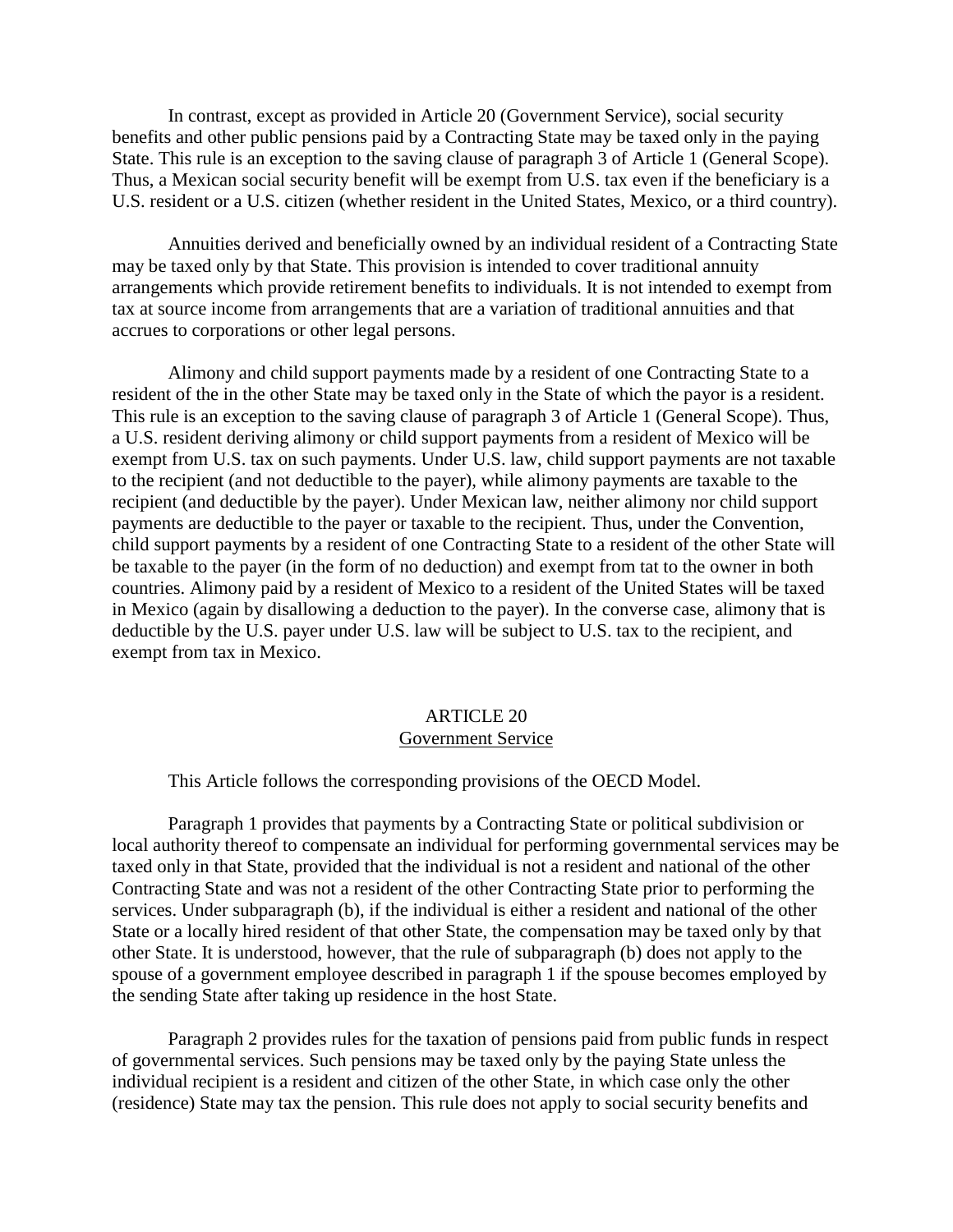other public pensions which are not in respect of services rendered to the paying government or a political Subdivision or local authority thereof; such amounts may be taxed only by the paying State under Article 19. However, this rule does apply to social security payments to U.S. Government employees for whom the social security system is the retirement plan related to their government service; i.e., in the unusual case where an individual who is a citizen and resident of Mexico derives a pension for U.S. Government employment that is paid under the social security system, only Mexico may tax that pension. This could happen, for example, if a locally hired driver for the U.S. Embassy in Mexico City were to retire in Mexico and receive U.S. social security benefits.

The rules of paragraphs 1 and 2 are an exception to the saving clause of paragraph 3 of Article 1 (General Scope) for individuals who are neither citizens nor permanent residents of the State where the services are performed. Thus, for example, payments by Mexico to its employees at the Mexican Embassy in Washington are exempt from U.S. tax if the employees are not U.S. citizens or green card holders and were not residents of the United States at the time they became employed by Mexico, even if they would otherwise be considered U.S. residents for tax purposes. (Under the 1984 modification to the definition of a U.S. resident in Code section 7701, this exception to the saving clause is of less relevance, since time spent in the United States as a foreign government employee does not count in applying the physical presence test of residence.)

Paragraph 3 provides that remuneration and pensions paid in respect of services performed for a government in the conduct of a business are covered by Articles 14 (Independent Personal Services), 15 (Dependent Personal Services), 16 (Directors' Fees), 18 (Artistes and Athletes), or 19 (Pensions, Annuities, Alimony, and Child Support), as appropriate. It is understood by both sides that this Article applies only to remuneration and pensions in respect of services rendered in the discharge of functions of a governmental nature.

## ARTICLE 21 Students

This Article deals with visiting students and business apprentices and corresponds to the provision of the OECD model. An individual who is a resident of one of the Contracting States and who visits the other Contracting State solely for the purpose of acquiring education or training, will not be taxed by that other State on amounts received from abroad to cover his expenses. The reference to "solely" for the purpose of education or training is meant to describe individuals participating in a full-time program of study or training. It is not intended to exclude full-time students who, in accordance with their visas, may hold part-time jobs. The exemption, however, does not extend to any amounts received as compensation for services rendered, which are covered under Article 14 (Independent Personal Services) or Article 15 (Dependent Personal Services). The exemption also does not apply to any grant provided from within the host State, which is taxable in accordance with the domestic law of that State.

This Article is an exception to the saving clause of paragraph 3 of Article 1 (General Scope) for individuals who are not citizens of the United States or green card holders but are residents of the United States under the physical presence tests of Code section 7701(b).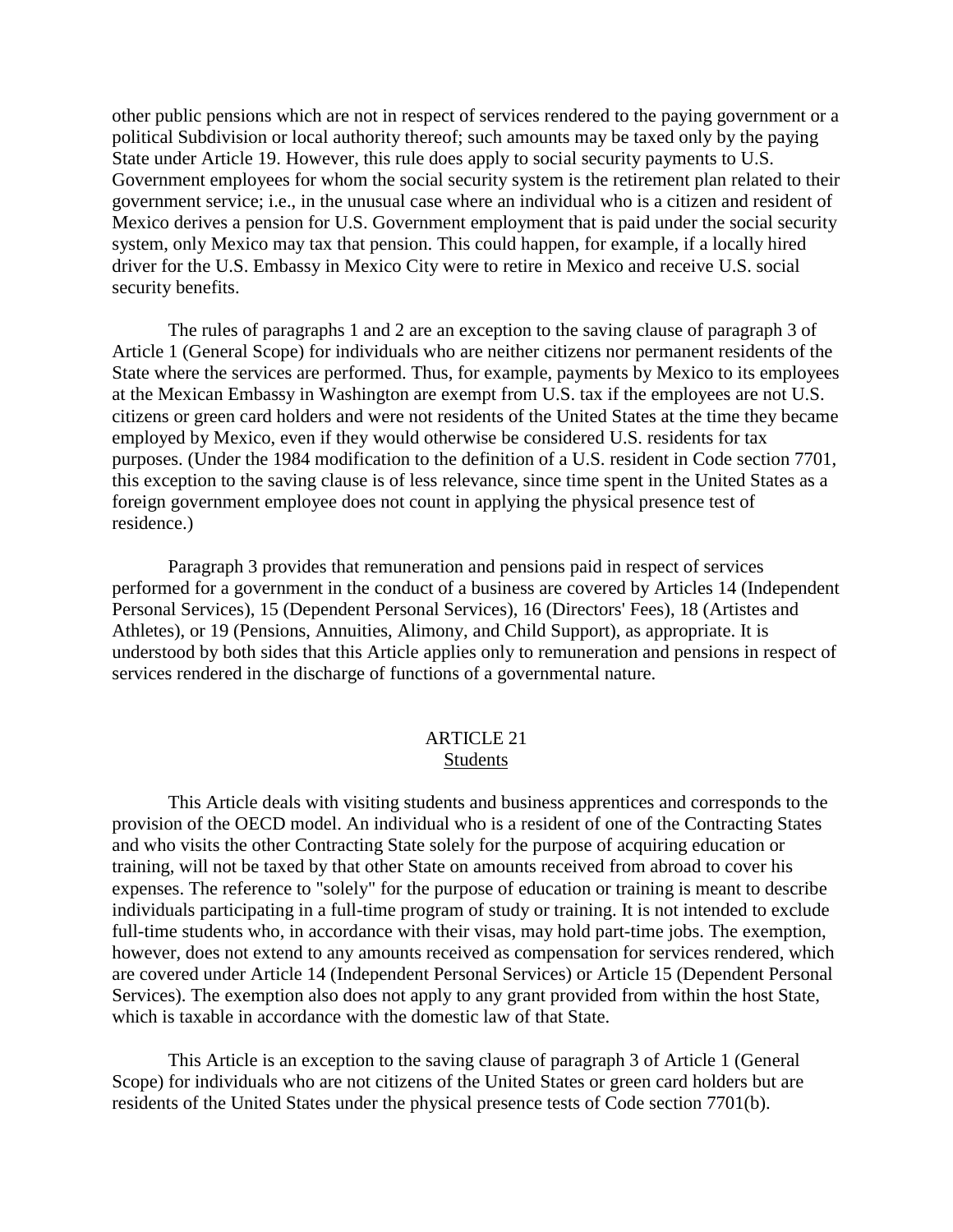## ARTICLE 22 Exempt Organizations

This Article provides for reciprocal recognition of tax-exempt, charitable organizations resident in a Contracting State and qualifying for benefits of the Convention under Article 17, paragraph 1(e) or 2. The effect of the reciprocal recognition is to exempt from source taxation income earned by a charitable organization resident in the other Contracting State and to permit deductions for cross-border charitable donations. In addition, the U.S. will recognize qualifying Mexican charities as "public charities." Thus, for example, a contribution to those charities by a U.S. private foundation will not constitute a "taxable expenditure" under section 4945 of the Code; as a result, the U.S. private foundation will not be required to exercise so-called "expenditure responsibilities" with respect to such contributions.

The provisions of this Article are exceptions to the saving clause of paragraph 3 of Article 1 (General Scope) in that they call for certain treatment by a Contracting State of its own citizens or residents. Thus, both States are required, even when domestic law would not do so, to permit a deduction to their citizens or residents for contributions to the 0ther State's exempt organizations that are recognized as charitable under the Convention.

The provisions of Article 22 were considered a desirable way to encourage contributions by U.S. residents to small Mexican charities that would have difficulty in organizing a U.S. entity through which contributions could be directed, or in satisfying the administrative requirements for recognition as a foreign corporation eligible for treatment as a "public charity" in the United States. Article 22 also enables taxpayers living and operating at the border to support organizations across the border from which they derive benefits. The physical, proximity of Mexico and the United States provides a unique circumstance for the reciprocal recognition of tax-exempt organizations.

Paragraph 1 provides that a tax-exempt organization resident in a Contracting State that is operated exclusively for religious, scientific, literary, educational, or other charitable purposes will be exempt from income tax in the other Contracting State on items of income that would be exempt from tax in the other Contracting State, under its laws, if the organization were recognized by that other State as being entitled to exemption from tax. Under paragraph (a) of Point 17 of the Protocol, the competent authorities of each Contracting State will accept the certification of the other State as to the status of a resident of that other State as an organization exempt from tax.

Paragraph 2 sets the standards for deductibility of contributions by a resident of the U.S. to a charitable organization resident in Mexico. It provides that if the Contracting States agree that Mexico's standards for organizations authorized to receive deductible contributions are essentially equivalent to the United States' standards for status as a public charity, then an organization that Mexico determines has met its standards shall be treated as a public charity in the United States for two purposes:

(1) receiving grants from United States private foundations and

(2) receiving deductible charitable contributions from residents or citizens of the United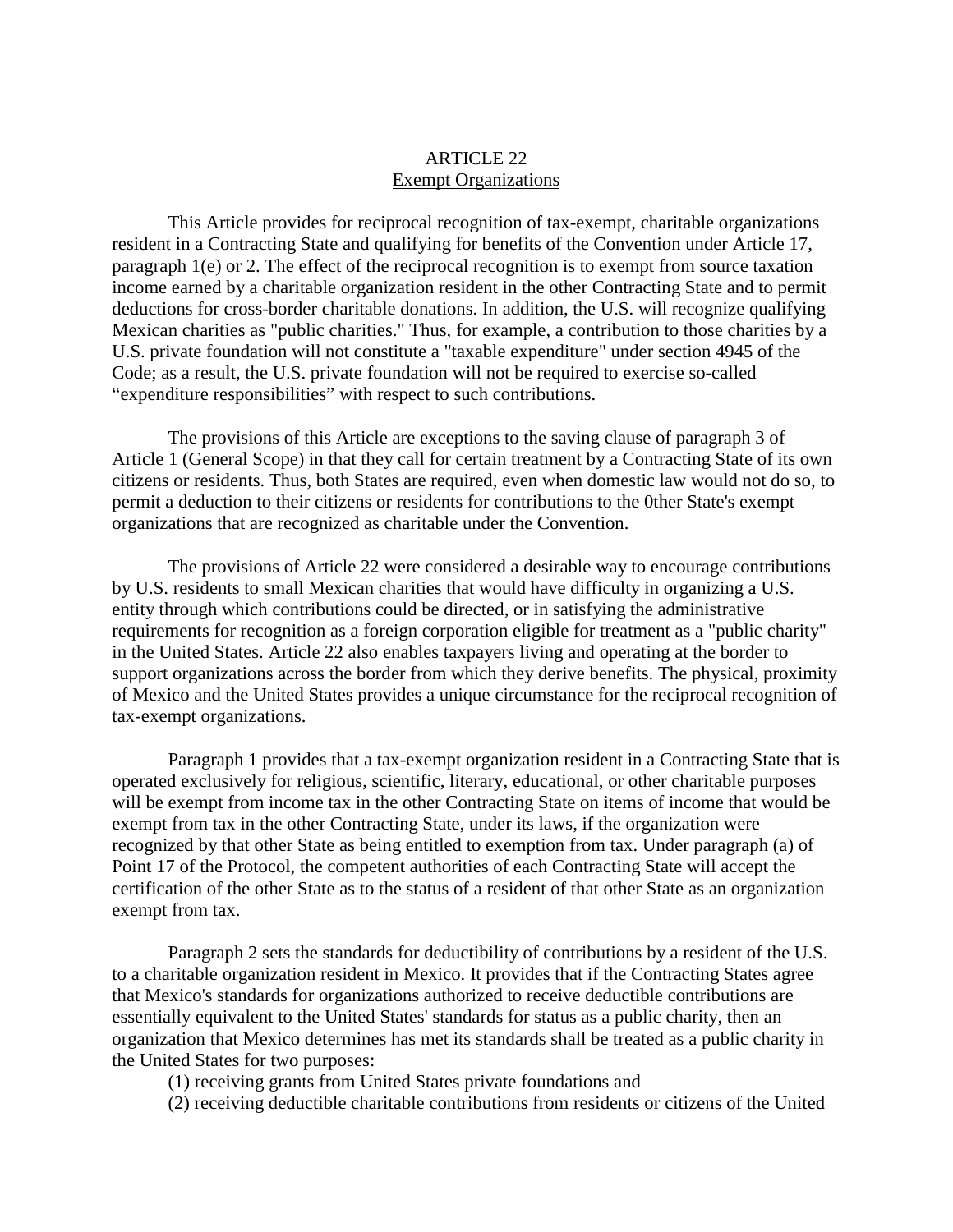## States.

In 1992, Mexico adopted standards for the tax-exemption of charitable organizations that are modeled on United States tax laws governing exempt organizations. Paragraph (b) of Point 17 of the Protocol reflects that the United States has examined Mexico's new standards for organizations authorized to receive deductible contributions, contained in Article 70-B of the Mexican Income Tax Law, and determined that those standards are essentially equivalent to the United States standards for public charities. Thus, although paragraph 2 is not itself selfexecuting, the Protocol brings its provisions into effect immediately upon entry into force of the Convention. However, the United States competent authority retains the right, after consultation with the competent authority of Mexico, to deny the benefits of paragraph 2 to an organization resident in Mexico even though the tax authorities of Mexico have found that the organization qualifies under Article 70-B, if the circumstances of a case or cases warrant. Mexican and U.S. tax administration also expect to continue to cooperate to provide common guidance for taxpayers and common enforcement standards.

The deductibility of a contribution by a U.S. taxpayer to a Mexican charitable organization is subject to the limitations under U.S. law applicable to contributions to U.S. public charities. These limitations include, in particular, the percentage and other limitations under Code section 170 and the overall limitation on itemized deductions under Code section 68. The amount of the deduction for a U.S. taxpayer's contributions to Mexican charities is limited to the U.S. taxpayer's Mexican source income, as determined under the Convention, and the general limitations under U.S. law (for example, the percentage limitations of section 170) are applied to this amount. Any amounts, treated as charitable contributions under this paragraph that are in excess of the amounts deductible in a taxable year may be carried over and deducted in subsequent taxable years subject to the limitations of this paragraph.

Paragraph b) of Point 17 of the Protocol also reflects that Mexico has reviewed the U.S. standards for publicly supported organizations under sections 509(a)(1) and (2) of the Code and determined that they are essentially equivalent to Mexico's standards for organizations authorized to receive deductible contributions. This conclusion does not, however, pertain to religious organizations, which, although eligible for charitable status in the U.S., are not entitled to receive deductible contributions under Mexican law.

Paragraph 3 provides rules for purposes of Mexican taxation with respect to the deductibility of gifts to a U.S. resident organization by a resident of Mexico. The rules of paragraph 3 parallel the rules of paragraph 2.

Paragraph 4 provides an exemption from U.S. excise taxes on private foundations in the case of religious, scientific, literary, educational or other charitable organization that is a resident of Mexico and which has received substantially all its support from persons other than citizens or residents of the United States. These excise taxes are generally imposed by Chapter 42 of subtitle D of the Code. To claim benefits under this paragraph a Mexican non-profit organization must also meet the requirements of paragraph 1(e) or 2 of Article 17 (Limitation on Benefits).

## ARTICLE 23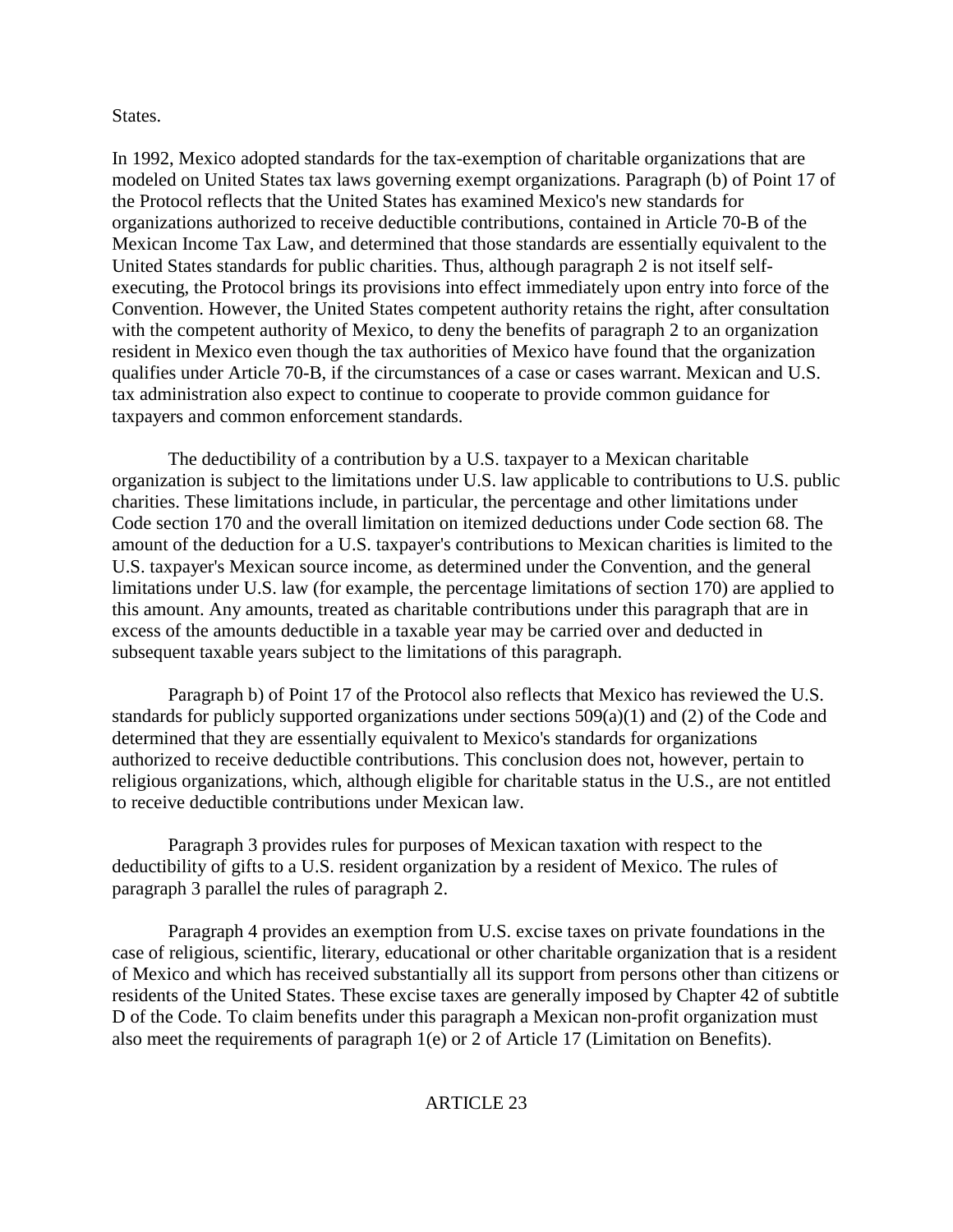#### Other Income

This Article provides the rules for the taxation of items of income derived by a resident of a Contracting State from sources in the other Contracting State that are not dealt with in the other articles of the Convention, such as lottery winnings, punitive damages, cancellation of indebtedness income, [income from financial products such as swaps, and forward and futures contracts]. Such income may be taxed in the State in which it arises. Income arising in a third State is not dealt with in this Article. These domestic laws apply, unless the income constitutes business profits of a permanent establishment or fixed base of a resident of the other Contracting State, in which case Article 7 (Business Profits) or 14 (Independent Personal Services) applies.

## Article 24 Relief from Double Taxation

In this Article each Contracting State undertakes to relieve double taxation by granting a credit against its income tax for the income tax paid to the other country. It also provides a credit to a parent company (one owning at least 10 percent of the voting stock of a company which is a resident of the other State) for tax "indirectly" paid to that other State on the portion of the profits distributed as dividends to its parent company. The credit is subject to the limitations of domestic law, such as Code section 904 in the case of the United States.

For purposes of paragraph 1, the taxes referred to in paragraphs 3 and 4 of Article 2 (Taxes Covered) shall be treated as income taxes, and therefore eligible for the credit. However, Mexico's tax on distributed profits is considered to be an income tax only to the extent that it is imposed on previously untaxed earnings and profits as calculated under U.S. tax accounting rules. The distributed profits tax is imposed by Mexico to ensure that the full tax has been paid at the corporate level, since no further tax is collected from the shareholder on profits distributed as dividends. The tax is imposed on the corporation, at the regular corporate rate, on the amount of a distribution that exceeds the corporate income previously subject to tax. By agreeing to credit the tax only to the extent it is imposed on earnings and profits as calculated for U.S. purposes, the U.S. seeks to ensure that creditability is consistent with prevailing U.S. principles, which only permit credits for those foreign taxes that reach net income. Because Mexico's tax on distributed profits is imposed on the corporation, not the shareholder, it is creditable as an "indirect" or "deemed paid" tax under the principles of Code section 902. The amount of the distributed profits tax deemed paid and credited in accordance with this Article will be treated as a dividend for purposes of the Code section 78 "gross-up."

Paragraph 2 provides that, to the extent that the provisions of the Convention require Mexico to exempt from tax income derived by its residents, it will use the exemption rather than the credit method of avoiding double taxation. In such cases Mexico may take into account the residents' entire income, including the exempt amount, in calculating the applicable tax rate to be applied to the taxable portion. Thus, the exemption is calculated at the average rate of tax on total income, rather than at the rate applicable to the lowest or highest applicable bracket of income. This approach is Sometimes referred to as "exemption with progression" and is commonly used by countries that avoid double taxation by exempting foreign source income.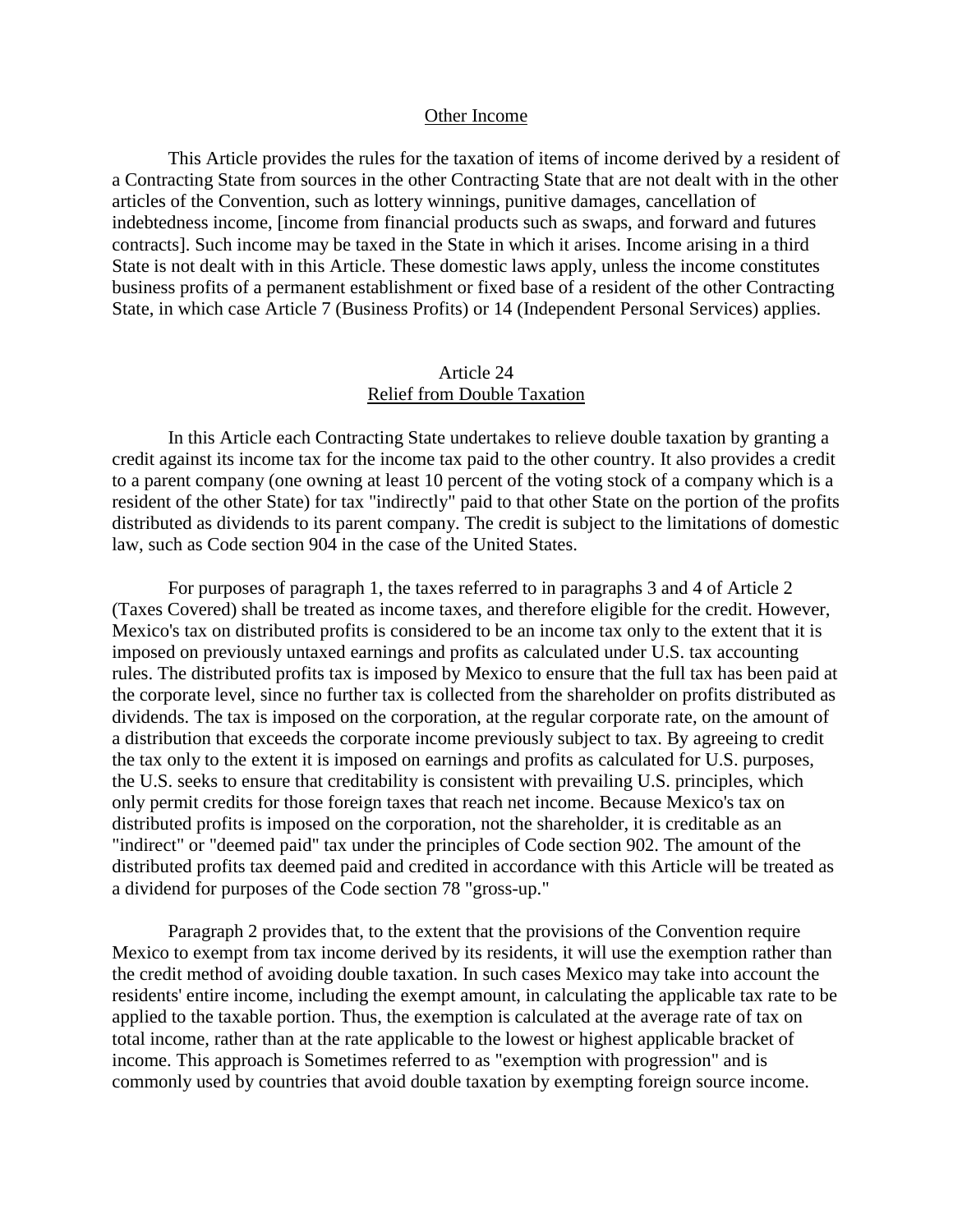Paragraph 3 provides that, for purposes of this Article, income which may be taxed in a Contracting State under the terms of this Convention will be considered to have its source in that State. However, domestic law source rules that apply for purposes of limiting the foreign tax credit will govern if they differ from the rules resulting from the treaty source rules. This permits the United States to apply the anti-abuse rules of Code section 904(g), for example. An exception is made in the case of capital gains; to the extent that gains that would be U.S. source under the Code are resourced as Mexican source income under the Convention, the Convention source rule prevails, subject to the separate basket requirement of Code section 904(g)(l). Paragraph 4 of Article 13 (Capital Gains) resources domestic source capital gains as foreign source to the extent necessary to avoid double taxation under the taxing rules of that paragraph.

Paragraph 4 provides a special rule to avoid double taxation of residents of Mexico who are U.S. citizens. The United States, in such cases, is entitled to tax under its statutory rules, without respect to the treaty limitations that apply to residents of Mexico who are not U.S. citizens. In such cases, the United States agrees that Mexico, in imposing its tax based on residence, is required to credit only the U.S. tax that would have applied to the U.S. source income of a resident of Mexico who is not a U.S. citizen. The United States agrees to credit Mexico's tax (net of that credit) against its residual tax imposed on the basis of citizenship, and to resource enough U.S. source income as Mexican source to prevent double taxation of that income. For example, assume a U.S. citizen resident in Mexico has \$700 of Mexican income and \$300 of U.S. dividends. Assume that the U.S. tax rate is 30 percent and the Mexican tax rate is 35 percent. The U.S. tax is 300 less a credit of 210 (70% of 300), a net tax of 90. The Mexican tax is 350, less a credit for U.S. tax at the 15 percent treaty rate on dividends, or 45, a net tax of 305. The total tax will be 390, higher than either country's tax, indicating some double taxation of the U.S. dividends. To remove that double taxation, the U.S. will allow an additional credit for the Mexican tax, but the additional credit may not reduce the U.S. tax after credit below 45 (15% of 300). Thus, the additional credit in this case is 45. The total tax is reduced to 350, the higher of the two countries' taxes. (A similar example can be constructed for cases where there is income from taxes in the other countries result in excess limitation in Mexico, that may absorb some or all of the additional U.S. tax and reduce or eliminate the need for the additional U.S. credit.)

#### ARTICLE 25 Non-Discrimination

This Article assures non-discriminatory taxation of similarly situated persons. Paragraph 1 provides that a national of one Contracting State may not be subject to taxation or connected requirements in the other Contracting State which are different from or more burdensome than the taxes and connected requirements imposed upon a national of that other State in the same circumstances. A national of a Contracting State is afforded protection under this paragraph even if the national is not a resident of either Contracting State. Thus, a U.S. citizen who is resident in a third country is entitled, under this paragraph, to the same tax treatment in Mexico as a Mexican national resident in that third country. It is acknowledged; however, that a national of a Contracting State who is subject to taxation of his worldwide income in that State and a national of the other State who is not subject to taxation of his worldwide income in the first-mentioned State are not in the same circumstances. Thus, the United States is not required to provide equal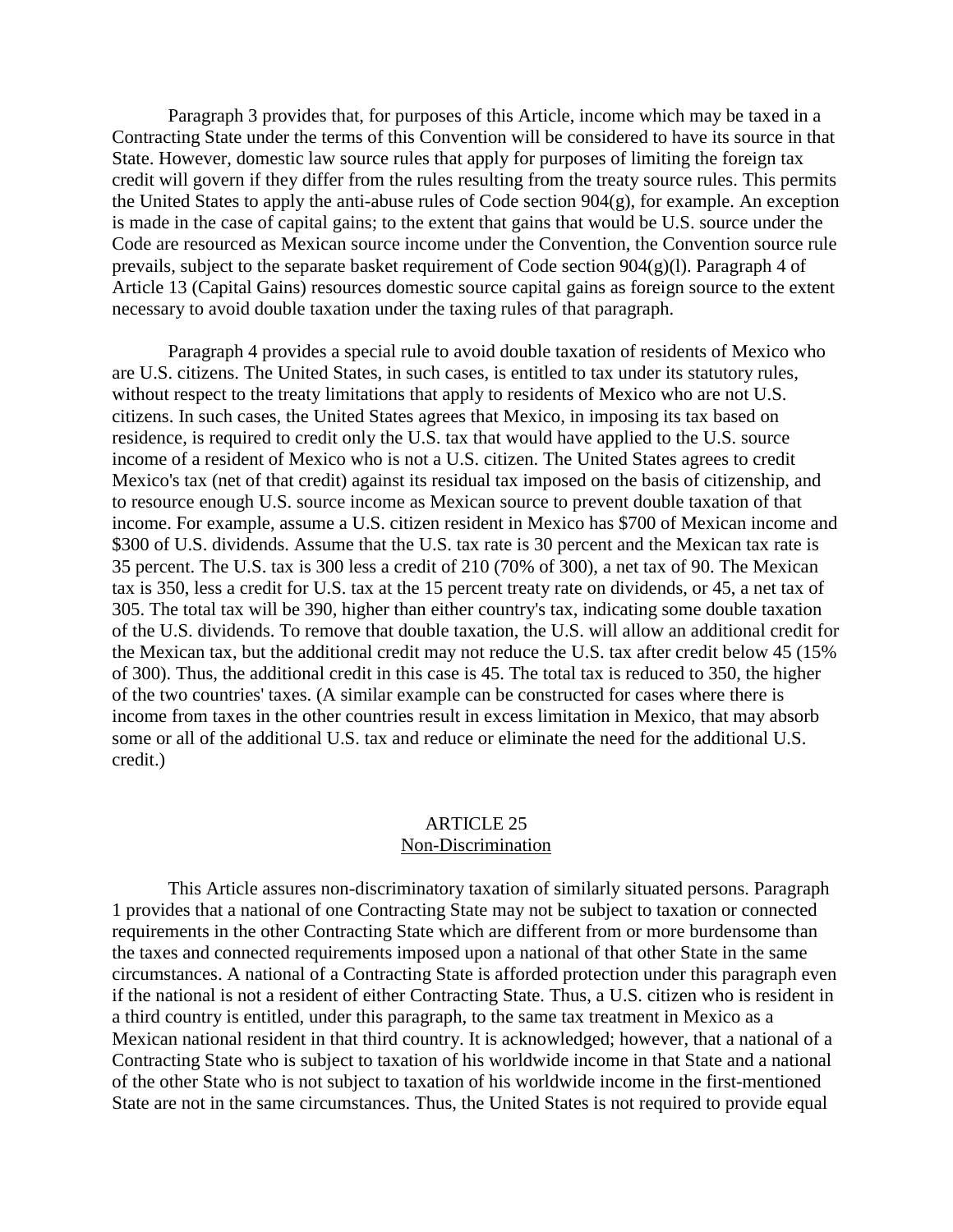income tax treatment of a U.S. citizen resident in a third country and a Mexican citizen resident in the same third country.

Paragraph 2 of the Article provides that a permanent establishment in a Contracting State of a resident of the other Contracting State may not be less favorably taxed in the first-mentioned State than an enterprise of that first-mentioned State carrying on the same activities. Neither Contracting State is required to provide to residents of the other Contracting State the same personal exemptions and deductions that it provides to its own residents to take account of marital status or family responsibilities.

Section 1446 of the Code imposes on any partnership with income which is effectively connected with a U.S. trade or business the obligation to withhold tax on amounts allocable to a foreign partner. In the context of the Convention, this obligation applies with respect to a Mexican resident partner's share of the partnership income attributable to a U.S. permanent establishment. There is no similar obligation with respect to the distributive shares of U.S. resident partners. It is understood, however, that this distinction is not a form of discrimination within the meaning of paragraphs 1 and 2 of the Article. No distinction is made between U.S. and Mexican partnerships. The requirement to withhold on the Mexican and not the U.S. partner's share is not discriminatory taxation, but, like other withholding on non-resident aliens, is a reasonable method for the collection of tax from persons who are not continually present in the United States, and as to whom it may otherwise be difficult for the United States to enforce its tax jurisdiction. If tax has been over-withheld. the partner can, as in other cases of overwithholding, file for a refund.

 Paragraph 3 specifies that no provision of the Article will prevent either Contracting State from imposing the branch taxes described in Article 11A (Branch Tax). Nor does the Article prevent Mexico from denying a deduction for presumed expenses related to income from real property to an individual resident of the United States who elects to deduct actual expenses in computing the Mexican tax on such income, as provided for in paragraph 5 of Article 6 (Income from Immovable Property (Real Property)).

Paragraph 4 prohibits discrimination in the allowance of deductions. When a resident of a Contracting State pays interest or royalties or makes other disbursements to a resident of the other Contracting State, the first-mentioned Contracting State must allow a deduction for those payments in computing the taxable profits of the enterprise under the same conditions as if the payment had been made to a resident of the first-mentioned State. An exception to this rule is provided in cases where the payment is excessive, as described in paragraph 1 of Article 9 (Associated Enterprises), paragraph 8 of Article 11 (Interest), or paragraph 5 of Article 12 (Royalties). The term "other disbursements" is understood to include a reasonable allocation of executive and general administrative expenses, research and development expenses and other expenses incurred for the benefit of a group of related persons which includes the person incurring the expense.

Paragraph 5 requires that a Contracting State not impose other or more burdensome taxation or connected requirements on a company that is a resident of that State but that is wholly or partly owned or controlled, directly or indirectly, by one or more residents of the other Contracting State, than the taxation or connected requirements that it imposes on similar resident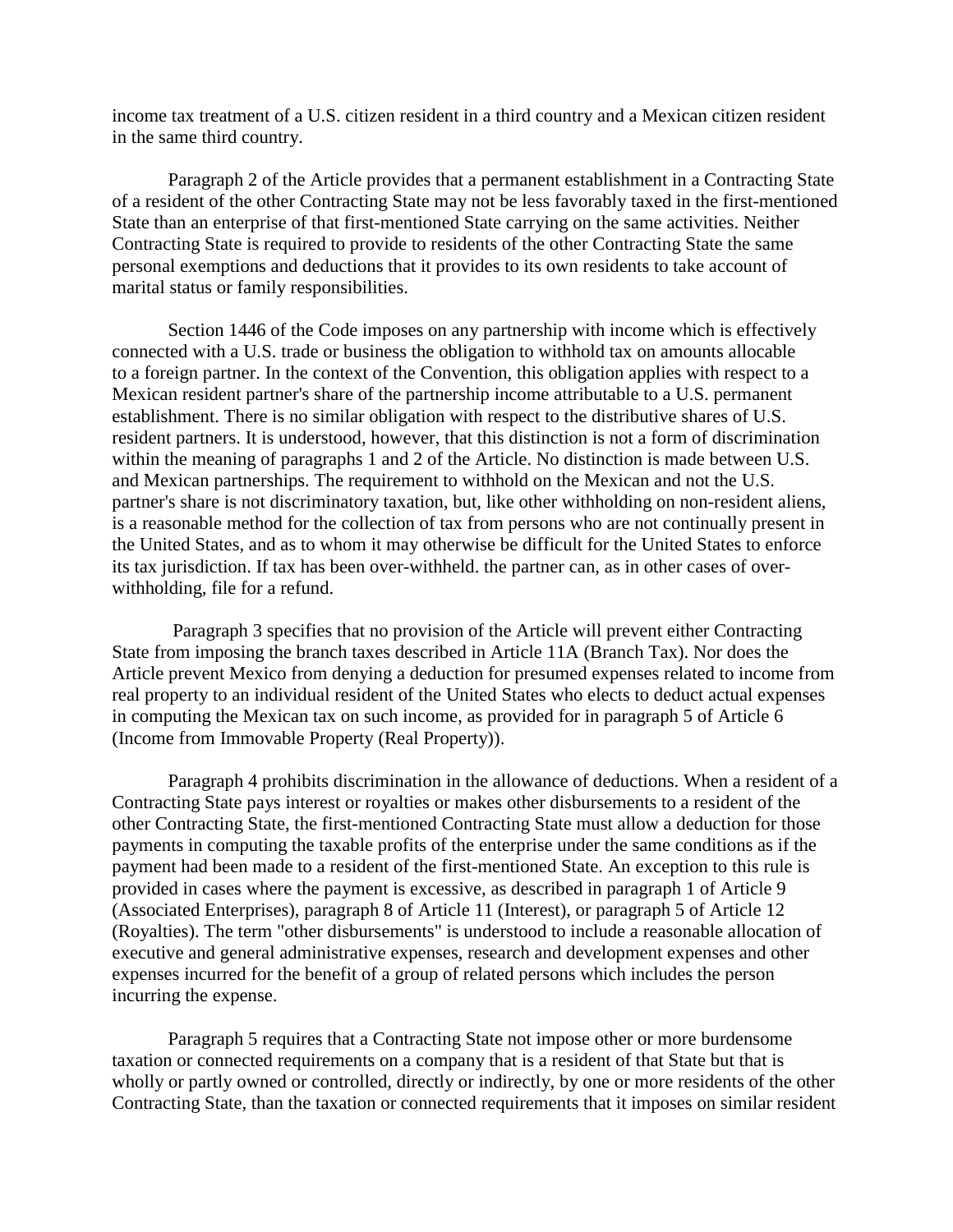companies owned by residents of the first-mentioned State or of a third State. It is understood that the U.S. rules that impose tax on a liquidating distribution of a U.S. subsidiary of a Mexican company and the rule restricting the use of small business corporations to U.S. citizens and resident alien shareholders do not violate the provisions of this Article.

Paragraph 6 provides that, notwithstanding the specification of taxes covered by the Convention in Article 2 (Taxes Covered), the non-discrimination protection provided by this Article applies to taxes of every kind and description imposed at all levels of government. Customs duties are not considered taxes for this purpose.

The saving clause of paragraph 3 of Article 1 (General Scope) does not apply to this Article, by virtue of the exceptions in paragraph 4(a) of Article 1. Thus, for example, a U.S. citizen who is resident in Mexico may claim benefits in the United States under this Article.

## ARTICLE 26 Mutual Agreement Procedure

This Article provides for cooperation between the competent authorities of the Contracting States to resolve disputes that may arise under the Convention and to resolve cases of double taxation not provided for in the Convention.

Paragraph 1 provides that, where a person considers that the actions of one or both Contracting States will result for him in taxation which is not in accordance with the Convention, he may present his case to the competent authority of his State of residence or citizenship. It is not necessary for a person first to have exhausted the remedies provided under the national laws of the Contracting States before presenting a case to the competent authorities.

Paragraph 2 provides that, if the competent authority of the Contracting State to which the case is presented considers the case to have merit, and if it cannot reach a unilateral solution, it will seek agreement with the competent authority of the other Contracting State to avoid taxation not in accordance with the Convention. However, the case must be brought to the attention of the competent authority of the other State within four and a half years from the due date or the date of filing of the return in that other State, whichever is later. This time limit was introduced to accommodate Mexico's five year limit in which to exercise its audit powers. In order to keep open a case beyond that time, Mexico must be notified in time to have initiated an audit within five years of the later of the due date or the filing date. The treaty ensures that Mexico will be given at least six months advance notice before expiration of the five year period. If a case is brought within that time period and an agreement is reached by the competent authorities, the agreement will be implemented, and any agreed refund made, within 10 years from the later of the due date of filing of the return in that other State, or the time within which the statute of limitations remains open within that other State for applying such treaty agreements. Thus, if domestic law, either currently or in future, permits holding the statute open longer than ten years, the taxpayer will be granted relief within that longer period. Because, as specified in paragraph 2 of Article 1 (General Scope), the Convention cannot operate to increase a taxpayer's liability, time or other procedural limitations can be overridden only for the purpose of making refunds and not to impose additional tax.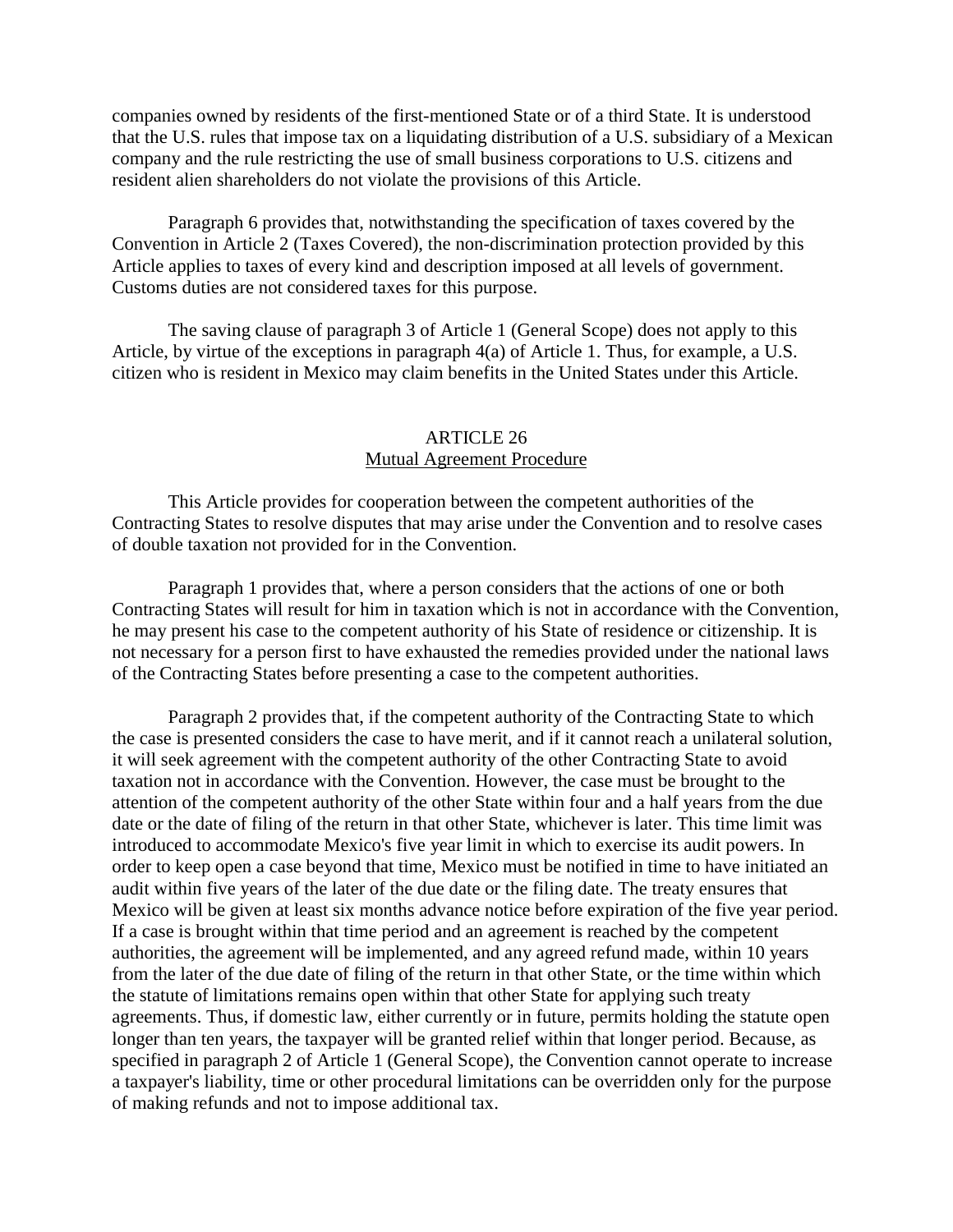Paragraph 3 authorizes the competent authorities to seek to resolve difficulties or doubts that may arise as to the application or interpretation of the Convention. Mexico does not wish to include in this paragraph the list of examples found in the U.S. model of the kinds of matters about which the competent authorities may reach agreement. Mexico thought that some of those examples, such as the ability to adjust dollar amounts for inflation or to vary domestic penalties in international cases, would exceed the authority of its competent authority. Nevertheless, it is understood that the competent authorities will attempt to resolve difficulties or doubts about implementing the Convention to the maximum extent permitted.

Paragraph 4 authorizes the competent authorities to communicate with each other directly for these purposes. It is not necessary to communicate through diplomatic channels.

Paragraph 5 provides for an arbitration procedure, to be implemented subsequently by an exchange of diplomatic notes. Point 18 of the accompanying Protocol provides that the competent authorities will consult after the Convention has been in force for three years to decide whether it is appropriate to exchange the notes. One of the key factors for the U.S. competent authority in making that decision will be the U.S. experience under the arbitration provision of the U.S.-Germany treaty, that entered into force in 1991 and contains the first arbitration provision of any U.S. income tax treaty. Subparagraph (b) of Point 18 of the Protocol provides rules to be followed in the eventual implementation of the arbitration procedure. The competent authorities may supplement and/or modify those provisions, but must conform to their general principles.

This Article represents another exception to the saving clause of paragraph 3 of Article 1; the benefits of this Article are thus available to residents of both Contracting States. (See paragraph 4(a) of Article 1 (General Scope).)

#### ARTICLE 27 Exchange of Information

This Article typically provides for the exchange of tax information between the competent authorities of the Contracting States. However, in this case such exchanges of information are authorized in the Tax Information Exchange Agreement ("TIEA") between the U.S. and Mexico that was signed on November 9, 1989 and is currently in effect. The terms of that Agreement will apply for purposes of this Convention also.

If for any reason the TIEA should be terminated, paragraph 2 provides that the competent authorities shall exchange such information as is necessary for carrying out the provisions of the Convention or for administering and enforcing the domestic laws of the Contracting States referred to in Article 2 (Taxes Covered), as long as the taxation under those domestic laws is not contrary to the Convention. Point 19 of the Protocol further provides that, in that case, the Contracting States shall endeavor to promptly conclude a Protocol governing the exchange of information.

The information exchange is not restricted by Article 1 (General Scope). This means that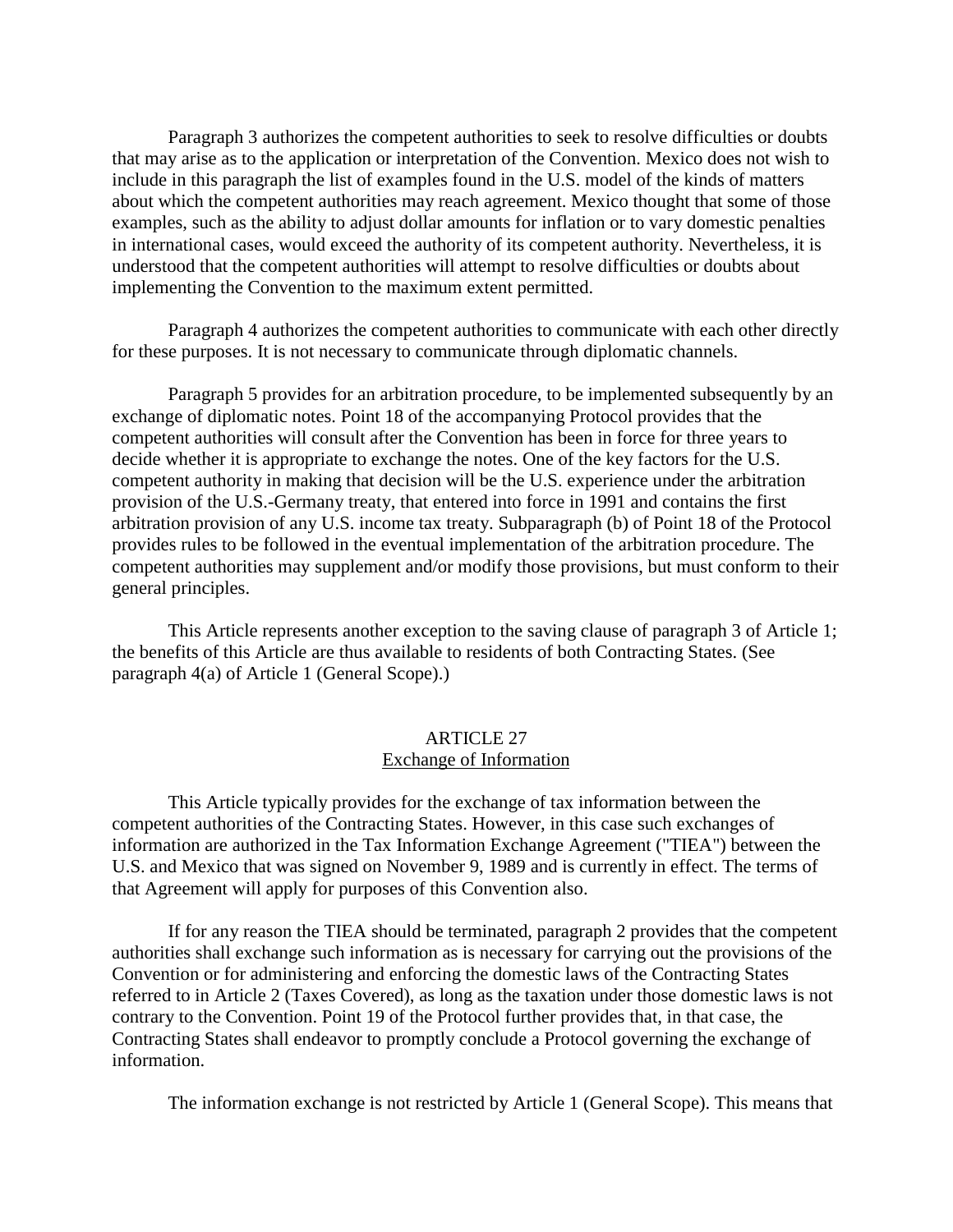information may be requested and provided under this Article with respect to persons who are not residents of either Contracting State. For example, if a third-country resident has a permanent establishment in Mexico that engages in transactions with a U.S. resident, the United States could request information with respect to that permanent establishment, even though it is not a resident of either Contracting State. Such information would not be routinely exchanged, but may be requested in specific cases.

Any information received in accordance with this Article will be treated as secret, subject to the same disclosure constraints that apply to information obtained under the laws of the requesting State. Information received may be disclosed only to persons, including courts and administrative bodies, concerned with the assessment, collection, enforcement or prosecution in respect of the taxes to which the information relates, or to persons concerned with the administration of these taxes. The information must be used by these persons in connection with these designated functions. Persons concerned with the administration of taxes, in the United States, include the lax-writing committees of Congress and the General Accounting Office. Information received by these bodies is for use in the performance of their role in overseeing the administration of U.S. tax laws. Information received under this Article may be disclosed in public court proceedings or in judicial decisions.

This Article applies to all national level taxes. Thus, for example, information relating to an estate subject to national level tax or to a national tax on sales or assets could be exchanged for purposes of implementing the Convention or the domestic income tax laws, even if the transaction in question was purely domestic.

## ARTICLE 28

## Diplomatic Agents and Consular Officers

This Article confirms that any fiscal privileges to which diplomatic agents or consular officers are entitled under the general provisions of international law or under special agreements will apply notwithstanding any provisions of this Convention. This provision also applies to residents of both Contracting States, provided that they are not citizens of the other State and, if the United States is the other State, are not green card holders. (See paragraph 4(b) of Article 1 (General Scope).)

#### ARTICLE 29 Entry into Force

This Article provides the rules for bringing the Convention into force and giving effect to its provisions. Paragraph 1 provides that each State will notify the other when its constitutional requirements for the entry into force of the Convention have been completed. The Convention will enter into force on the date of the later of such notifications.

The effective date of the provisions of the Convention concerning taxes on dividends, interest, and royalties imposed in accordance with Articles 10, 11, or 12, depend on whether the Convention enters into force during the first or second half of the calendar year. If it enters into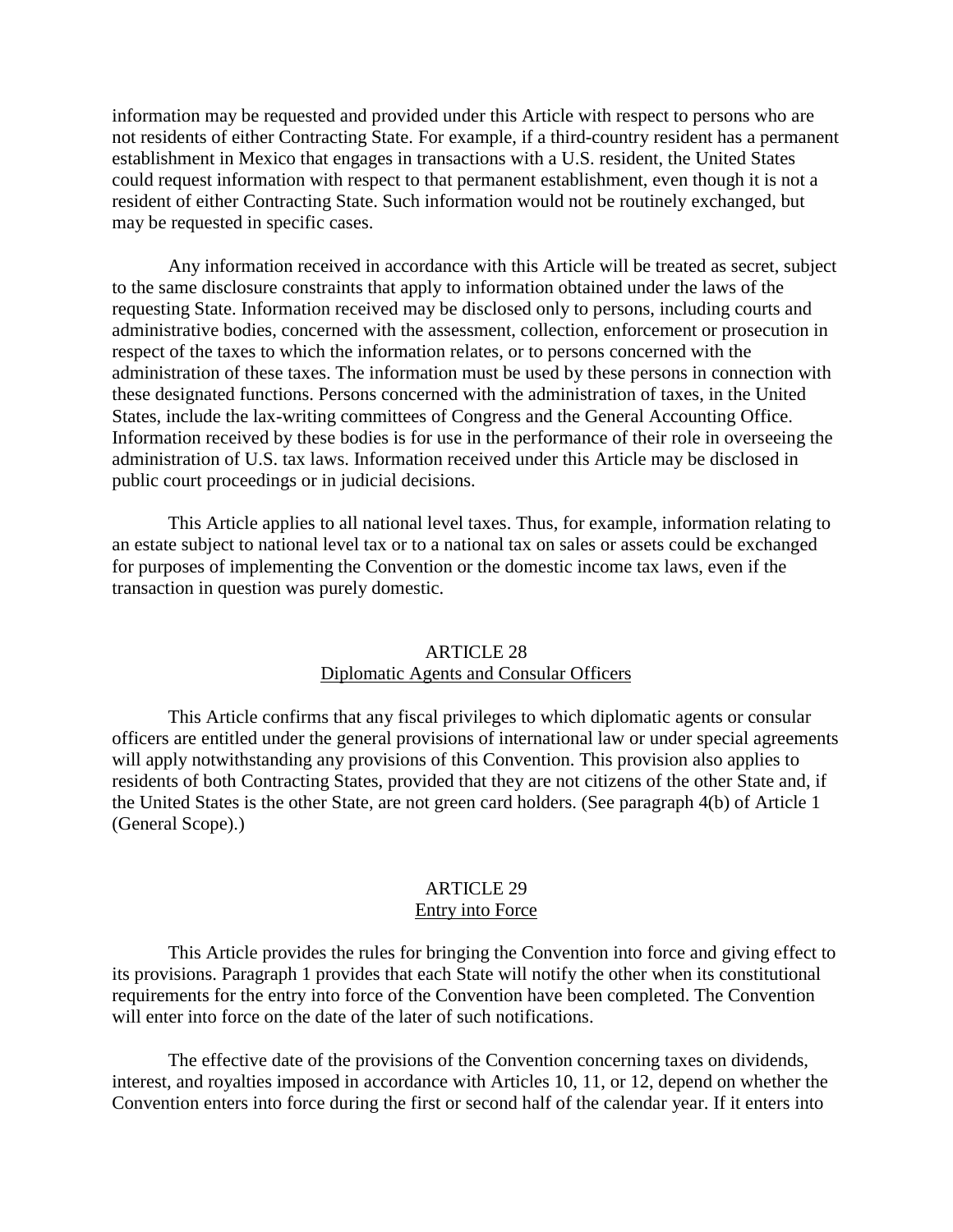force during the first six months, the effective date of those provisions is with respect to amounts paid or credited on or after the first day of the second month after the entry into force. If the Convention enters into force later than June 30 of any calendar year, the effective date of those provisions is with respect to amounts paid or credited on or after the first day of the following January.

With respect to all other taxes, the provisions of the Convention will take effect for taxable periods beginning on or after the first of January of the year following the year in which the Convention enters into force.

Once the provisions of this Convention take effect, as provided in paragraph 2 (b), the provisions of the exchange of notes of August 7, 1989 on reciprocal exemption of income from the international operation of ships or aircraft shall cease to apply. It was Mexico's preference not to have two outstanding agreements on the same subject matter, and to rely on the treaty provisions once they are in effect.

### ARTICLE 30 Termination

The Convention is to remain in effect indefinitely, unless terminated by one of the Contracting States in accordance with the provisions of this Article. The Convention may be terminated at any time after 5 years from the date of its entry into force, provided that written notice has been given through diplomatic channels at least six months in advance. If such notice is given, the Convention will cease to apply in respect of taxes withheld on dividends, interest and royalties paid or credited on or after the first day of the second month following the six month period and with respect to other taxes for taxable periods beginning on or after the first of January following the six month period. Thus, for example, if notice of termination is given after June 30 of a given year, the termination will not generally be effective as of the following January 1, since the notice period must last for at least six months.

Point 30 of the Protocol relates to unilateral termination of the Convention by a Contracting State before the expiration of the five year minimum period provided for in paragraph 1 of Article 30. This provision was included at the request of Mexico to address the possibility of future U.S. legislative provisions overriding one or more treaty provisions. If that occurs in either Contracting State, and if the effect is to significantly limit a benefit provided by the Convention, the other State may request consultations with a view to modifying the Convention to restore the balance of benefits. The first State shall accede to such request by beginning consultations within three months of the request. If the States are unable to agree on how to modify the Convention to restore the balance of benefits, the affected State may terminate the Convention in accordance with Article 30 even if it has not been in force for five years.

Neither this provision nor Article 30 prevents the Contracting States from entering into a new bilateral agreement that supersedes, amends, or terminates provisions of the Convention either prior to the expiration of the five year period or without the six month notification period.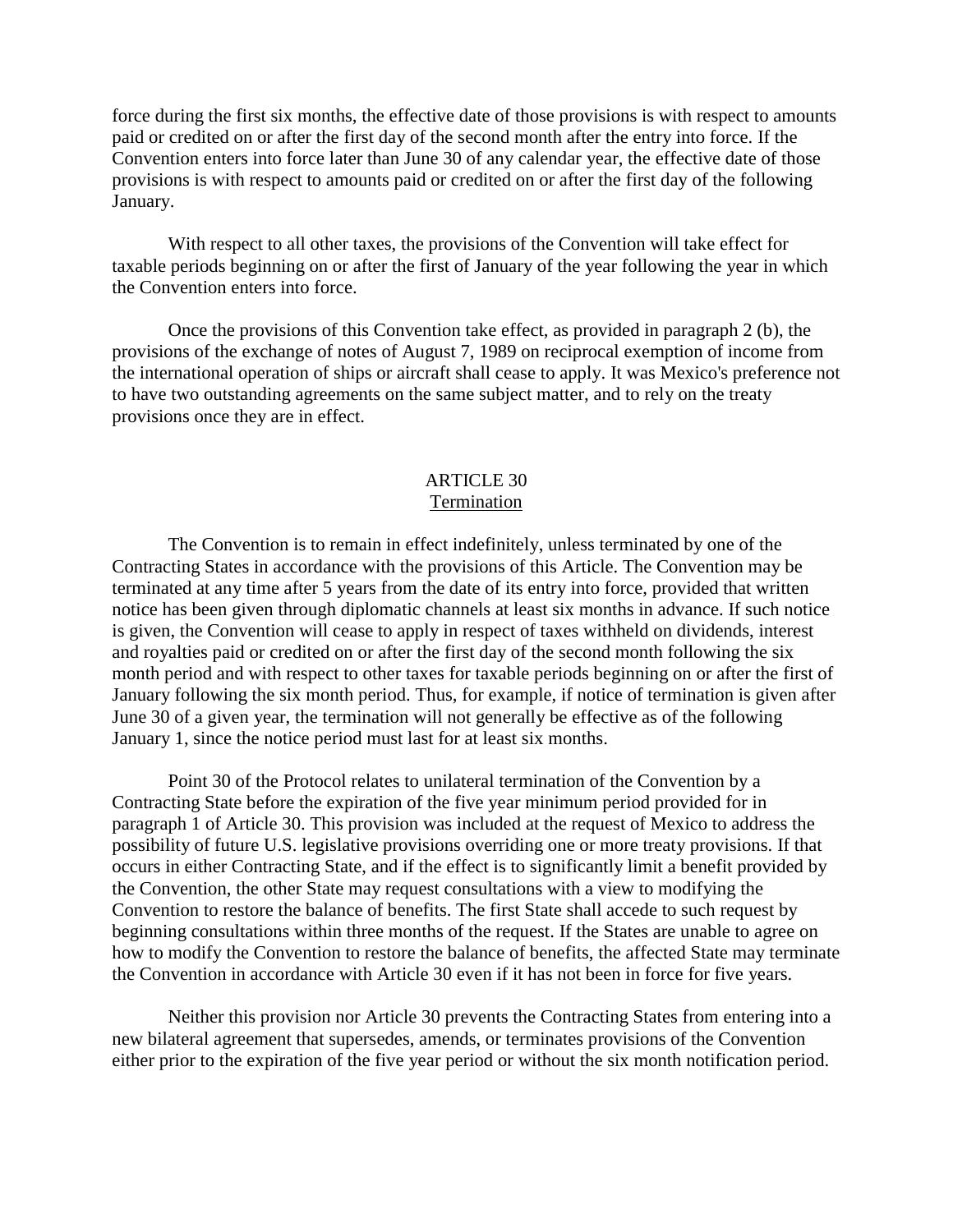#### PROTOCOL.

The provisions of the Protocol are an integral part of the Convention. Each has been described in the discussion of the Article to which it refers.

#### PROTOCOL 1

## TREASURY DEPARTMENT TECHNICAL EXPLANATION OF THE ADDITIONAL PROTOCOL SIGNED AT MEXICO CITY, ON SEPTEMBER 8, 1994 AND MODIFYING THE CONVENTION BETWEEN THE GOVERNMENT OF THE UNITED STATES OF AMERICA AND THE GOVERNMENT OF THE UNITED MEXICAN STATES FOR THE AVOIDANCE OF DOUBLE TAXATION AND THE PREVENTION OF FISCAL EVASION WITH RESPECT TO TAXES ON INCOME SIGNED AT WASHINGTON, D.C., ON SEPTEMBER 18, 1992

#### INTRODUCTION

This is a technical explanation of the Additional Protocol, signed at Mexico City on September 8, 1994 ("the Protocol") that Modifies the Convention between the United States of America and the United Mexican States for the Avoidance of Double Taxation and the Prevention of Fiscal Evasion with Respect to Taxes on Income, signed on September 18, 1992 ("the Convention").

The Technical Explanation is an official guide to the Protocol. It reflects the policies behind particular Protocol provisions, as wall as understandings reached with respect to the application and interpretation of the Protocol.

#### ARTICLE I

Article 1 of the proposed Protocol replaces the text of Article 27 (Exchange of Information) of the Convention. Under the new text of paragraph 1 of Article 27, the Competent Authorities are authorized to exchange information with respect to any tax covered by, and in accordance with, the provisions of any agreement between the Contracting States for the exchange of information with respect to taxes. The prior text referred to a particular agreement - the Agreement Between the United States of America and the United Mexican States for the Exchange of Information with Respect to Taxes signed on November 9, 1989 ("the TIEA"). The effect of the new text is to broaden the reference, authorizing information exchange under the TIEA, under a revised version of the existing agreement, or under any new agreement or agreements.

The broadening of the authorization under paragraph 1 of Article 27 will have an immediate effect as follows. Under a protocol to the TIEA, which is attached as Appendix I, information exchange under the TIEA will apply to taxes imposed by a state, municipality, or other political subdivision or local authority of a Contracting State. However, this agreement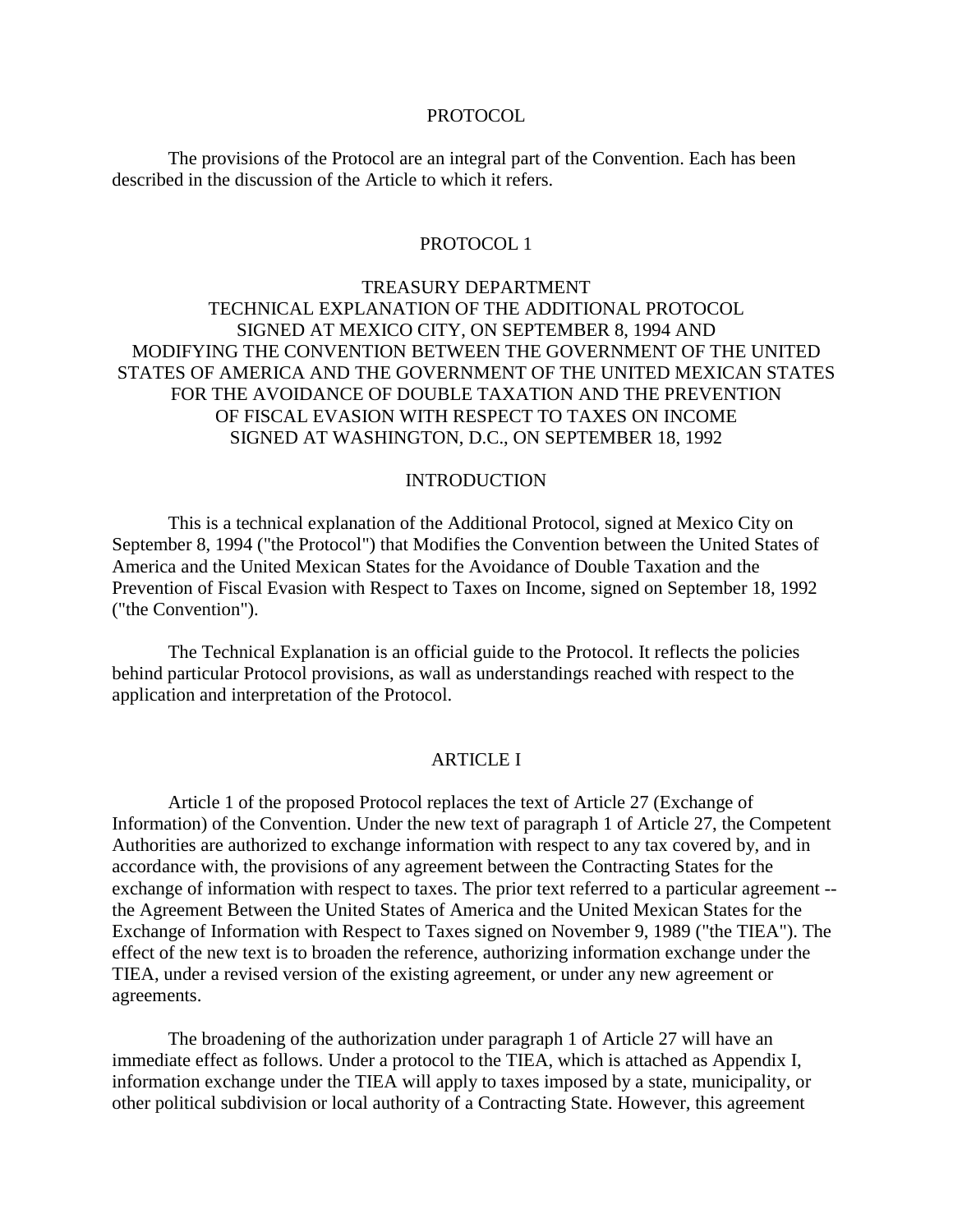shall not apply to taxes imposed by a possession of a Contracting State. This change to the TIEA will mean that information exchange with Mexico can be used to administer and enforce these sub-federal taxes. The Treasury Technical Explanation to the TIEA protocol is attached as Appendix II.

Under the new text of paragraph 2 of Article 27, information will be exchanged under the provisions of that paragraph in the event there is no agreement in effect between the Contracting States for the exchange of information with respect to taxes. Thus, if the TIEA is terminated and replaced by another information exchange agreement, information will be exchanged under the provisions of that other agreement rather than under the provisions of paragraph 2.

Under the new text of paragraph 3 of Article 27, information exchange under Article 27 will apply to all taxes imposed by a Contracting State, including taxes imposed by a state, municipality, or other political subdivision or local authority thereof. As the possessions are not covered by the convention, this change will not involve taxes imposed by possessions. Under the prior text of paragraph 3, information exchange was limited to all federal taxes.

The proposed Protocol does not contain a provision concerning the relationship of the Convention to other international agreements, including the General Agreement on Trade in Services (GATS). Such a provision is not necessary.

Article XXII (3) of GATS provides that a Member of the World Trade Organization may not invoke the obligation of national treatment under Article XVII of GATS with respect to a measure of another Member that falls within the scope of an international agreement between then relating to the avoidance of double taxation. In the case of a dispute between Members as to whether a measure falls within the scope of such an agreement between them, Article XXII (3), footnote 11, of GATS provides that, with respect to agreements on the avoidance of double taxation which exist on the date of entry into force of the WTO Agreement, the dispute may be brought before the Council for Trade in Services only with the consent of both parties to the agreement-on double taxation.

Both Parties agree that a protocol to a convention that is grandfathered under Article XXII (3), footnote 11, of the GATS is also grandfathered. Further, without regard to the grandfather provision, it is clear under the GATS and its interpretative documents that neither national treatment nor most-favored-nation obligations of GATS extend to mutual administrative or judicial assistance.

#### ARTICLE II

Article II provides the requirements for entry into force of the proposed Protocol, which are that the Contracting States will notify each other when their respective statutory and legal requirements for the entry into force of this protocol have been satisfied. The protocol will enter into force when the later of the two notifications is received.

#### **ARTICLE III**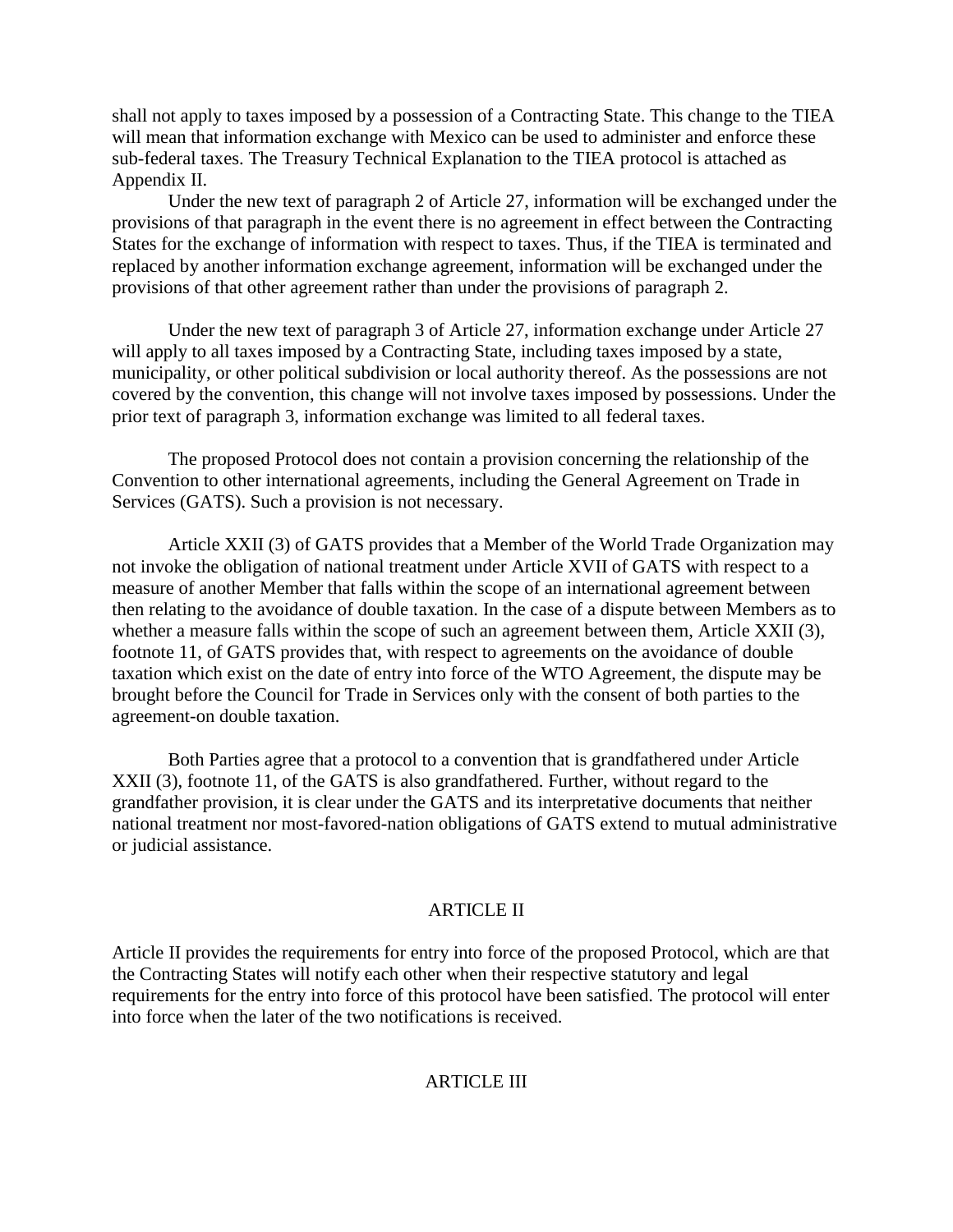Article III provides that the proposed Protocol shall remain in force-as long as the Convention and Protocol of September 18, 1992, remain in force.

#### PROTOCOL II (APPENDIX II) May 16, 1995

## TREASURY DEPARTMENT TECHNICAL EXPLANATION OF THE PROTOCOL SIGNED AT MEXICO CITY ON SEPTEMBER 8, 1994 AMENDING THE AGREEMENT BETWEEN THE UNITED STATES OF AMERICA AND THE UNITED MEXICAN STATES FOR THE EXCHANGE OF INFORMATION WITH RESPECT TO TAXES

#### INTRODUCTION

This is a technical explanation of the Protocol to the Agreement between the United States and the United Mexican States for the Exchange of Information With Respect to Taxes signed on November 9, 1989 ("the Protocol"). References are made to the Agreement ("the TIEA") and to the Convention between the United States of America and the United Mexican States for the Avoidance of Double Taxation and the Prevention of Fiscal Evasion with Respect to Taxes on Income, signed on September 18, 1992 ("the Convention").

The Technical Explanation is an official guide to the Protocol. It reflects the policies behind particular Protocol provisions, as well as understandings reached with respect to the application and interpretation of the Protocol.

#### PARAGRAPH 1

Paragraph 1 of the proposed Protocol amends the text of paragraph 4 of Article 2 (Taxes Covered), of the TIEA. Under the amended text of paragraph 1, the TIEA applies to taxes imposed by a state, municipality, or other political subdivision or local authority of a Contracting State, but not to taxes imposed by a possession of a Contracting State. The prior text provided that the TIEA shall not apply to taxes imposed by states, municipalities or other political subdivisions, or possessions of a Contracting State.

It is contemplated that information exchange under the TIEA as amended also will be the basis for exchange of information under the Convention. Article 27 (Exchange of Information) of the Convention currently requires exchange of information to take place in accordance with the TIEA unless the TIEA has been terminated. A protocol to the Convention is proposed to eliminate the cross-reference in Article 27 to the TIEA and replace it with a reference to exchange of information under any agreement between the Contracting States for exchange of information with respect to taxes. The prior text of the Convention authorized the exchange of information under a particular agreement -- the Agreement Between the United States of America and the United Mexican States for the Exchange of Information with Respect to Taxes signed on November 9, 1989 ("the TIEA"). The effect of the proposed protocol to the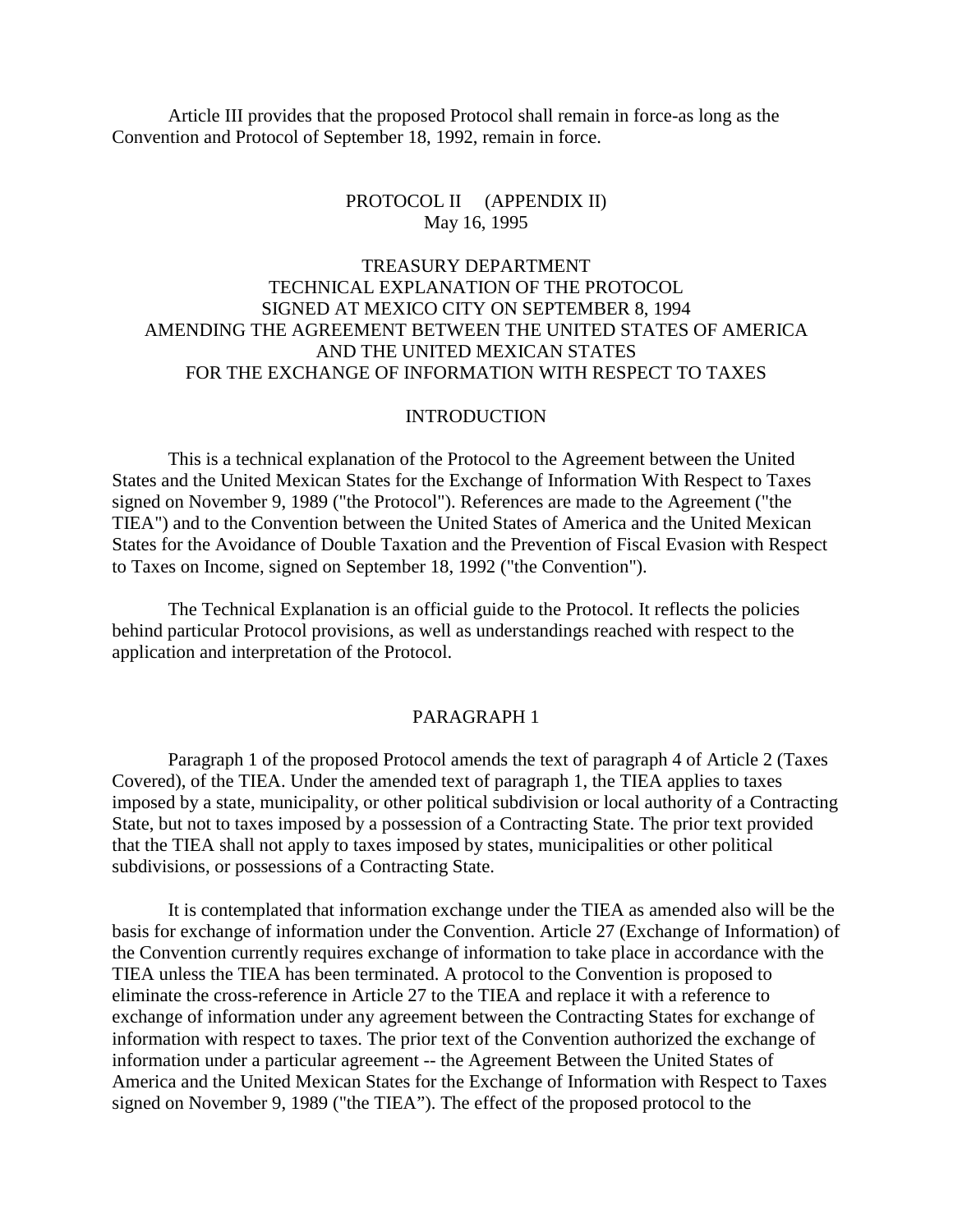Convention is to broaden the authorization for exchanging information under the terms of an agreement between the Contracting States, extending it beyond the TIEA in its current form to an amended version of the TIEA or to any new agreement or agreements.

The competent authorities under the TIEA will develop procedures and understandings to ensure the effective and efficient administration of the exchange of information for sub-federal tax purposes. Such competent authorities will also meet periodically to review the administration of the exchange of information under this proposed Protocol, as they currently do in the administration of the TIEA.

## PARAGRAPH 2

Paragraph 2 of the proposed Protocol amends paragraph 4(b) of Article 4 (Exchange of Information) of the TIEA. Paragraph 4(b) of Article 4 of the TIEA prescribes the statutory provisions of a State that are to be utilized by one State in obtaining certain financial information at the request of the other State.

The current text of paragraph 4(b) provides that, if the United States is requested to obtain the types of information covered by section 3402 of the Right of Financial Privacy Act of 1978 (12 USCA 3402) as in effect at the time of signing of this agreement, it shall obtain the requested information pursuant to that provision. In the case of the United States, 12 USC §3413(c) of the Bank Secrecy Act permits the disclosure of information pursuant to procedures authorized by Title 26 (Internal Revenue Code).

The current text of paragraph 4(b) also provides that, if Mexico is requested to obtain the types of information covered by Article 93 of the Regulatory Law of Banking and Credit 'Public Service as in effect at the time of signing this agreement, it shall obtain the requested information pursuant to that provision.

Paragraph 4(b) also provides that laws or practices of the requested State do not prevent or otherwise affect the authority of the competent authority of the requested State to obtain and provide the types of information covered by the above-cited provisions pursuant to the Agreement.

The proposed Protocol replaces the reference in paragraph 4(b) to the banking regulations of Mexico. Whereas the TIEA refers to Article 93 of the Regulatory Law of Banking and Credit Public Service as in effect at the time of signing the TIEA, the proposed Protocol refers to Article 117 of the Credit Institutions Law as in effect at the time of signing the Protocol. The sole effect of this amendment is to replace an outdated statutory reference with the current one.

In addition, the proposed Protocol would allow certain financial information that is obtained pursuant to a provision of U.S. or Mexican law identified in the TIEA to be obtained under any similar or equivalent provision that may be added to or substituted for the provision cited in the TIEA. This change will eliminate the need to amend the TIEA if the relevant banking law is subsequently renumbered or revised.